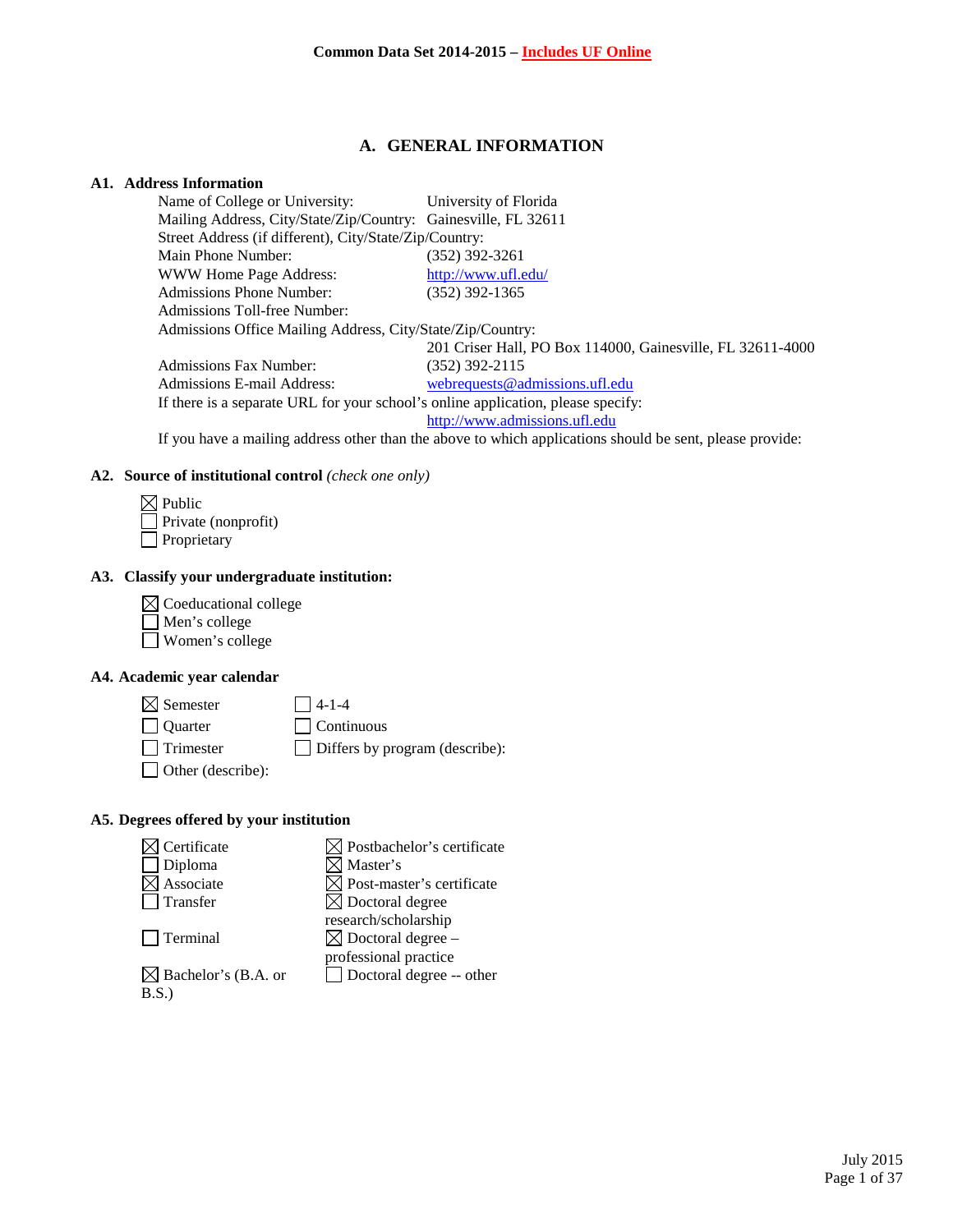#### **Common Data Set 2014-2015 – Includes UF Online**

# **B. ENROLLMENT AND PERSISTENCE**

**B1. Institutional Enrollment—Men and Women** Provide numbers of students for each of the following categories as of the institution's official fall reporting date or as of October 15, 2014. Note: Report students formerly designated as "first professional" in the graduate cells.

|                                                        | <b>FULL-TIME</b> |        | <b>PART-TIME</b> |       |
|--------------------------------------------------------|------------------|--------|------------------|-------|
|                                                        | Men              | Women  | Men              | Women |
| <b>Undergraduates</b>                                  |                  |        |                  |       |
| Degree-seeking, first-time<br>freshmen                 | 2,680            | 3,803  | 17               | 24    |
| Other first-year, degree-<br>seeking                   | 95               | 121    | 26               | 21    |
| All other degree-seeking                               | 10,465           | 12,751 | 1,498            | 1,257 |
| Total degree-seeking                                   | 13,240           | 16,675 | 1,541            | 1,302 |
| All other undergraduates<br>enrolled in credit courses | 133              | 200    | 270              | 359   |
| Total undergraduates                                   | 13,373           | 16,875 | 1,811            | 1,661 |
| <b>Graduate</b>                                        |                  |        |                  |       |
| Degree-seeking, first-time                             | 1,460            | 1,501  | 241              | 321   |
| All other degree-seeking                               | 4,438            | 4,456  | 1,458            | 1,848 |
| All other graduates enrolled<br>in credit courses      | 51               | 101    | 241              | 514   |
| Total graduate                                         | 5,949            | 6,058  | 1,940            | 2,683 |

Total all undergraduates: 33,720

Total all graduate: 16,630

GRAND TOTAL ALL STUDENTS: 50,350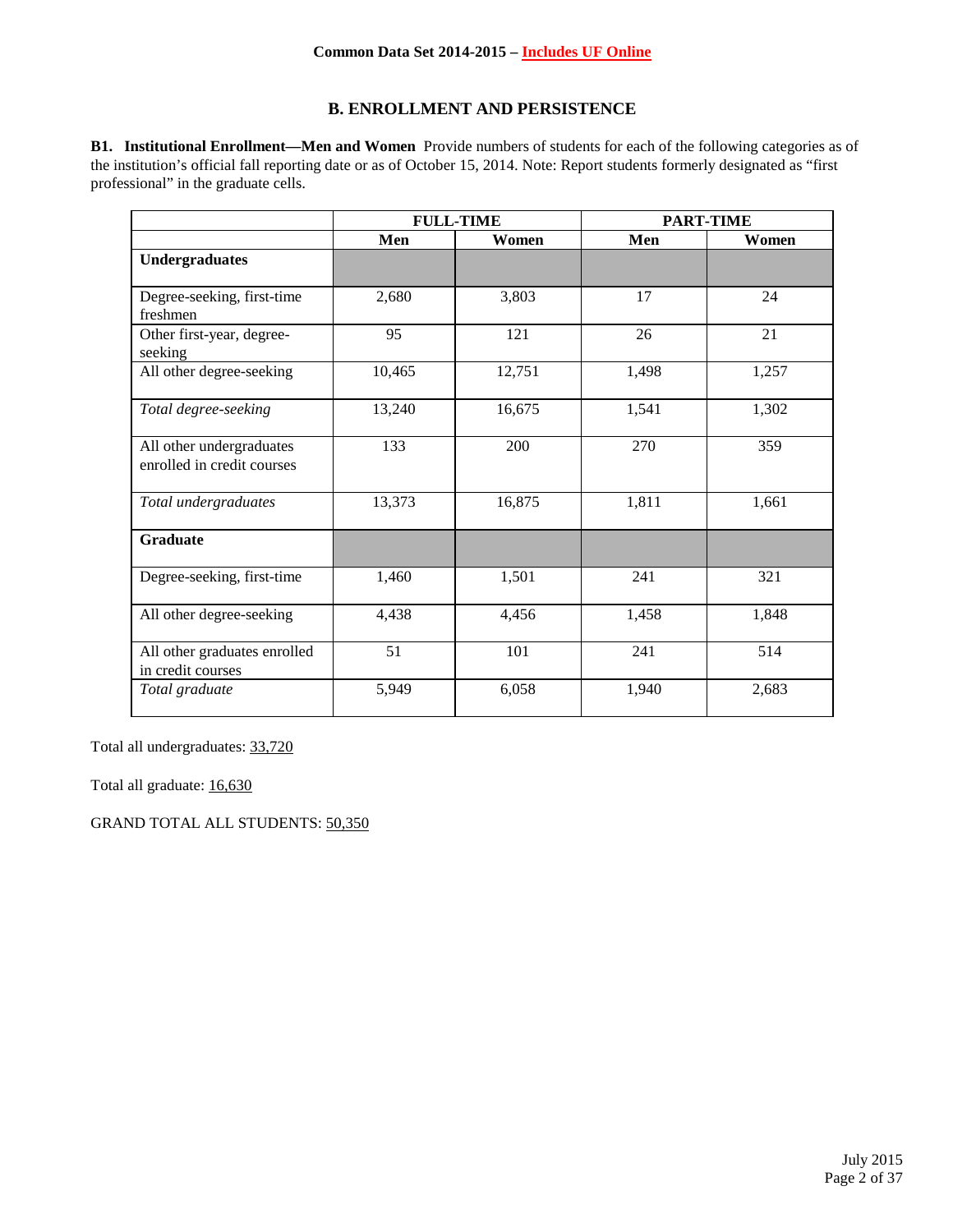**B2. Enrollment by Racial/Ethnic Category.** Provide numbers of undergraduate students for each of the following categories as of the institution's official fall reporting date or as of October 15, 2014. Include international students only in the category "Nonresident aliens." Complete the "Total Undergraduates" column only if you cannot provide data for the first two columns. Report as your institution reports to IPEDS: persons who are Hispanic should be reported only on the Hispanic line, not under any race, and persons who are non-Hispanic multi-racial should be reported only under "Two or more races."

|                                                            | Degree-seeking<br><b>First-time First year</b> | Degree-seeking<br><b>Undergraduates</b><br>(include first-time<br>first-year) | <b>Total</b><br><b>Undergraduates</b><br>(both degree- and non-<br>degree-seeking) |
|------------------------------------------------------------|------------------------------------------------|-------------------------------------------------------------------------------|------------------------------------------------------------------------------------|
| Nonresident aliens                                         | 64                                             | 391                                                                           |                                                                                    |
| Hispanic/Latino                                            | 1,314                                          | 6,518                                                                         |                                                                                    |
| Black or African American, non-<br>Hispanic                | 362                                            | 2,192                                                                         |                                                                                    |
| White, non-Hispanic                                        | 3,791                                          | 19,025                                                                        |                                                                                    |
| American Indian or Alaska Native, non-<br>Hispanic         | 6                                              | 91                                                                            |                                                                                    |
| Asian, non-Hispanic                                        | 602                                            | 2,499                                                                         |                                                                                    |
| Native Hawaiian or other Pacific<br>Islander, non-Hispanic | 8                                              | 198                                                                           |                                                                                    |
| Two or more races, non-Hispanic                            | 206                                            | 919                                                                           |                                                                                    |
| Race and/or ethnicity unknown                              | 171                                            | 925                                                                           |                                                                                    |
| Total                                                      | 6,524                                          | 32,758                                                                        |                                                                                    |

# **Persistence**

#### **B3. Number of degrees awarded by your institution from July 1, 2013, to June 30, 2014.**

| Certificate/diploma                      |       |
|------------------------------------------|-------|
| Associate degrees                        | 446   |
| Bachelor's degrees                       | 8,515 |
| Postbachelor's certificates              |       |
| Master's degrees                         | 4,173 |
| Post-master's certificates               | 74    |
| Doctoral degrees – research/scholarship  | 796   |
| Doctoral degrees – professional practice | 1,198 |
| Doctoral degrees – other                 |       |
|                                          |       |

#### **Graduation Rates**

The items in this section correspond to data elements collected by the IPEDS Web-based Data Collection System's Graduation Rate Survey (GRS). For complete instructions and definitions of data elements, see the IPEDS GRS instructions and glossary on the 2014 Web-based survey.

#### **For Bachelor's or Equivalent Programs**

Please provide data for the Fall 2008 cohort if available. If Fall 2008 cohort data are not available, provide data for the Fall 2007 cohort.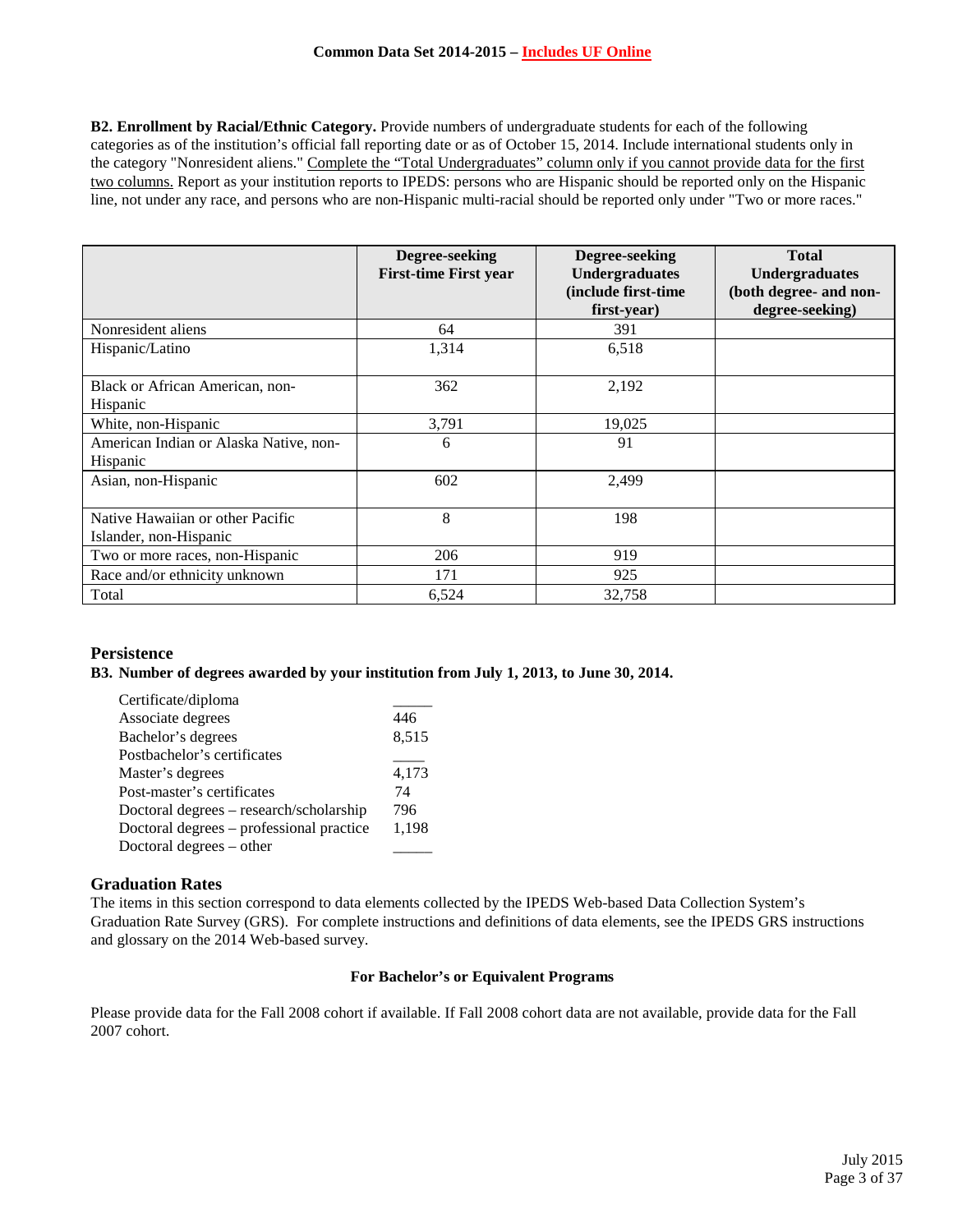Report for the cohort of full-time first-time bachelor's (or equivalent) degree-seeking undergraduate students who entered in Fall **2007**. Include in the cohort those who entered your institution during the summer term preceding Fall **2007**.

**B4.** Initial **2007** cohort of first-time, full-time bachelor's (or equivalent) degree-seeking undergraduate students; total all students: 6,442

**B5.** Of the initial **2007** cohort, how many did not persist and did not graduate for the following reasons: death, permanent disability, or service in the armed forces, foreign aid service of the federal government, or official church missions; total allowable exclusions: 2

**B6.** Final **2007** cohort, after adjusting for allowable exclusions: 6,440

**B7.** Of the initial **2007** cohort, how many completed the program in four years or less (by August 31, 2011): 4,197

**B8**. Of the initial **2007** cohort, how many completed the program in more than four years but in five years or less (after August 31, 2011 and by August 31, 2012): 1,163

**B9.** Of the initial **2007** cohort, how many completed the program in more than five years but in six years or less (after August 31, 2012 and by August 31, 2013): 213

**B10**. Total graduating within six years (sum of questions B7, B8, and B9): 5,573

**B11.** Six-year graduation rate for **2007** cohort (question B10 divided by question B6): 86.5%

**Fall 2007 Cohort Fall 2008 Cohort** *Update scheduled for April 2015*

> Report for the cohort of full-time first-time bachelor's (or equivalent) degree-seeking undergraduate students who entered in Fall **2008**. Include in the cohort those who entered your institution during the summer term preceding Fall **2008**.

> **B4.** Initial **2008** cohort of first-time, full-time bachelor's (or equivalent) degree-seeking undergraduate students; total all students: 6,394

> **B5.** Of the initial **2008** cohort, how many did not persist and did not graduate for the following reasons: death, permanent disability, or service in the armed forces, foreign aid service of the federal government, or official church missions; total allowable exclusions: 12

**B6.** Final **2008** cohort, after adjusting for allowable exclusions: 6,382

(Subtract question B5 from question B4) (Subtract question B5 from question B4)

**B7.** Of the initial **2008** cohort, how many completed the program in four years or less (by August 31, 2012): 4,289

**B8**. Of the initial **2008** cohort, how many completed the program in more than four years but in five years or less (after August 31, 2012 and by August 31, 2013): 1,086

**B9.** Of the initial **2008** cohort, how many completed the program in more than five years but in six years or less (after August 31, 2013 and by August 31, 2014): 210

**B10**. Total graduating within six years (sum of questions B7, B8, and B9): 5,585

**B11.** Six-year graduation rate for **2008** cohort (question B10 divided by question B6): 88 %

#### **For Two-Year Institutions**

Please provide data for the 2011 cohort if available. If 2011 cohort data are not available, provide data for the 2010 cohort.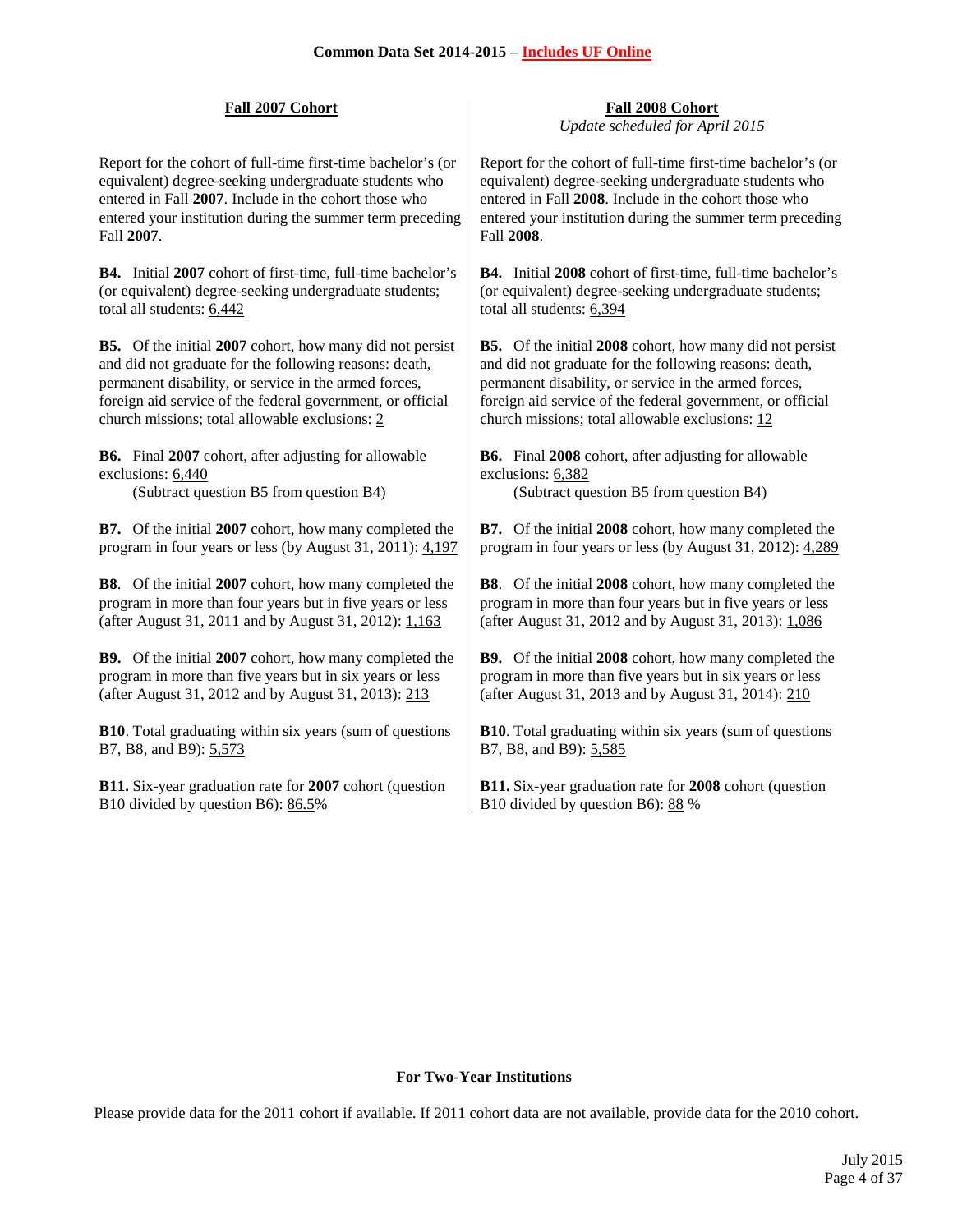| 2010 Cohort                                                      | 2011 Cohort                                                                               |
|------------------------------------------------------------------|-------------------------------------------------------------------------------------------|
| B12. Initial 2010 cohort, total of first-time, full-time         | <b>B12.</b> Initial 2011 cohort, total of first-time, full-time                           |
|                                                                  |                                                                                           |
| <b>B13.</b> Of the initial 2010 cohort, how many did not persist | <b>B13.</b> Of the initial 2011 cohort, how many did not persist                          |
| and did not graduate for the following reasons: death,           | and did not graduate for the following reasons: death,                                    |
| permanently disability, or service in the armed forces,          | permanently disability, or service in the armed forces,                                   |
| foreign aid service of the federal government, or official       | foreign aid service of the federal government, or official                                |
| church missions; total allowable exclusions:                     | church missions; total allowable exclusions:                                              |
| B14. Final 2010 cohort, after adjusting for allowable            | <b>B14.</b> Final 2011 cohort, after adjusting for allowable                              |
|                                                                  |                                                                                           |
| (Subtract question B13 from question B12)                        | (Subtract question B13 from question B12)                                                 |
| <b>B15.</b> Completers of programs of less than two years        | <b>B15.</b> Completers of programs of less than two years                                 |
|                                                                  |                                                                                           |
| <b>B16.</b> Completers of programs of less than two years        | <b>B16.</b> Completers of programs of less than two years                                 |
| within 150 percent of normal time: ____________                  | within 150 percent of normal time: ____________                                           |
| B17. Completers of programs of at least two but less than        | B17. Completers of programs of at least two but less than                                 |
|                                                                  | four years (total): $\frac{1}{\sqrt{1-\frac{1}{2}} \cdot \frac{1}{\sqrt{1-\frac{1}{2}}}}$ |
| <b>B18.</b> Completers of programs of at least two but less than | B18. Completers of programs of at least two but less than                                 |
| four-years within 150 percent of normal time:                    | four-years within 150 percent of normal time:                                             |
| B19. Total transfers-out (within three years) to other           | <b>B19.</b> Total transfers-out (within three years) to other                             |
|                                                                  |                                                                                           |
| <b>B20.</b> Total transfers to two-year institutions:            | <b>B20.</b> Total transfers to two-year institutions:                                     |
| <b>B21.</b> Total transfers to four-year institutions:           | <b>B21.</b> Total transfers to four-year institutions:                                    |

#### **Retention Rates**

*Update scheduled for April 2015*

Report for the cohort of all full-time, first-time bachelor's (or equivalent) degree-seeking undergraduate students who entered in Fall 2013 (or the preceding summer term). The initial cohort may be adjusted for students who departed for the following reasons: death, permanent disability, or service in the armed forces, foreign aid service of the federal government or official church missions. No other adjustments to the initial cohort should be made.

**B22.** For the cohort of all full-time bachelor's (or equivalent) degree-seeking undergraduate students who entered your institution as freshmen in Fall 2013 (or the preceding summer term), what percentage was enrolled at your institution as of the date your institution calculates its official enrollment in Fall 2014? 96%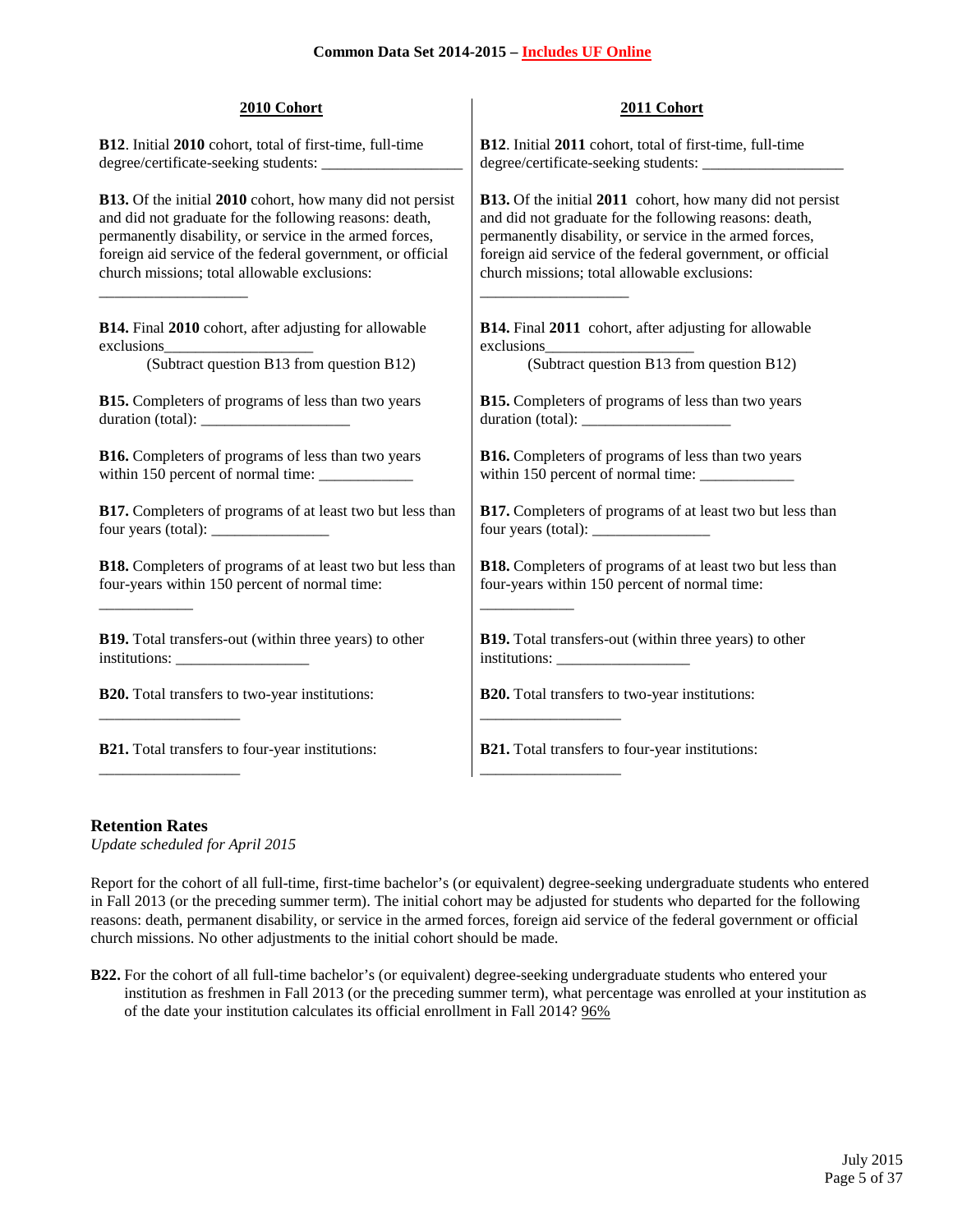# **C. FIRST-TIME, FIRST-YEAR (FRESHMAN) ADMISSION**

## **Applications**

**C1. First-time, first-year (freshman) students:** Provide the number of degree-seeking, first-time, first-year students who applied, were admitted, and enrolled (full- or part-time) in Fall 2014. Include early decision, early action, and students who began studies during summer in this cohort. Applicants should include only those students who fulfilled the requirements for consideration for admission (i.e., who completed actionable applications) and who have been notified of one of the following actions: admission, non-admission, placement on waiting list, or application withdrawn (by applicant or institution). Admitted applicants should include wait-listed students who were subsequently offered admission.

| Total first-time, first-year (freshman) men who applied<br>Total first-time, first-year (freshman) women who applied                           | 12,097<br>15,755      |             |
|------------------------------------------------------------------------------------------------------------------------------------------------|-----------------------|-------------|
| Total first-time, first-year (freshman) men who were admitted<br>Total first-time, first-year (freshman) women who were admitted               | <u>5,353</u><br>7,758 |             |
| Total full-time, first-time, first-year (freshman) men who enrolled<br>Total part-time, first-time, first-year (freshman) men who enrolled     | 2,684<br>20           |             |
| Total full-time, first-time, first-year (freshman) women who enrolled<br>Total part-time, first-time, first-year (freshman) women who enrolled |                       | 3,810<br>23 |

#### **C2. Freshman wait-listed students (students who met admission requirements but whose final admission was contingent on space availability)**

| Do you have a policy of placing students on a waiting list? $\Box$ Yes $\boxtimes$ No |  |
|---------------------------------------------------------------------------------------|--|
| If yes, please answer the questions below for Fall 2014 admissions:                   |  |

| Number of qualified applicants offered a place on waiting list |  |
|----------------------------------------------------------------|--|
| Number accepting a place on the waiting list                   |  |
| Number of wait-listed students admitted                        |  |

Is your waiting list ranked?

If yes, do you release that information to students? Do you release that information to school counselors?

## **Admission Requirements**

## **C3. High school completion requirement**

Check the appropriate box to identify your high school completion requirement for degree-seeking entering students:

 $\boxtimes$  High school diploma is required and GED is accepted

 $\Box$  High school diploma is required and GED is not accepted

 $\Box$  High school diploma or equivalent is not required

#### **C4. Does your institution require or recommend a general college-preparatory program for degree-seeking students?**

- $\boxtimes$  Require
- Recommend

Neither require nor recommend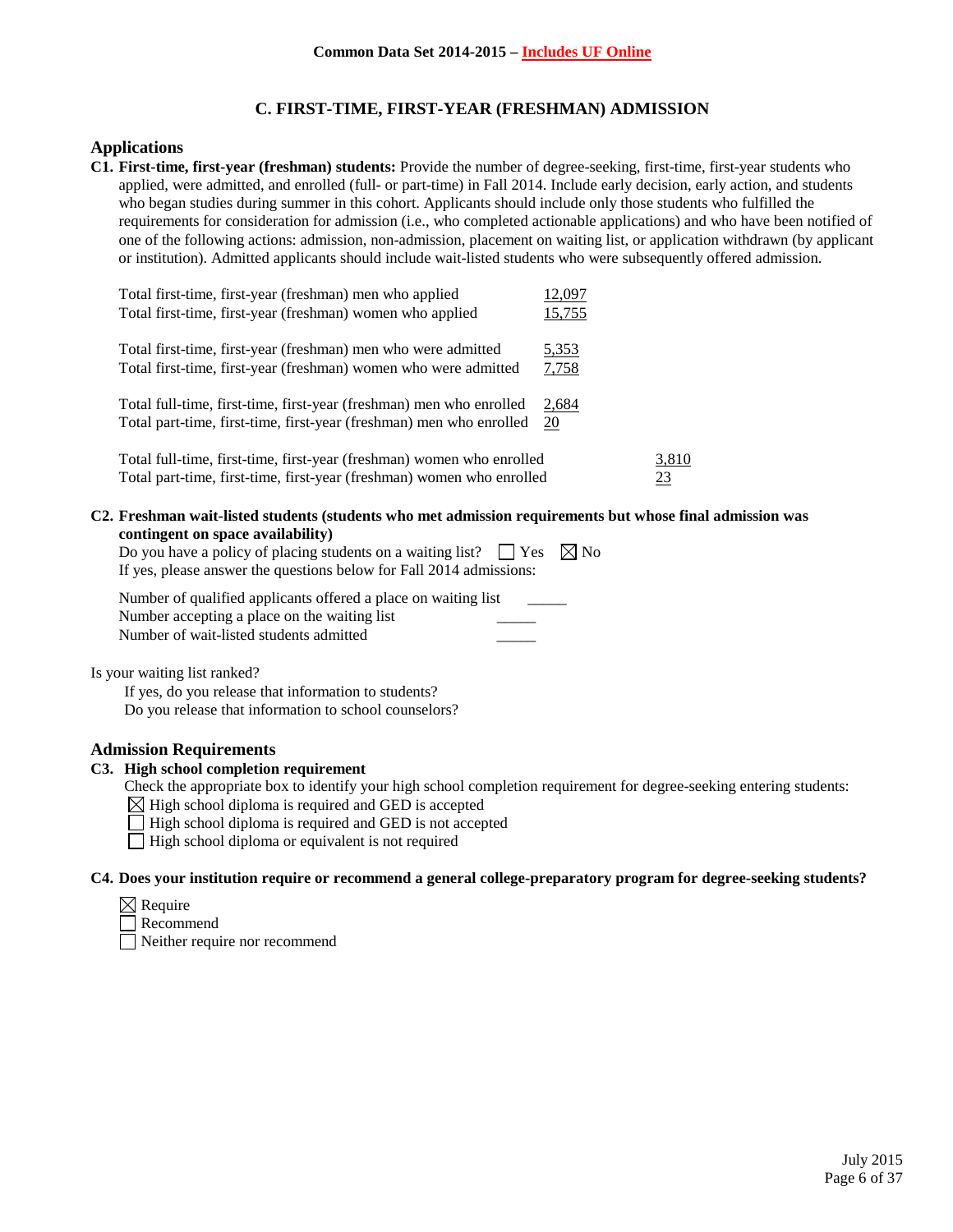**C5. Distribution of high school units required and/or recommended.** Specify the distribution of academic high school course units required and/or recommended of all or most degree-seeking students using Carnegie units (one unit equals one year of study or its equivalent). If you use a different system for calculating units, please convert.

|                                  | <b>Units Required</b>                              | <b>Units Recommended</b> |
|----------------------------------|----------------------------------------------------|--------------------------|
| Total academic units             | 16                                                 |                          |
| English                          | 4 (with substantial<br>writing)                    |                          |
| <b>Mathematics</b>               | 4 (Algebra 1, Formal<br>Geometry, Algebra 2        |                          |
| Science                          | 3                                                  |                          |
| Of these, units that must be lab |                                                    |                          |
| Foreign language                 | 2 (in same language)<br>and must be<br>sequential) |                          |
| Social studies                   | 3                                                  |                          |
| <b>History</b>                   | 0                                                  |                          |
| Academic electives               | $\Omega$                                           |                          |
| Computer Science                 | 0                                                  |                          |
| Visual/Performing Arts           | 0                                                  |                          |
| Other ( <i>specify</i> )         | 0                                                  |                          |

#### **Basis for Selection**

**C6.** Do you have an open admission policy, under which virtually all secondary school graduates or students with GED equivalency diplomas are admitted without regard to academic record, test scores, or other qualifications? If so, check which applies:

Open admission policy as described above for all students \_\_\_

- Open admission policy as described above for most students, but selective admission for out-of-state students \_\_\_
	- selective admission to some programs \_\_\_
	- other (explain) \_\_\_\_\_\_\_\_\_\_\_\_\_\_\_\_\_\_\_\_\_\_\_\_\_\_\_\_\_\_\_\_\_\_\_\_\_\_\_\_\_\_\_\_\_\_\_\_\_\_\_\_\_\_\_\_\_\_\_\_\_\_\_\_\_\_\_\_\_\_\_\_

#### **C7. Relative importance of each of the following academic and nonacademic factors in your first-time, first-year, degree-seeking (freshman) admission decisions.**

|                                  | <b>Very Important</b> | Important | <b>Considered</b> | <b>Not Considered</b> |
|----------------------------------|-----------------------|-----------|-------------------|-----------------------|
| Academic                         |                       |           |                   |                       |
| Rigor of secondary school record |                       |           |                   |                       |
| Class rank                       |                       |           |                   |                       |
| Academic GPA                     |                       |           |                   |                       |
| Standardized test scores         |                       |           |                   |                       |
| <b>Application Essay</b>         |                       |           |                   |                       |
| Recommendation                   |                       |           |                   |                       |
| Nonacademic                      |                       |           |                   |                       |
| Interview                        |                       |           |                   |                       |
| Extracurricular activities       |                       |           |                   |                       |
| Talent/ability                   |                       |           |                   |                       |
| Character/personal qualities     |                       |           |                   |                       |
| First generation                 |                       |           |                   |                       |
| Alumni/ae relation               |                       |           |                   |                       |
| Geographical residence           |                       |           |                   |                       |
| State residency                  |                       |           |                   |                       |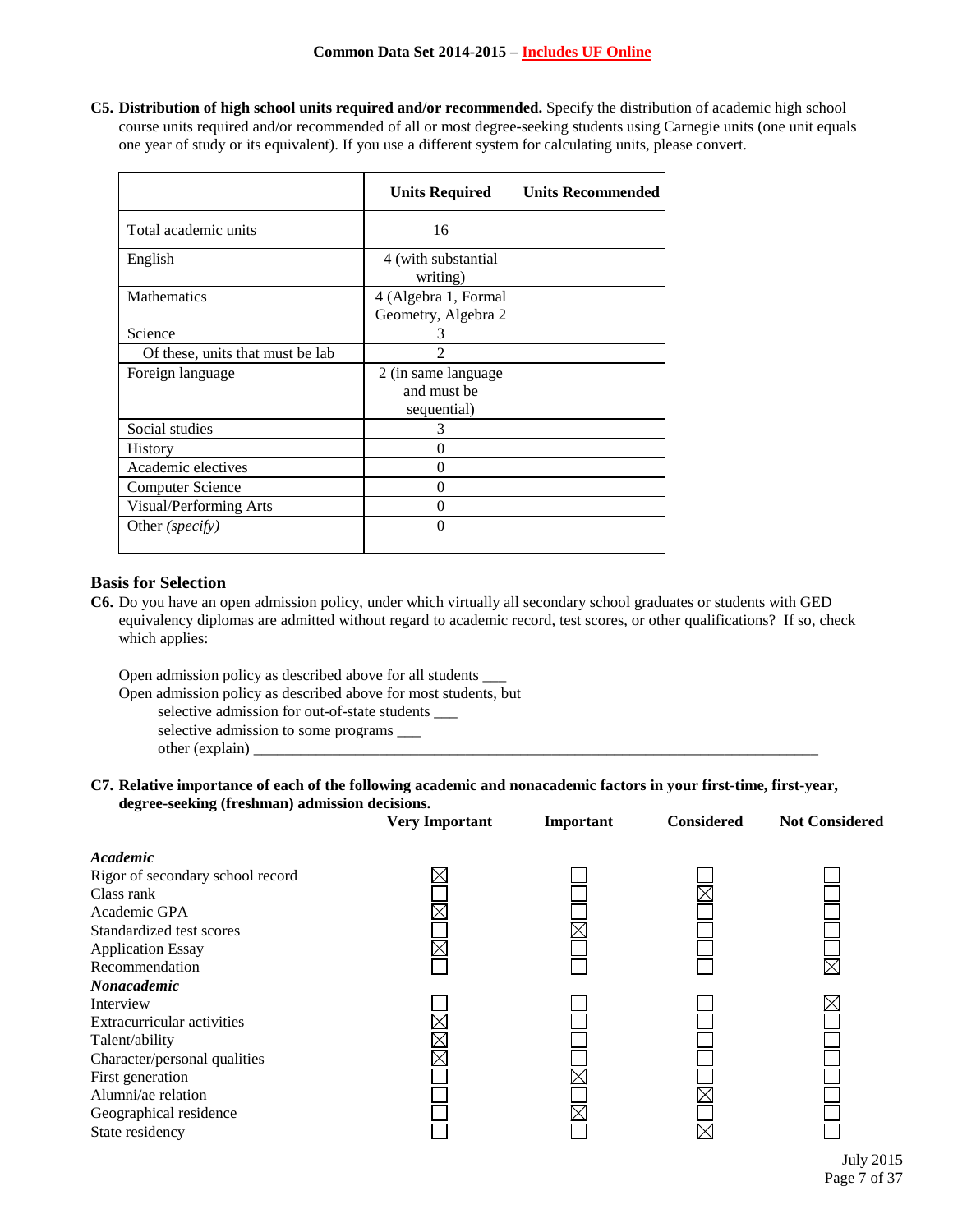## **Common Data Set 2014-2015 – Includes UF Online**

| Religious affiliation/commitment |  |  |
|----------------------------------|--|--|
| Racial/ethnic status             |  |  |
| Volunteer work                   |  |  |
| Work experience                  |  |  |
| Level of applicant's interest    |  |  |

# **SAT and ACT Policies**

#### **C8. Entrance exams**

A. Does your institution make use of SAT, ACT, or SAT Subject Test scores in **admission** decisions for first-time, first-year, degree-seeking applicants?  $\boxtimes$  Yes  $\Box$  No

If yes, place check marks in the appropriate boxes below to reflect your institution's policies for use in admission for **Fall 2016.**

|                                                                           | Require | Recommend | <b>ADMISSION</b><br><b>Require for</b><br><b>Some</b> | <b>Consider If</b><br><b>Submitted</b> | <b>Not Used</b> |
|---------------------------------------------------------------------------|---------|-----------|-------------------------------------------------------|----------------------------------------|-----------------|
| SAT or ACT<br>ACT only<br>SAT only<br>SAT and SAT Subject Tests or<br>ACT |         |           |                                                       |                                        |                 |
| <b>SAT Subject Tests</b>                                                  |         |           |                                                       |                                        |                 |

B. If your institution will make use of the ACT in admission decisions for first-time, first-year, degree-seeking applicants for Fall 2016 please indicate which ONE of the following applies (regardless of whether the writing score will be used in the admissions process):

- \_X\_ ACT with Writing component required
- \_\_\_ ACT with Writing component recommended.
- \_\_\_ ACT with or without Writing component accepted

C. Please indicate how your institution will use the SAT or ACT essay component; check all that apply.

|                                              | SAT essay | ACT essay |
|----------------------------------------------|-----------|-----------|
| For admission                                |           |           |
| For placement                                |           |           |
| For advising                                 |           |           |
| In place of an application essay             |           |           |
| As a validity check on the application essay |           |           |
| No college policy as of now                  |           |           |
| Not using essay component                    |           |           |

D. In addition, does your institution use applicants' test scores for academic advising?

 $X$  yes  $\_\_$ no

⊠

- E. Latest date by which SAT or ACT scores must be received for fall-term admission: December 31, 2014 Latest date by which SAT Subject Test scores must be received for fall-term admission: N/A
- F. If necessary, use this space to clarify your test policies (e.g., if tests are recommended for some students, or if tests are not required of some students): SAT II scores are used strictly for placement purposes not for admission except for nonregionally accredited schools and home school applicants.
- G. Please indicate which tests your institution uses for **placement (e.g., state tests):**

SAT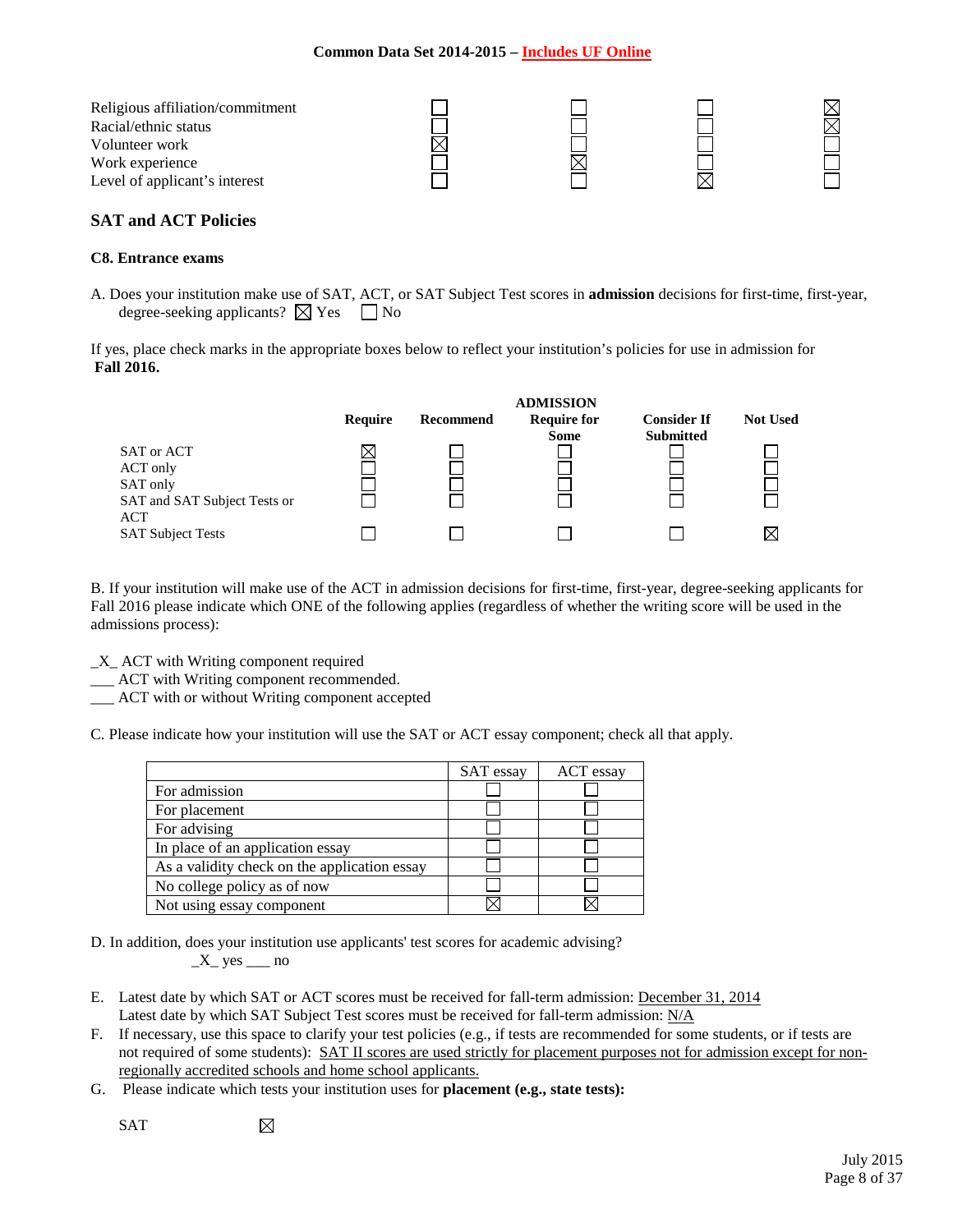| ACT                       |   |  |
|---------------------------|---|--|
| <b>SAT Subject Tests</b>  | ⊠ |  |
| AP                        |   |  |
| <b>CLEP</b>               |   |  |
| <b>Institutional Exam</b> |   |  |
| State Exam (specify):     |   |  |

# **Freshman Profile**

Provide percentages for **ALL enrolled, degree-seeking, full-time and part-time, first-time, first-year (freshman) students**  enrolled in Fall 2014, including students who began studies during summer, international students/nonresident aliens, and students admitted under special arrangements.

**C9. Percent and number of first-time, first-year (freshman) students enrolled in Fall 2014 who submitted national standardized (SAT/ACT) test scores.** Include information for **ALL enrolled, degree-seeking, first-time, first-year (freshman) students who submitted test scores**. Do not include partial test scores (e.g., mathematics scores but not critical reading for a category of students) or combine other standardized test results (such as TOEFL) in this item. Do not convert SAT scores to ACT scores and vice versa.

The 25th percentile is the score that 25 percent scored at or below; the 75th percentile score is the one that 25 percent scored at or above.

| Percent submitting SAT scores | 60% | Number submitting SAT scores | 3,926 |
|-------------------------------|-----|------------------------------|-------|
| Percent submitting ACT scores | 40% | Number submitting ACT scores | 2,603 |

|                             | <b>25th Percentile</b> | <b>75th Percentile</b> |
|-----------------------------|------------------------|------------------------|
| <b>SAT Critical Reading</b> | 580                    | 670                    |
| <b>SAT Math</b>             | 590                    | 690                    |
| <b>SAT Writing</b>          | 580                    | 670                    |
| <b>SAT Essay</b>            | N/A                    | N/A                    |
| <b>ACT</b> Composite        | 26                     | 31                     |
| <b>ACT Math</b>             | 25                     | 30                     |
| <b>ACT</b> English          | 25                     | 32                     |
| <b>ACT Writing</b>          | 8                      |                        |

Percent of first-time, first-year (freshman) students with scores in each range:

|         | <b>SAT Critical Reading</b> | <b>SAT Math</b> | <b>SAT Writing</b> |
|---------|-----------------------------|-----------------|--------------------|
| 700-800 | 16%                         | 22%             | 17%                |
| 600-699 | 52%                         | 52%             | 50%                |
| 500-599 | 28%                         | 23%             | 28%                |
| 400-499 | 4%                          | 4%              | 5%                 |
| 300-399 | $< 1\%$                     | $< 1\%$         | $< 1\%$            |
| 200-299 | $< 1\%$                     | $< 1\%$         | $< 1\%$            |
|         | 100%                        | 100%            | 100%               |

|           | <b>ACT</b> | <b>ACT English</b> | <b>ACT Math</b> |
|-----------|------------|--------------------|-----------------|
|           | Composite  |                    |                 |
| $30 - 36$ | 38%        | 44%                | 28%             |
| 24-29     | 52%        | 42%                | 60%             |
| 18-23     | 8%         | 13%                | 11%             |
| $12 - 17$ | 1%         | 2%                 | 1%              |
| $6 - 11$  | 0%         | $< 1\%$            | 0%              |
| Below 6   | 0%         | 0%                 | 0%              |
|           | 100%       | 100%               | 100%            |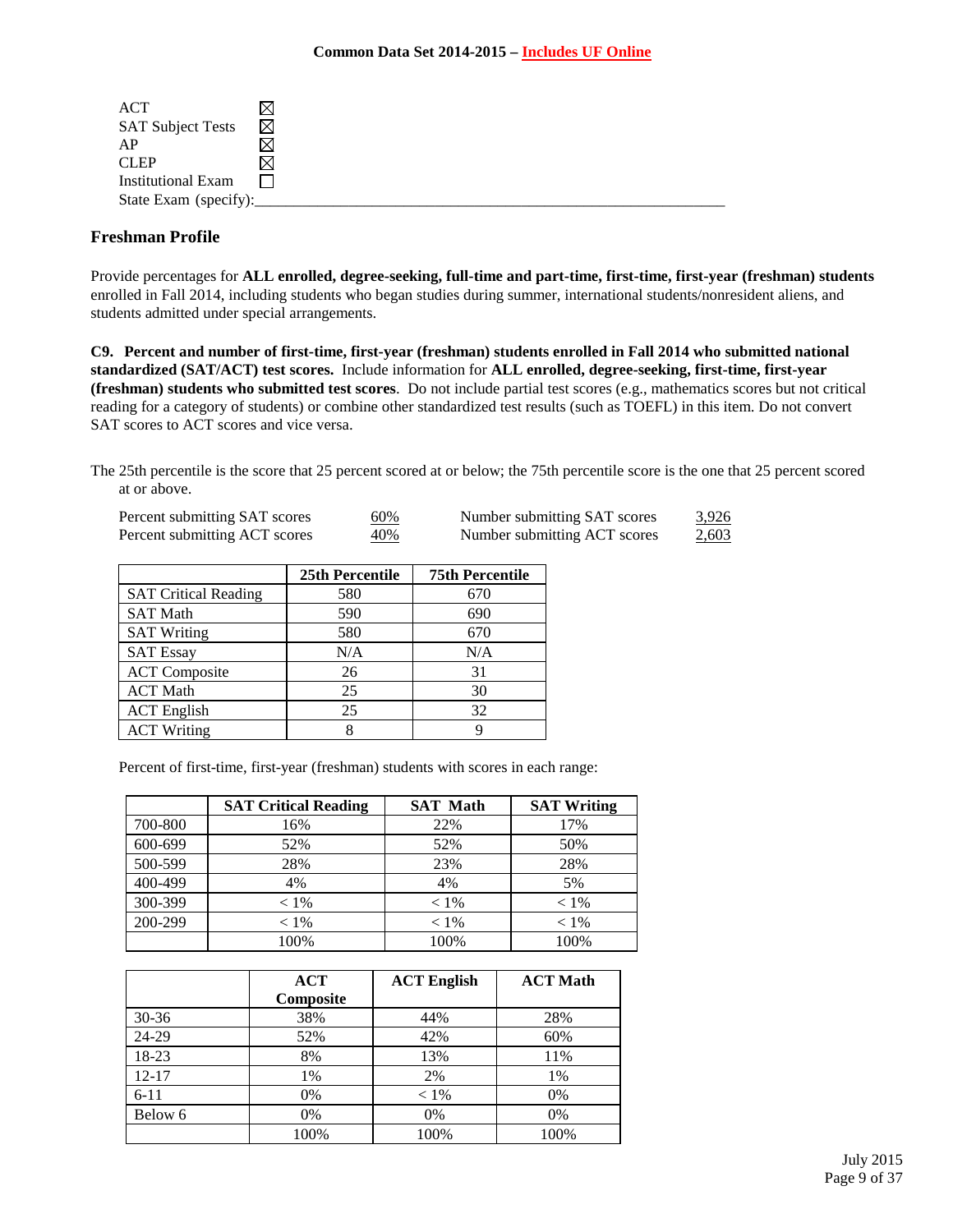**C10. Percent of all degree-seeking, first-time, first-year (freshman) students who had high school class rank within each of the following ranges (report information for those students from whom you collected high school rank information).**

| Percent in top tenth of high school graduating class                                                  | 75%   |                                     |
|-------------------------------------------------------------------------------------------------------|-------|-------------------------------------|
| Percent in top quarter of high school graduating class                                                | 97%   |                                     |
| Percent in top half of high school graduating class                                                   | 100%  | $\{$ Top half + bottom half = 100%. |
| Percent in bottom half of high school graduating class                                                | $0\%$ |                                     |
| Percent in bottom quarter of high school graduating class 0%                                          |       |                                     |
| Percent of total first-time, first-year (freshman) students who submitted high school class rank: 90% |       |                                     |
|                                                                                                       |       |                                     |

**C11. Percentage of all enrolled, degree-seeking, first-time, first-year (freshman) students who had high school gradepoint averages within each of the following ranges (using 4.0 scale). Report information only for those students from whom you collected high school GPA.**

| Percent who had GPA of 3.75 and higher    | 95%     |
|-------------------------------------------|---------|
| Percent who had GPA between 3.50 and 3.74 | 3%      |
| Percent who had GPA between 3.25 and 3.49 | 1%      |
| Percent who had GPA between 3.00 and 3.24 | $< 1\%$ |
| Percent who had GPA between 2.50 and 2.99 | $< 1\%$ |
| Percent who had GPA between 2.0 and 2.49  | $< 1\%$ |
| Percent who had GPA between 1.0 and 1.99  | 0%      |
| Percent who had GPA below 1.0             | 0%      |
|                                           | 100%    |

#### **C12. Average high school GPA of all degree-seeking, first-time, first-year (freshman) students who submitted GPA:** 4.1-4.5

Percent of total first-time, first-year (freshman) students who submitted high school GPA: 99%

#### **Admission Policies**

#### **C13. Application fee**

| Does your institution have an application fee?       | $\boxtimes$ Yes | $\Box$ No |
|------------------------------------------------------|-----------------|-----------|
| Amount of application fee: \$30                      |                 |           |
| Can it be waived for applicants with financial need? | $\boxtimes$ Yes | $\Box$ No |

**If you have an application fee and an on-line application option, please indicate policy for students who apply on-line: Same fee: \_X\_**

**Free: \_\_\_\_\_ Reduced: \_\_\_\_**

**Can on-line application fee be waived for applicants with financial need? Yes/no** Yes, fee waived if applicant has an SAT or ACT fee waiver form.

#### **C14. Application closing date**

Does your institution have an application closing date?  $\boxtimes$  Yes  $\Box$  No Application closing date (fall): November 1, 2014 Priority date:

**C15.** Are first-time, first-year students accepted for terms other than the fall?  $\boxtimes$  Yes  $\Box$  No

**C16. Notification to applicants of admission decision sent** *(fill in one only)*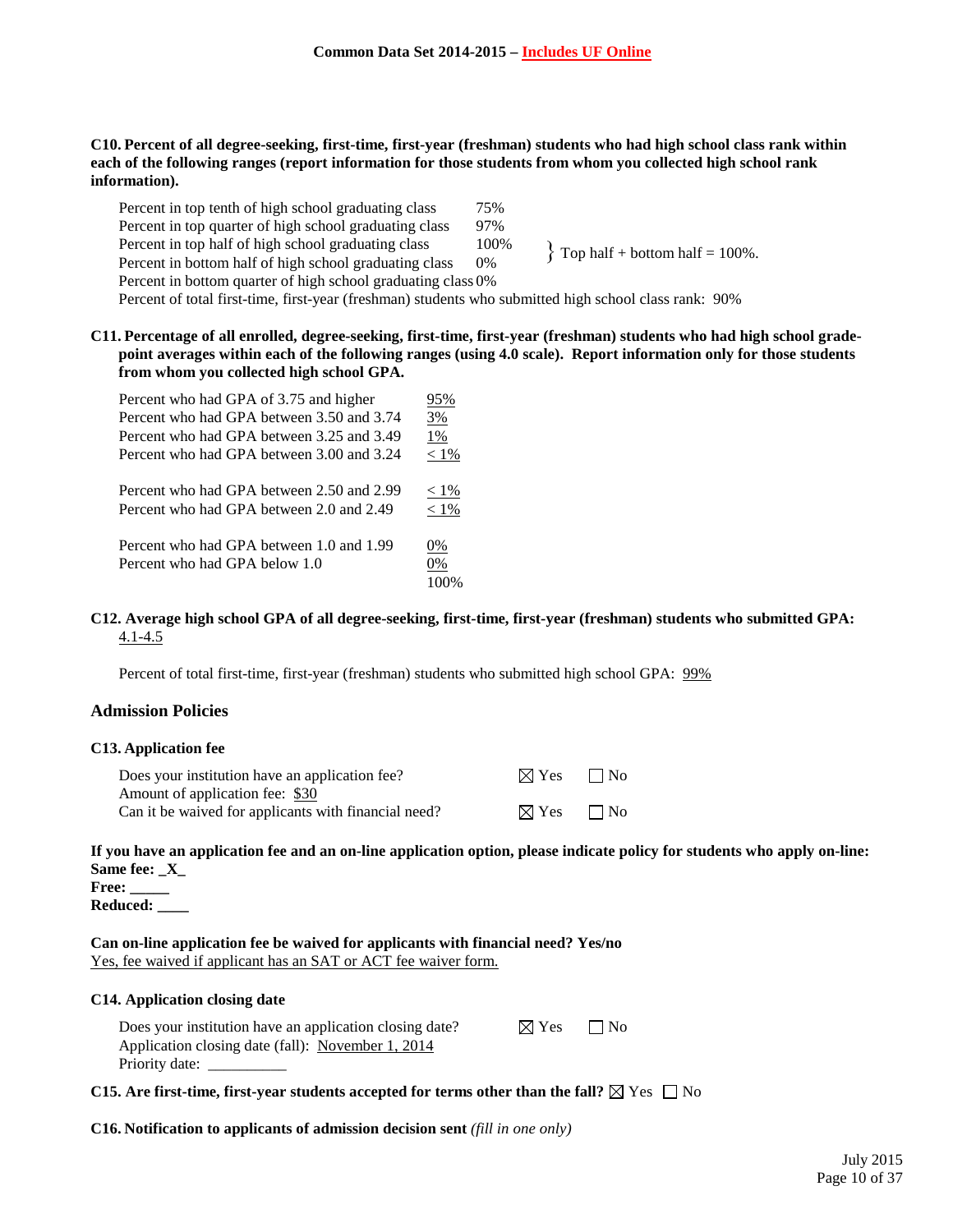#### **Common Data Set 2014-2015 – Includes UF Online**

On a rolling basis beginning (date):  $\frac{ }{ }$ By (date): February 14 for those who met November 1 deadline. Other:

# **C17. Reply policy for admitted applicants** *(fill in one only)*

Must reply by (date): May 1 No set date: Must reply by May 1 or within \_\_\_\_\_\_ weeks if notified thereafter Other:

Deadline for housing deposit (MMDD): May 1 Amount of housing deposit: \$175 for New/Incoming Students, \$200 for Continuing Students Refundable if student does not enroll? \_\_\_ Yes, in full

\_\_\_ Yes, in part \_X\_ No

**C18. Deferred admission:** Does your institution allow students to postpone enrollment after admission?

 $\Box$  Yes  $\boxtimes$  No

If yes, maximum period of postponement: \_\_\_\_\_\_\_

**C19. Early admission of high school students:** Does your institution allow high school students to enroll as full-time, firsttime, first-year (freshman) students one year or more before high school graduation?  $\boxtimes$  Yes  $\Box$  No

**C20. Common Application:** Question removed from CDS. (Initiated during 2006-2007 cycle)

#### **Early Decision and Early Action Plans**

| C21. Early decision: Does your institution offer an early decision plan (an admission plan that permits students to apply and |                      |  |
|-------------------------------------------------------------------------------------------------------------------------------|----------------------|--|
| be notified of an admission decision well in advance of the regular notification date and that asks students to commit to     |                      |  |
| attending if accepted) for first-time, first-year (freshman) applicants for fall enrollment?                                  | $\Box$ Yes $\Box$ No |  |

If "yes," please complete the following:

| First or only early decision plan closing date<br>First or only early decision plan notification date                         |  |
|-------------------------------------------------------------------------------------------------------------------------------|--|
| Other early decision plan closing date<br>Other early decision plan notification date                                         |  |
| For the Fall 2014 entering class:                                                                                             |  |
| Number of early decision applications received by your institution<br>Number of applicants admitted under early decision plan |  |
| Please provide significant details about your early decision plan:                                                            |  |

**C22. Early action:** Do you have a nonbinding early action plan whereby students are notified of an admission decision well in advance of the regular notification date but do not have to commit to attending your college?

\_\_\_\_\_\_\_\_\_\_\_\_\_\_\_\_\_\_\_\_\_\_\_\_\_\_\_\_\_\_\_\_\_\_\_\_\_\_\_\_\_\_\_\_\_\_\_\_\_\_\_\_\_\_\_\_\_\_\_\_\_\_\_\_\_\_\_\_\_\_\_\_\_\_\_\_\_\_\_\_\_\_\_\_\_\_\_\_\_

 $\Box$  Yes  $\boxtimes$  No

If "yes," please complete the following:

Early action closing date Early action notification date \_\_\_\_\_\_\_\_\_\_

Is your early action plan a "restrictive" plan under which you limit students from applying to other early plans?

 $\Box$  Yes  $\Box$  No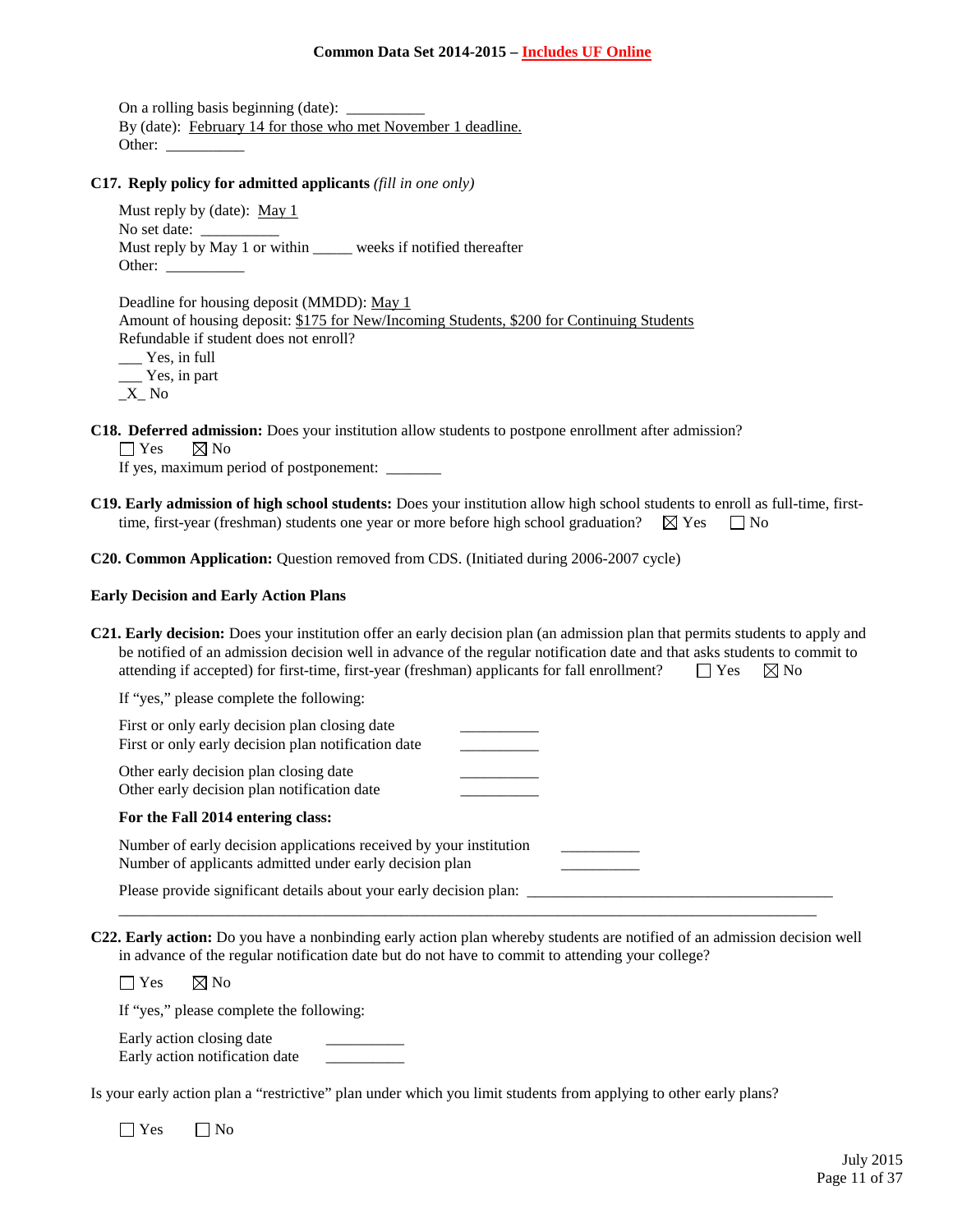# **D. TRANSFER ADMISSION**

## **Fall Applicants**

- **D1.** Does your institution enroll transfer students?  $\boxtimes$  Yes  $\Box$  No (If no, please skip to Section E) If yes, may transfer students earn advanced standing credit by transferring credits earned from course work completed at other colleges/universities?  $\boxtimes$  Yes  $\Box$  No
- **D2.** Provide the number of students who applied, were admitted, and enrolled as degree-seeking transfer students in Fall 2014.

|       | <b>Applicants</b> | <b>Admitted Applicants</b> | <b>Enrolled Applicants</b> |
|-------|-------------------|----------------------------|----------------------------|
| Men   | 3,162             | .261                       | 995                        |
| Women | 3.431             | .294                       |                            |
| Total | 6.593             | 2.555                      | .968                       |

#### **Application for Admission**

- **D3.** Indicate terms for which transfers may enroll:<br> $\Box$  Fall  $\Box$  Winter  $\Box$  Spring  $\Box$  Winter  $\Box$  Spring  $\Box$  Summer Varies by department.
- **D4.** Must a transfer applicant have a minimum number of credits completed or else must apply as an entering freshman?  $\boxtimes$  Yes  $\Box$  No

If yes, what is the minimum number of credits and the unit of measure? 60 transferrable credit hours. There are some exceptions, but freshman and sophomore level transfer eligibility is extremely limited and admission is selective. Lower level transfers are also allowed in the UF Online program.

**D5.** Indicate all items required of transfer students to apply for admission:

|                               | <b>Required</b><br>of All | Recommended<br>of All | Recommended<br>of Some | <b>Required of</b><br><b>Some</b> | Not required |
|-------------------------------|---------------------------|-----------------------|------------------------|-----------------------------------|--------------|
| High school transcript        | X                         |                       |                        |                                   |              |
| College transcript $(s)$      | X                         |                       |                        |                                   |              |
| Essay or personal statement   |                           |                       |                        |                                   |              |
| Interview                     |                           |                       |                        |                                   |              |
| Standardized test scores      | X                         |                       |                        |                                   |              |
| Statement of good standing    |                           |                       |                        | X                                 |              |
| from prior institution( $s$ ) |                           |                       |                        |                                   |              |

\_\_\_\_\_\_\_\_\_\_\_\_\_\_\_\_\_\_\_\_\_\_\_\_\_\_\_\_\_\_\_\_\_\_\_\_\_\_\_\_\_\_\_\_\_\_\_\_\_\_\_\_\_\_\_\_\_\_\_\_\_\_\_\_\_\_\_\_\_\_\_\_\_\_\_\_\_\_\_\_\_\_\_\_\_\_\_\_\_\_\_ \_\_\_\_\_\_\_\_\_\_\_\_\_\_\_\_\_\_\_\_\_\_\_\_\_\_\_\_\_\_\_\_\_\_\_\_\_\_\_\_\_\_\_\_\_\_\_\_\_\_\_\_\_\_\_\_\_\_\_\_\_\_\_\_\_\_\_\_\_\_\_\_\_\_\_\_\_\_\_\_\_\_\_\_\_\_\_\_\_\_\_

- **D6.** If a minimum high school grade point average is required of transfer applicants, specify (on a 4.0 scale): \_\_\_\_\_\_\_\_\_\_\_\_\_
- **D7**. If a minimum college grade point average is required of transfer applicants, specify (on a 4.0 scale): 2.0
- **D8**. List any other application requirements specific to transfer applicants: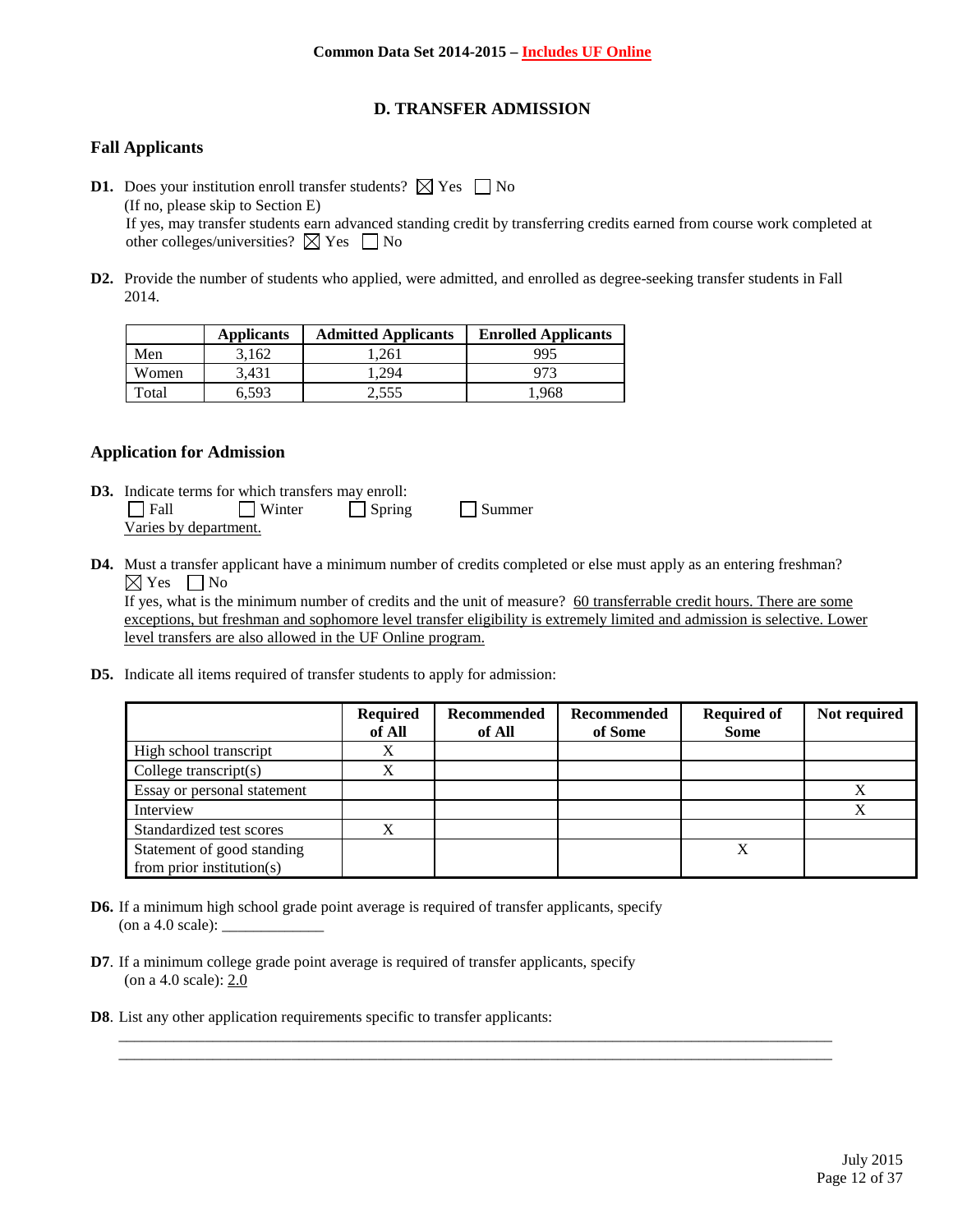#### **Common Data Set 2014-2015 – Includes UF Online**

**D9.** List application priority, closing, notification, and candidate reply dates for transfer students. If applications are reviewed on a continuous or rolling basis, place a check mark in the "Rolling admission" column.

Deadlines can be found at<http://www.admissions.ufl.edu/ugrad/trappdates.html>

|        | <b>Priority Date</b> | <b>Closing Date</b> | <b>Notification Date</b> | <b>Reply Date</b> | <b>Rolling</b><br><b>Admission</b> |
|--------|----------------------|---------------------|--------------------------|-------------------|------------------------------------|
| Fall   |                      |                     |                          |                   |                                    |
| Winter |                      |                     |                          |                   |                                    |
| Spring |                      |                     |                          |                   |                                    |
| Summer |                      |                     |                          |                   |                                    |

\_\_\_\_\_\_\_\_\_\_\_\_\_\_\_\_\_\_\_\_\_\_\_\_\_\_\_\_\_\_\_\_\_\_\_\_\_\_\_\_\_\_\_\_\_\_\_\_\_\_\_\_\_\_\_\_\_\_\_\_\_\_\_\_\_\_\_\_\_\_\_\_\_\_\_\_\_\_\_\_\_\_\_\_\_\_\_\_\_ \_\_\_\_\_\_\_\_\_\_\_\_\_\_\_\_\_\_\_\_\_\_\_\_\_\_\_\_\_\_\_\_\_\_\_\_\_\_\_\_\_\_\_\_\_\_\_\_\_\_\_\_\_\_\_\_\_\_\_\_\_\_\_\_\_\_\_\_\_\_\_\_\_\_\_\_\_\_\_\_\_\_\_\_\_\_\_\_\_

| <b>D10.</b> Does an open admission policy, if reported, apply to transfer students? $\Box$ Yes $\boxtimes$ No |  |  |  |  |  |
|---------------------------------------------------------------------------------------------------------------|--|--|--|--|--|
|---------------------------------------------------------------------------------------------------------------|--|--|--|--|--|

**D11**. Describe additional requirements for transfer admission, if applicable:

#### **Transfer Credit Policies**

- **D12.** Report the lowest grade earned for any course that may be transferred for credit:  $D$
- **D13.** Maximum number of credits or courses that may be transferred from a two-year institution: Number: 60 Unit type: Semester hours
- **D14**. Maximum number of credits or courses that may be transferred from a four-year institution: Number \_\_\_\_\_\_ Unit type \_\_\_\_\_\_\_\_\_\_\_\_
- **D15.** Minimum number of credits that transfers must complete at your institution to earn an associate degree:  $\frac{36}{9}$
- **D16.** Minimum number of credits that transfers must complete at your institution to earn a bachelor's degree: 30
- **D17.** Describe other transfer credit policies: Se[e http://www.registrar.ufl.edu/currents/transfercredit.html.](http://www.registrar.ufl.edu/currents/transfercredit.html)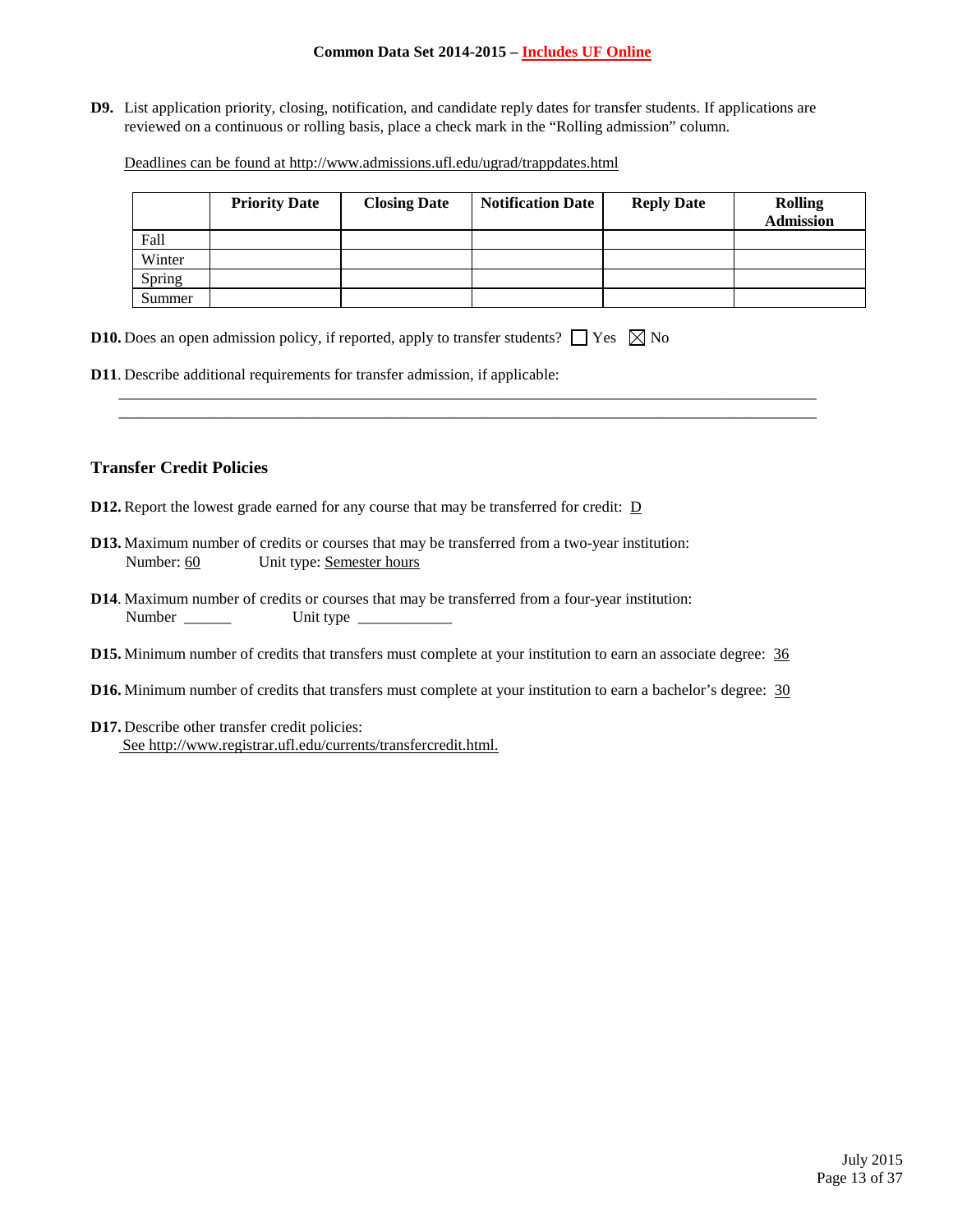# **E. ACADEMIC OFFERINGS AND POLICIES**

- **E1. Special study options:** Identify those programs available at your institution. Refer to the glossary for definitions.
	- $\boxtimes$  Accelerated program  $\boxtimes$  Honors program
	- $\overline{\boxtimes}$  Cooperative education program  $\overline{\boxtimes}$  Independent study
	-
	- $\boxtimes$  Cross-registration  $\boxtimes$  Internships<br> $\boxtimes$  Distance learning  $\boxtimes$  Liberal arts.
	-
	- $\boxtimes$  Double major<br>  $\boxtimes$  Dual enrollment<br>  $\boxtimes$  Study abroad<br>  $\boxtimes$  Study abroad
	- $\boxtimes$  English as a Second Language (ESL)
	- $\boxtimes$  Exchange student program (domestic)  $\Box$  Weekend college
	- External degree program
	- Other (specify):
- 
- 
- $\boxtimes$  Liberal arts/career combination
- 
- 
- $\overline{\boxtimes}$  Study abroad<br> $\overline{\boxtimes}$  Teacher certification program
- 

# **E2. Has been removed from the CDS.**

#### **E3. Areas in which all or most students are required to complete some course work prior to graduation:**

- $\Box$  Arts/fine arts  $\boxtimes$  Humanities  $\Box$  Computer literacy  $\boxtimes$  Mathematics  $\boxtimes$  English (including composition) Philosophy  $\boxtimes$  Foreign languages  $\boxtimes$  Sciences (biological or physical)<br>  $\boxtimes$  Social science Other (describe):
	-
	-

 $\boxtimes$  Social science

**Library Collections: The CDS publishers will collect library data again when a new Academic Libraries Survey is in place.**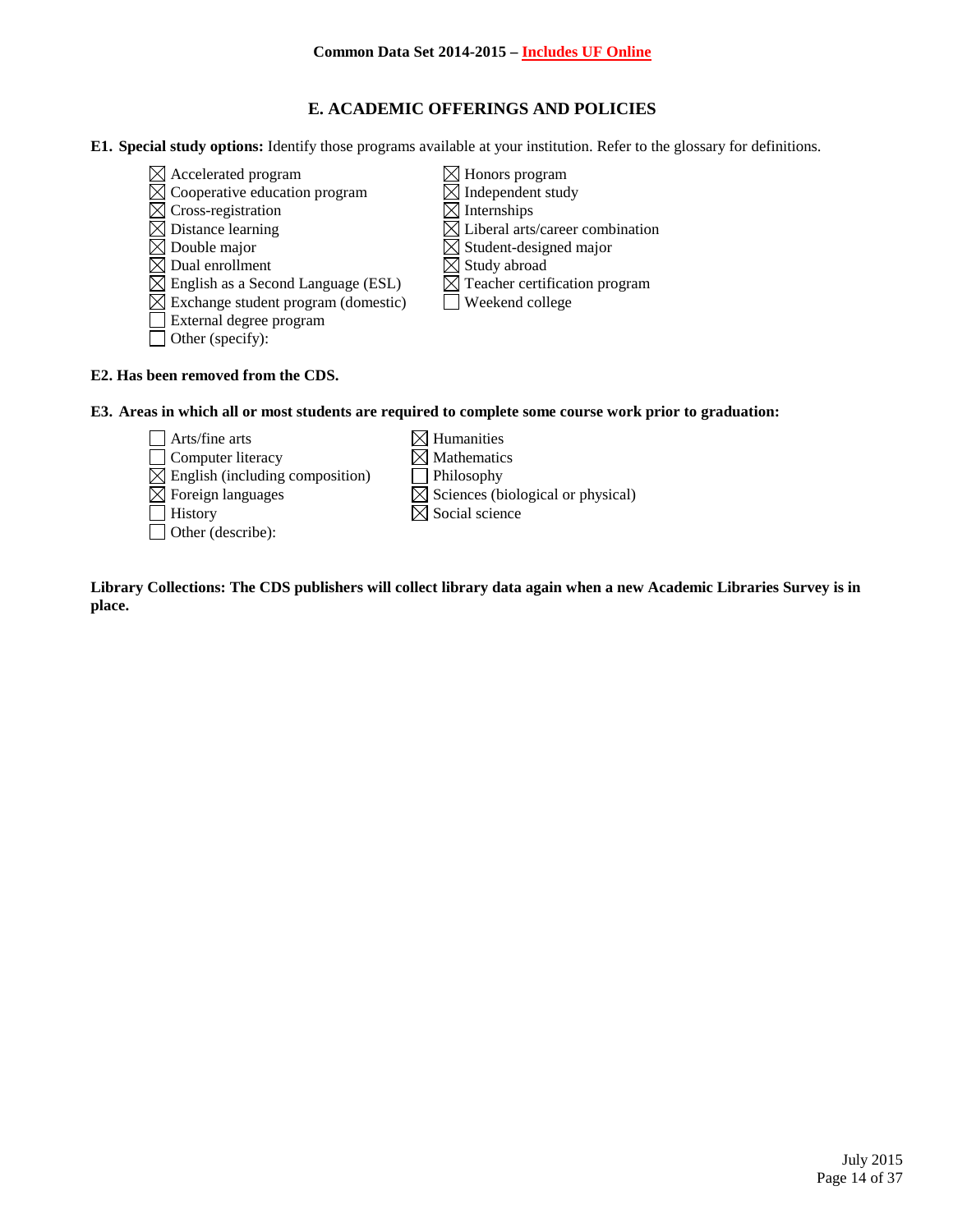## **F. STUDENT LIFE**

#### **F1. Percentages of first-time, first-year (freshman) degree-seeking students and degree-seeking undergraduates enrolled in Fall 2014 who fit the following categories:**

|                                                                      | First-time, first-year<br>(freshman) students | Undergraduates |
|----------------------------------------------------------------------|-----------------------------------------------|----------------|
| Percent who are from out of state (exclude international/nonresident |                                               |                |
| aliens from the numerator and denominator)                           | 6.43%                                         | 3.98%          |
| Percent of men who join fraternities                                 | 20.74%                                        | 20.74%         |
| Percent of women who join sororities                                 | 24.23%                                        | 22.59%         |
| Percent who live in college-owned, -operated, or -affiliated housing | 79.10%                                        | 23.34%         |
| Percent who live off campus or commute                               | 20.90%                                        | 76.66%         |
| Percent of students age 25 and older                                 | 0.55%                                         | 5.09%          |
| Average age of full-time students                                    | 18.55                                         | 20.55          |
| Average age of all students (full- and part-time)                    | 18.59                                         | 20.95          |

**F2. Activities offered** Identify those programs available at your institution.

| $\boxtimes$ Campus Ministries     | $\boxtimes$ Literary magazine | $\boxtimes$ Radio station            |
|-----------------------------------|-------------------------------|--------------------------------------|
| $\boxtimes$ Choral groups         | $\times$ Marching band        | $\boxtimes$ Student government       |
| $\boxtimes$ Concert band          | $\boxtimes$ Model UN          | $\boxtimes$ Student newspaper        |
| $\boxtimes$ Dance                 | $\boxtimes$ Music ensembles   | $\boxtimes$ Student-run film society |
| $\boxtimes$ Drama/theater         | $\times$ Musical theater      | $\boxtimes$ Symphony orchestra       |
| $\boxtimes$ International Student | Opera                         | $\boxtimes$ Television station       |
| Organization                      |                               |                                      |
| $\boxtimes$ Jazz band             | $\boxtimes$ Pep band          | $\boxtimes$ Yearbook                 |

**F3. ROTC** (program offered in cooperation with Reserve Officers' Training Corps)

| Army ROTC is offered:<br>On campus<br>$\times$ l                                                                                     |                                                                                                                                                                                                |
|--------------------------------------------------------------------------------------------------------------------------------------|------------------------------------------------------------------------------------------------------------------------------------------------------------------------------------------------|
| Naval ROTC is offered:<br>$\times$ On campus                                                                                         |                                                                                                                                                                                                |
| Air Force ROTC is offered:<br>$\boxtimes$ On campus<br>At cooperating institution (name):                                            |                                                                                                                                                                                                |
| institution.                                                                                                                         | <b>F4. Housing:</b> Check all types of college-owned, -operated, or -affiliated housing available for undergraduates at your                                                                   |
| Coed dorms<br>Men's dorms<br>Women's dorms<br>$\boxtimes$ Apartments for married students<br>$\times$ Apartments for single students | $\boxtimes$ Special housing for disabled students<br>$\boxtimes$ Special housing for international students<br>$\boxtimes$ Fraternity/sorority housing<br>Cooperative housing<br>Theme housing |

 $\boxtimes$  Wellness housing  $\boxtimes$  Other housing options (specify): Living-learning communities for Honors, Fine Arts, Engineering, Pre-Health, and ROTC students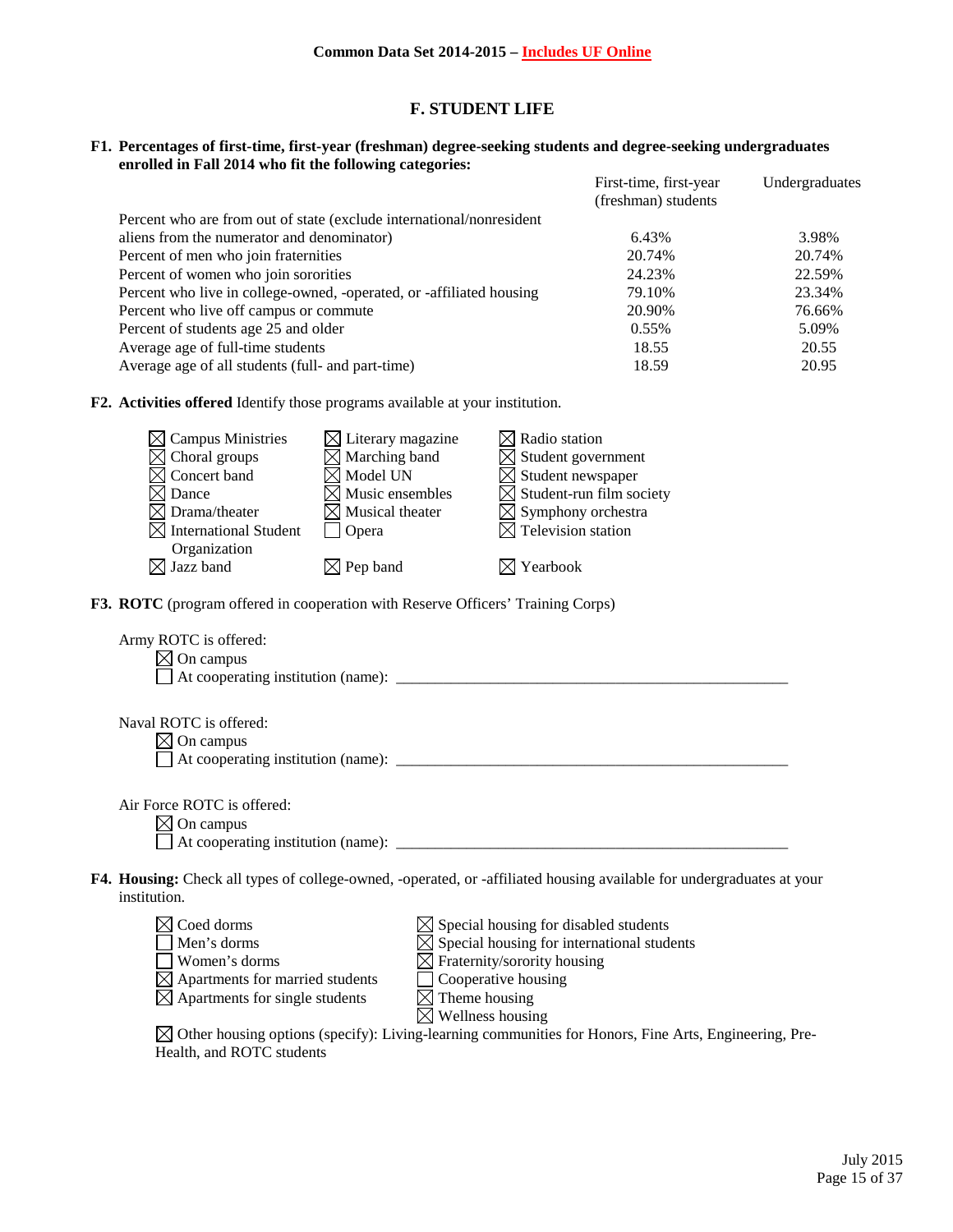# **G. ANNUAL EXPENSES**

*Update scheduled for August 2015*

#### **G0. Please provide the URL of your institution's net price calculator: https://npc.collegeboard.org/student/app/ufl**

#### **Provide 2015-2016 academic year costs of attendance for the following categories that are applicable to your institution.**

Check here if your institution's 2015-2016 academic year costs of attendance are not available at this time and provide an approximate date (i.e., month/day) when your institution's final 2015-2016 academic year costs of attendance will be available: August 2015

#### **G1. Undergraduate full-time tuition, required fees, room and board**

List the typical tuition, required fees, and room and board for a full-time undergraduate student for the FULL 2015-2016 academic year (30 semester hours or 45 quarter hours for institutions that derive annual tuition by multiplying credit hour cost by number of credits). A full academic year refers to the period of time generally extending from September to June; usually equated to two semesters, two trimesters, three quarters, or the period covered by a four-one-four plan. Room and board is defined as double occupancy and 19 meals per week or the maximum meal plan. **Required fees** include only charges that all full-time students must pay that are *not* included in tuition (e.g., registration, health, or activity fees.) Do *not* include optional fees (e.g., parking, laboratory use).

|                             | <b>FIRST-YEAR</b>           | <b>UNDERGRADUATES</b>       |
|-----------------------------|-----------------------------|-----------------------------|
| PRIVATE INSTITUTION         |                             |                             |
| Tuition:                    |                             |                             |
| <b>PUBLIC INSTITUTION</b>   |                             |                             |
| Tuition:                    |                             |                             |
| In-district:                |                             |                             |
|                             | \$4,477 (tuition)           | \$4,477 (tuition)           |
| In-state (out-of-district): | $$6,381$ (tuition & fees)   | $$6,381$ (tuition & fees)   |
|                             | \$25,694 (tuition)          | \$25,694 (tuition)          |
| Out-of-state:               | $$28,658$ (tuition & fees)  | \$28,658 (tuition $&$ fees) |
| <b>NONRESIDENT ALIEN:</b>   | \$25,694 (tuition)          | \$25,694 (tuition)          |
| Tuition:                    | \$28,658 (tuition $&$ fees) | \$28,658 (tuition $&$ fees) |
| <b>REQUIRED FEES:</b>       | $$1,904$ (in-state)         | $$1,904$ (in-state)         |
|                             | $$2,965$ (out-of-state)     | \$2,965 (out-of-state)      |
|                             |                             |                             |
| ROOM AND BOARD:             | \$9,650                     | \$9,650                     |
| (on-campus)                 |                             |                             |
| <b>ROOM ONLY:</b>           | \$5,420                     | \$5,420                     |
| (on-campus)                 |                             |                             |
| <b>BOARD ONLY:</b>          | \$4,230                     | \$4,230                     |
| (on-campus meal plan)       |                             |                             |

Comprehensive tuition and room and board fee (if your college cannot provide separate tuition and room and board fees): \_\_\_\_\_\_\_\_\_\_\_\_\_\_\_\_\_\_\_\_\_\_\_

Other: \_\_\_\_\_\_\_\_\_\_\_\_\_\_\_\_\_\_\_\_\_\_\_\_\_\_\_\_\_\_\_\_\_\_\_\_\_\_\_\_\_\_\_\_\_\_\_\_\_\_\_\_\_\_\_\_\_\_\_\_\_\_\_\_\_\_\_\_\_\_\_\_\_\_\_\_\_\_\_\_\_\_\_\_\_

| G2. Number of credits per term a student can take for the stated full-time tuition | maximum<br>minimum   |
|------------------------------------------------------------------------------------|----------------------|
| G3. Do tuition and fees vary by year of study (e.g., sophomore, junior, senior)?   | $\Box$ Yes $\Box$ No |
| G4. Do tuition and fees vary by undergraduate instructional program?               | Yes No               |
|                                                                                    |                      |

If yes, what percentage of full-time undergraduates pay more than the tuition and fees reported in G1?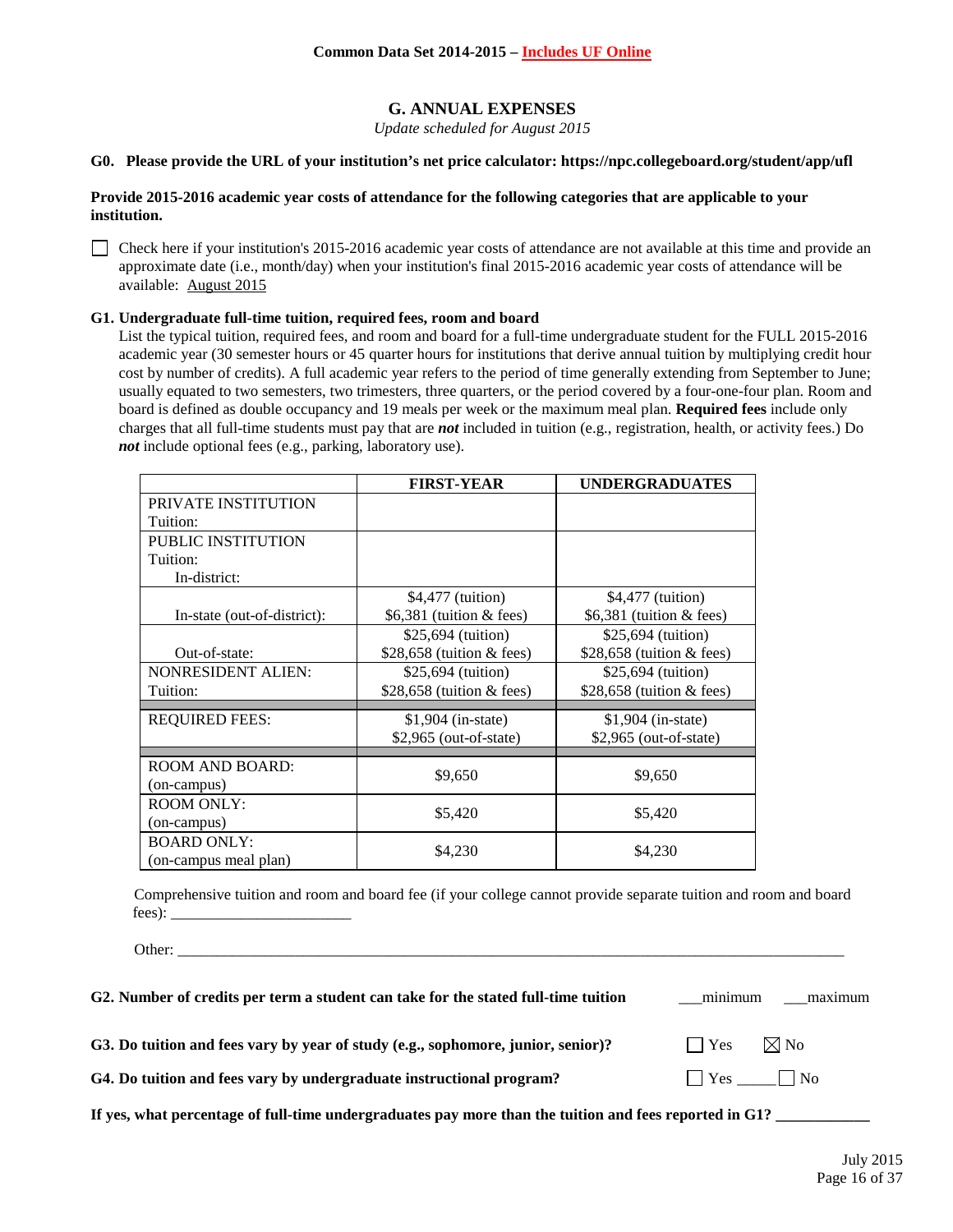# **G5. Provide the estimated expenses for a typical full-time undergraduate student:**

|                                                                                                                                     | <b>Residents</b> | <b>Commuters</b><br>(living at home) | <b>Commuters</b><br>(not living at home) |
|-------------------------------------------------------------------------------------------------------------------------------------|------------------|--------------------------------------|------------------------------------------|
| Books and supplies:                                                                                                                 | \$1,300          | \$1,300                              | \$1,300                                  |
| Room only:                                                                                                                          | \$5,420          | \$0                                  | \$5,420                                  |
| Board only:                                                                                                                         | \$4,230          | \$960                                | \$4,230                                  |
| Room and board total (if<br>your college cannot provide<br>separate room and board<br>figures for commuters not<br>living at home): |                  |                                      |                                          |
| Transportation:                                                                                                                     | \$1,100          | \$1,100                              | \$1,100                                  |
| Other expenses:                                                                                                                     | \$2,230          | \$2,230                              | \$2,230                                  |

# **G6. Undergraduate per-credit-hour charges (tuition only):**

| <b>PRIVATE INSTITUTIONS:</b>               |          |
|--------------------------------------------|----------|
| <b>PUBLIC INSTITUTIONS</b><br>In-district: |          |
| In-state (out-of-district):                | \$149.24 |
| Out-of-state:                              | \$856.45 |
| <b>NONRESIDENT ALIENS:</b>                 | \$856.45 |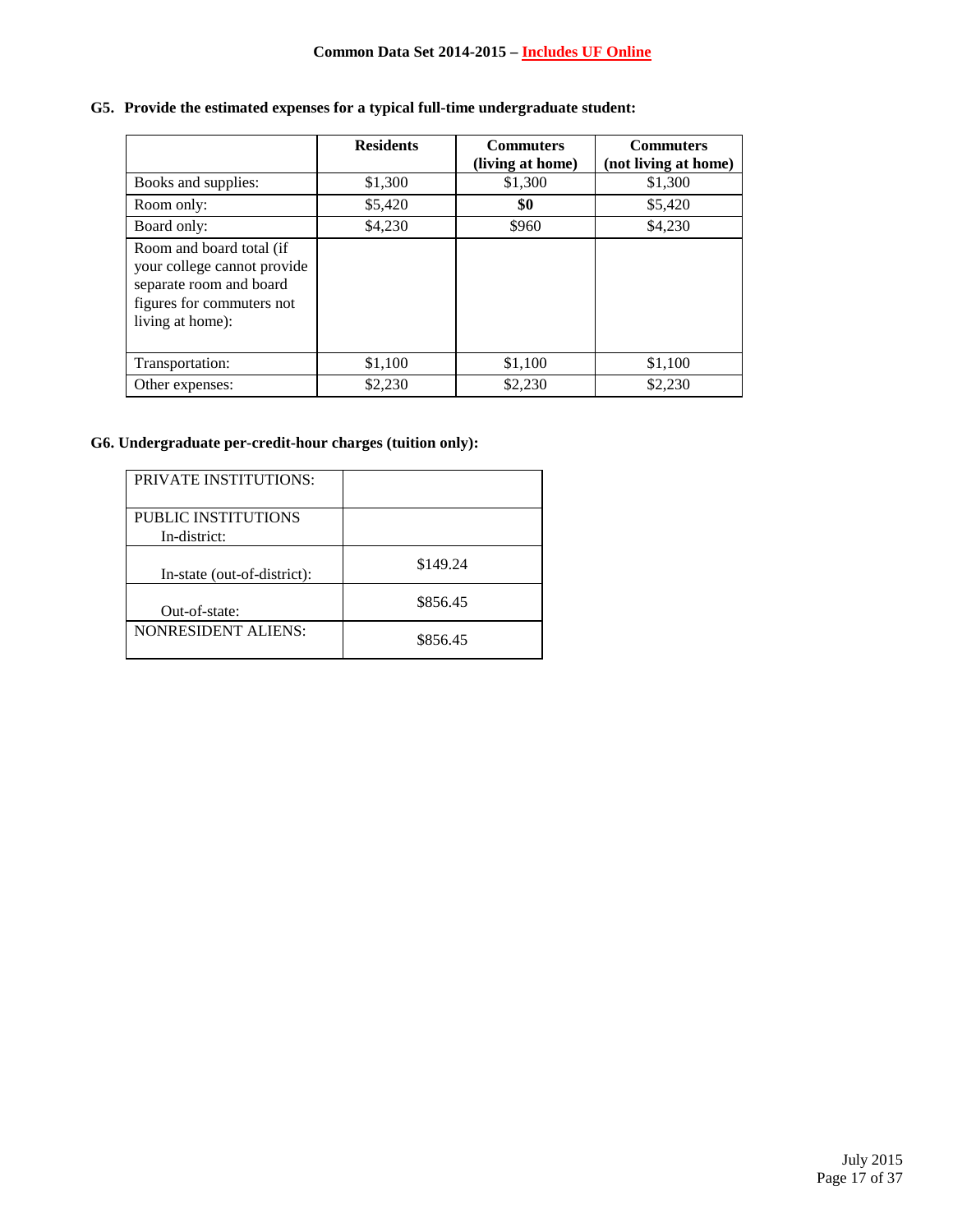# **H. FINANCIAL AID**

## **Please refer to the following financial aid definitions when completing Section H.**

**Awarded aid:** The dollar amounts offered to financial aid applicants.

**Financial aid applicant:** Any applicant who submits **any one of** the institutionally required financial aid applications/forms, such as the FAFSA.

**Indebtedness:** Aggregate dollar amount borrowed through any loan program (federal, state, subsidized, unsubsidized, private, etc.; excluding parent loans) while the student was enrolled at an institution. Student loans co-signed by a parent are assumed to be the responsibility of the student and **should** be included.

**Institutional scholarships and grants**: Endowed scholarships, annual gifts and tuition funded grants for which the institution determines the recipient.

**Financial need:** As determined by your institution using the federal methodology and/or your institution's own standards.

**Need-based aid:** College-funded or college-administered award from institutional, state, federal, or other sources for which a student must have financial need to qualify. This includes both institutional and non-institutional student aid (grants, jobs, and loans).

**Need-based scholarship or grant aid:** Scholarships and grants from institutional, state, federal, or other sources for which a student must have financial need to qualify.

**Need-based self-help aid:** Loans and jobs from institutional, state, federal, or other sources for which a student must demonstrate financial need to qualify.

**Non-need-based scholarship or grant aid:** Scholarships and grants, gifts, or merit-based aid from institutional, state, federal, or other sources (including unrestricted funds or gifts and endowment income) awarded solely on the basis of academic achievement, merit, or any other non-need-based reason. When reporting questions H1 and H2, non-need-based aid that is used to meet need should be counted as need-based aid.

**Note: Suggested order of precedence for counting non-need money as need-based:**

Non-need institutional grants Non-need tuition waivers Non-need athletic awards Non-need federal grants Non-need state grants Non-need outside grants Non-need student loans Non-need parent loans Non-need work

**Non-need-based self-help aid:** Loans and jobs from institutional, state, or other sources for which a student need not demonstrate financial need to qualify.

**External scholarships and grants:** Scholarships and grants received from outside (private) sources that students bring with them (e.g., Kiwanis, National Merit scholarships). The institution may process paperwork to receive the dollars, but it has no role in determining the recipient or the dollar amount awarded.

**Work study and employment**: Federal and state work study aid, and any employment packaged by your institution in financial aid awards.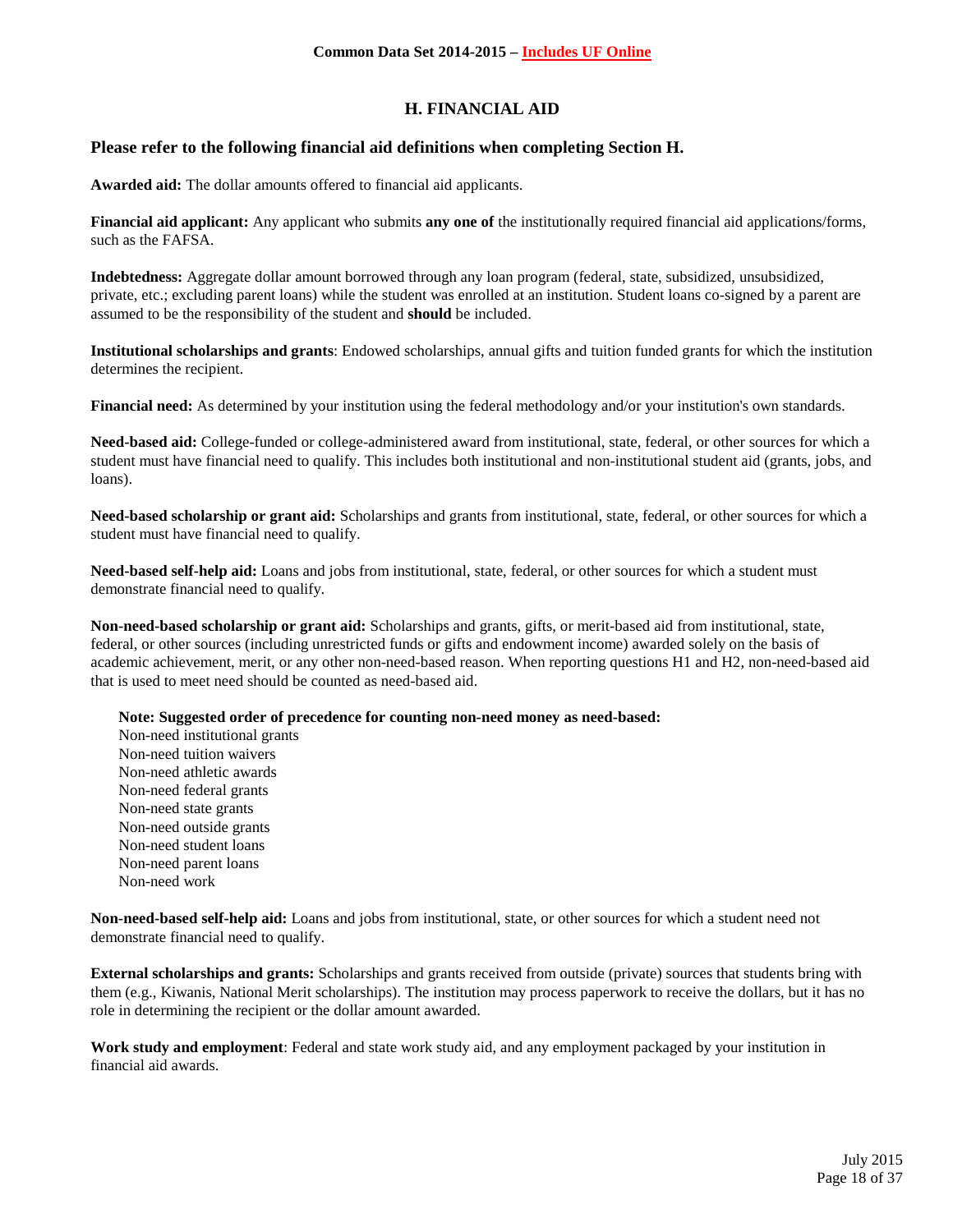### **Aid Awarded to Enrolled Undergraduates**

**H1.** Enter total dollar amounts **awarded** to enrolled full-time and less than full-time degree-seeking undergraduates **(using the same cohort reported in CDS Question B1, "total degree-seeking" undergraduates)** in the following categories. (Note: If the data being reported are final figures for the 2013-2014 academic year (see the next item below), use the 2013-2014 academic year's CDS Question B1 cohort.) Include aid awarded to international students (i.e., those not qualifying for federal aid). **Aid that is non-need-based but that was used to meet need should be reported in the need-based aid column. (For a suggested order of precedence in assigning categories of aid to cover need, see the entry for "non-need-based scholarship or grant aid" on the last page of the definitions section.)**

Indicate the academic year for which data are reported for **items H1**, **H2**, **H2A**, and **H6** below:  $\Box$  2014-2015 estimated or  $\boxtimes$  2013-2014 final

Which needs-analysis methodology does your institution use in awarding institutional aid? **(Formerly H3)** \_**X**\_ Federal methodology (FM)

\_\_\_ Institutional methodology (IM)

\_\_\_ Both FM and IM

|                                                                                                                                                                                         | Need-based<br>(Include non-need-based | Non-need-based<br>(Exclude non-need-based |
|-----------------------------------------------------------------------------------------------------------------------------------------------------------------------------------------|---------------------------------------|-------------------------------------------|
|                                                                                                                                                                                         | aid use to meet need.)                | aid use to meet need.)                    |
|                                                                                                                                                                                         | \$                                    | \$                                        |
| <b>Scholarships/Grants</b>                                                                                                                                                              |                                       |                                           |
| Federal                                                                                                                                                                                 | 46,673,024                            | 1,581,512                                 |
| State (i.e., all states, not only the state in<br>which your institution is located)                                                                                                    | 6,516,332                             | 65,513,776                                |
| Institutional: Endowed scholarships,<br>annual gifts and tuition funded grants,<br>awarded by the college, excluding athletic<br>aid and tuition waivers (which are<br>reported below). | 25,085,615                            | 18,823,039                                |
| Scholarships/grants from external sources<br>(e.g., Kiwanis, National Merit) not<br>awarded by the college                                                                              | 85,500                                | 12,085,798                                |
| <b>Total Scholarships/Grants</b>                                                                                                                                                        | 78,360,471                            | 98,004,125                                |
| <b>Self-Help</b>                                                                                                                                                                        |                                       |                                           |
| Student loans from all sources (excluding<br>parent loans)                                                                                                                              | 36,786,610                            | 33,856,818                                |
| Federal Work-Study                                                                                                                                                                      | 1,500,326                             |                                           |
| State and other (e.g., institutional) work-<br>study/employment (Note: Excludes Federal<br>Work-Study captured above.)                                                                  | 75,243                                | 10,338,801                                |
| <b>Total Self-Help</b>                                                                                                                                                                  | 38, 362, 179                          | 44,195,619                                |
| <b>Parent Loans</b>                                                                                                                                                                     | $\boldsymbol{0}$                      | 10,725,312                                |
| <b>Tuition Waivers</b><br>Note: Reporting is optional. Report tuition<br>waivers in this row if you choose to report<br>them. Do not report tuition waivers<br>elsewhere.               | $\boldsymbol{0}$                      | 8,295,249                                 |
| <b>Athletic Awards</b>                                                                                                                                                                  | $\boldsymbol{0}$                      | 9,095,942                                 |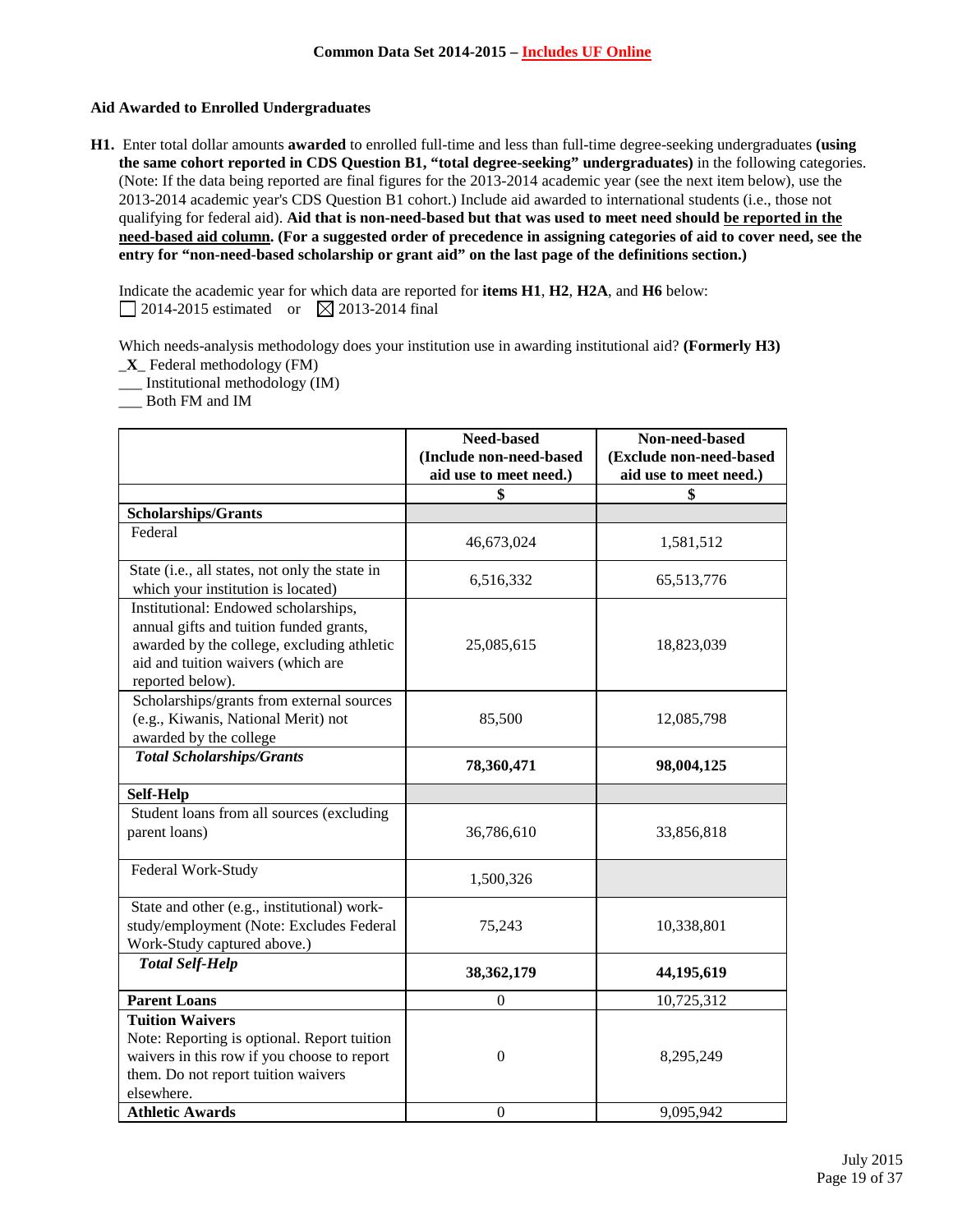**H2. Number of Enrolled Students Awarded Aid:** List the number of degree-seeking full-time and less-than-full-time undergraduates who applied for and were awarded financial aid from any source. **Aid that is non-need-based but that**  was used to meet need should be counted as need-based aid. Numbers should reflect the cohort awarded the dollars reported in H1. Note: In the chart below, students may be counted in more than one row, and full-time freshmen should also be counted as full-time undergraduates.

|                  |                                                                                                                                                                                                                                                                                        | <b>First-time</b> | <b>Full-time</b> | <b>Less Than</b>        |
|------------------|----------------------------------------------------------------------------------------------------------------------------------------------------------------------------------------------------------------------------------------------------------------------------------------|-------------------|------------------|-------------------------|
|                  |                                                                                                                                                                                                                                                                                        | <b>Full-time</b>  | Undergrad        | <b>Full-time</b>        |
|                  |                                                                                                                                                                                                                                                                                        | Freshmen          | (Incl. Fresh)    | Undergrad               |
| a)               | Number of degree-seeking undergraduate students (CDS Item B1 if<br>reporting on Fall 2014 cohort)                                                                                                                                                                                      | 6,375             | 34,074           | Include in<br>full-time |
| b)               | Number of students in line a who applied for need-based financial aid                                                                                                                                                                                                                  | 5,965             | 27,502           |                         |
| $\mathbf{c}$     | Number of students in line <b>b</b> who were determined to have financial need                                                                                                                                                                                                         | 3,463             | 18,604           |                         |
| $\mathbf{d}$     | Number of students in line c who were awarded any financial aid                                                                                                                                                                                                                        | 3,438             | 18,235           |                         |
| e)               | Number of students in line d who were awarded any need-based<br>scholarship or grant aid                                                                                                                                                                                               | 2,144             | 11,540           |                         |
| f)               | Number of students in line d who were awarded any need-based self-help<br>aid                                                                                                                                                                                                          | 1,347             | 8,381            |                         |
| g)               | Number of students in line d who were awarded any non-need-based<br>scholarship or grant aid                                                                                                                                                                                           | 3,238             | 14,743           |                         |
| h)               | Number of students in line d whose need was fully met (exclude PLUS<br>loans, unsubsidized loans, and private alternative loans)                                                                                                                                                       | 777               | 3,699            |                         |
| $\mathbf{i}$     | On average, the percentage of need that was met of students who were<br>awarded any need-based aid. Exclude any aid that was awarded in excess<br>of need as well as any resources that were awarded to replace EFC (PLUS<br>loans, unsubsidized loans, and private alternative loans) | 99.0%             | 96.0%            |                         |
| j)               | The average financial aid package of those in line d. Exclude any<br>resources that were awarded to replace EFC (PLUS loans, unsubsidized<br>loans, and private alternative loans)                                                                                                     | \$11,875          | \$11,597         |                         |
| $\bf k$          | Average need-based scholarship or grant award of those in line e                                                                                                                                                                                                                       | \$7,346           | \$6,778          |                         |
| $\left( \right)$ | Average need-based self-help award (excluding PLUS loans,<br>unsubsidized loans, and private alternative loans) of those in line f                                                                                                                                                     | \$3,764           | \$4,634          |                         |
| m)               | Average need-based loan (excluding PLUS loans, unsubsidized loans,<br>and private alternative loans) of those in line f who were awarded a need-<br>based loan                                                                                                                         | \$3,701           | \$4,592          |                         |

**H2A. Number of Enrolled Students Awarded Non-need-based Scholarships and Grants:** List the number of degreeseeking full-time and less-than-full-time undergraduates who had no financial need and who were awarded institutional non-need-based scholarship or grant aid. Numbers should reflect the cohort awarded the dollars reported in H1. Note: In the chart below, students may be counted in more than one row, and full-time freshmen should also be counted as full-time undergraduates.

|          |                                                                                                                                                                                                                      | <b>First-time</b><br><b>Full-time</b><br>Freshmen | <b>Full-time</b><br>Undergrad<br>(Incl. Fresh) | <b>Less Than</b><br><b>Full-time</b><br>Undergrad |
|----------|----------------------------------------------------------------------------------------------------------------------------------------------------------------------------------------------------------------------|---------------------------------------------------|------------------------------------------------|---------------------------------------------------|
| n)       | Number of students in line <b>a</b> who had no financial need and who were<br>awarded institutional non-need-based scholarship or grant aid (exclude<br>those who were awarded athletic awards and tuition benefits) | 265                                               | 1,657                                          | Included in<br>full-time                          |
| $\Omega$ | Average dollar amount of institutional non-need-based scholarship and<br>grant aid awarded to students in line n                                                                                                     | \$1,717                                           | \$2,437                                        |                                                   |
| p)       | Number of students in line a who were awarded an institutional non-need-<br>based athletic scholarship or grant                                                                                                      | 81                                                | 447                                            |                                                   |
| q)       | Average dollar amount of institutional non-need-based athletic<br>scholarships and grants awarded to students in line <b>p</b>                                                                                       | \$18,184                                          | \$20,349                                       |                                                   |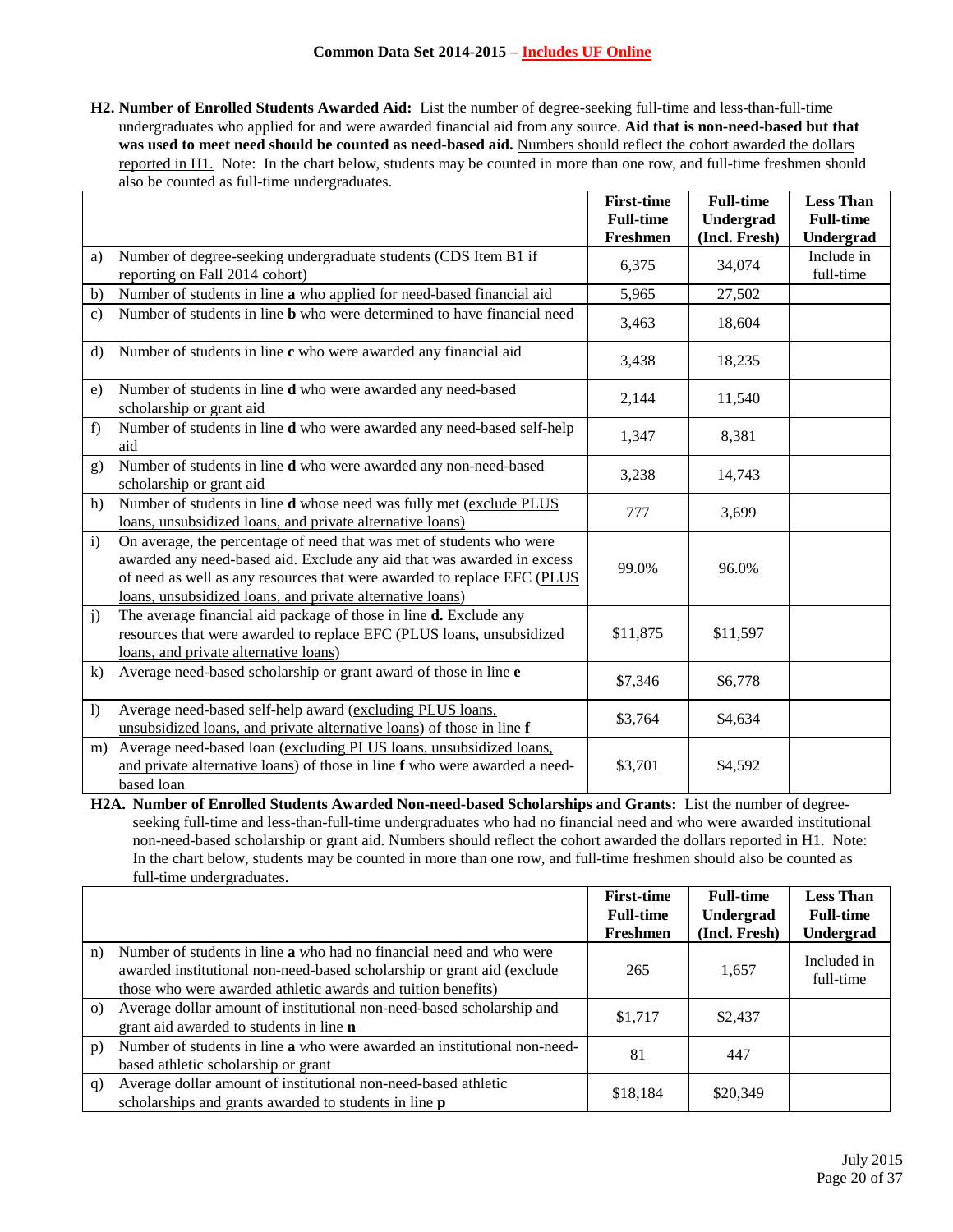**Note:** These are the graduates and loan types to include and exclude in order to fill out CDS H4, H4a, H5 and H5a.

Include:

- \* 2014 undergraduate class who graduated between July 1, 2013 and June 30, 2014 who started at your institution as first-time students and received a bachelor's degree between July 1, 2013 and June 30, 2014.
- \* only loans made to students who borrowed while enrolled at your institution.
- \* co-signed loans.

Exclude:

- \* those who transferred in.
- money borrowed at other institutions.

H4. Provide the percentage of the class (defined above) who borrowed at any time through any loan programs (institutional, state, Federal Perkins, Federal Stafford Subsidized and Unsubsidized, private loans that were certified by your institution, etc.; exclude parent loans). Include both Federal Direct Student Loans and Federal Family Education Loans.  $-44$   $\frac{\%}{\%}$ 

H4a. Provide the percentage of the class (defined above) who borrowed at any time through federal loan programs--Federal Perkins, Federal Stafford Subsidized and Unsubsidized. Include both Federal Direct Student Loans and Federal Family Education Loans. NOTE: exclude all institutional, state, private alternative loans and parent loans. \_\_44\_\_%

H5. Report the average per-undergraduate-borrower cumulative principal borrowed of those in line H4. \$ 20,642

H5a. Report the average per-undergraduate-borrower cumulative principal borrowed, of those in H4a, through federal loan programs--Federal Perkins, Federal Stafford Subsidized and Unsubsidized. Include both Federal Direct Student Loans and Federal Family Education Loans. These are listed in line H4a. NOTE: exclude all institutional, state, private alternative loans and exclude parent loans. \$  $19,744$ 

**Aid to Undergraduate Degree-seeking Nonresident Aliens** (Note: Report numbers and dollar amounts for the same academic year checked in item H1.)

**H6.** Indicate your institution's policy regarding institutional scholarship and grant aid for undergraduate degree-seeking nonresident aliens:



Institutional need-based scholarship or grant aid is available

Institutional non-need-based scholarship or grant aid is available

Institutional scholarship and grant aid is not available

If institutional financial aid is available for undergraduate degree-seeking nonresident aliens, provide the number of undergraduate degree-seeking nonresident aliens who were awarded need-based or non-need-based aid:

Average dollar amount of institutional financial aid awarded to undergraduate degree-seeking nonresident aliens:  $\frac{\text{S}}{\text{S}}$ 

Total dollar amount of institutional financial aid awarded to undergraduate degree-seeking nonresident aliens:  $\frac{1}{2}$ 

**H7.** Check off all financial aid forms nonresident alien first-year financial aid applicants must submit:

|   | Institution's own financial aid form              |
|---|---------------------------------------------------|
|   | CSS/Financial Aid PROFILE                         |
|   | International Student's Financial Aid Application |
| 図 | International Student's Certification of Finances |
|   | Other:                                            |
|   |                                                   |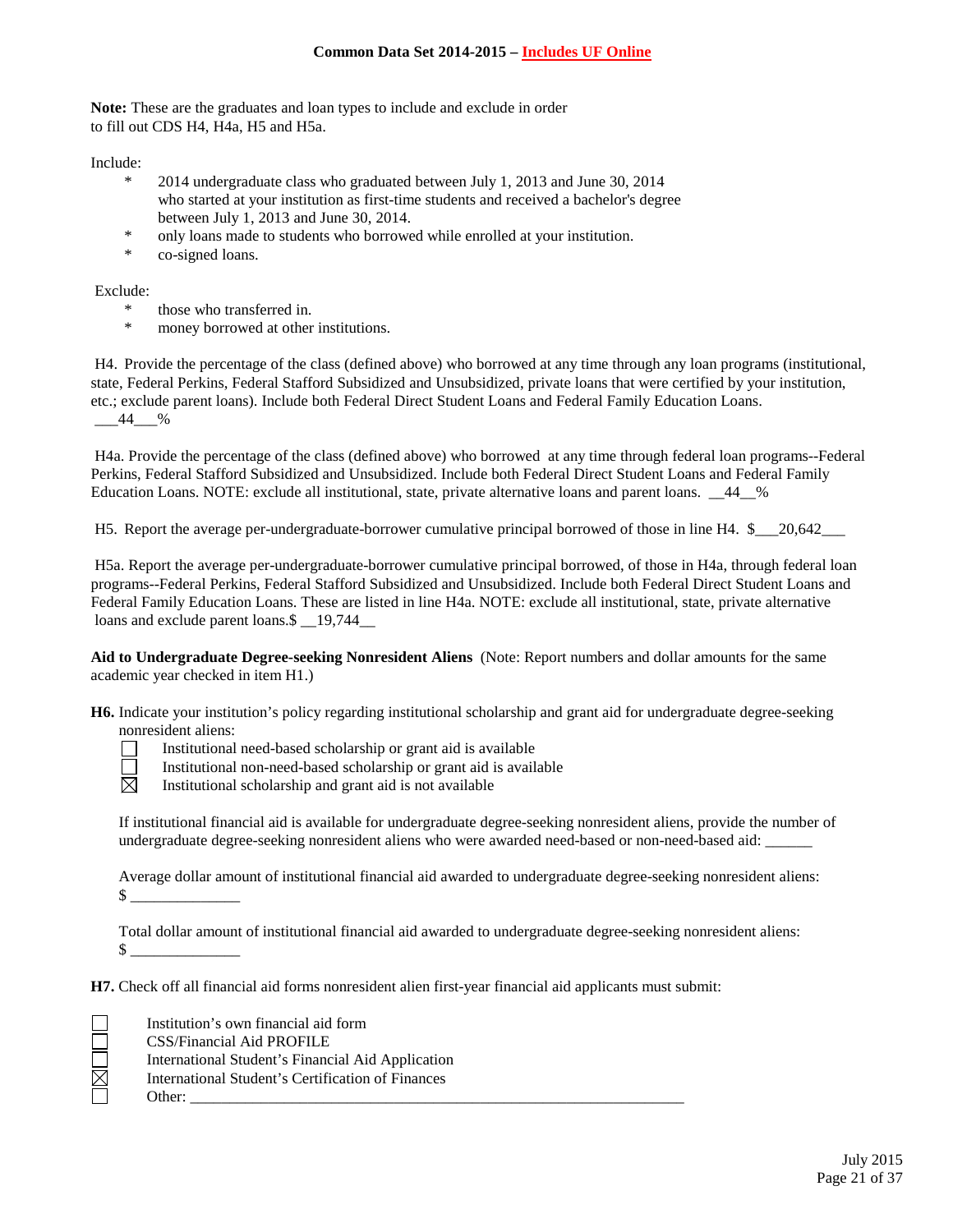#### **Process for First-Year/Freshman Students**

**H8.** Check off all financial aid forms domestic first-year (freshman) financial aid applicants must submit:

| <b>FAFSA</b>                         |
|--------------------------------------|
| Institution's own financial aid form |
| <b>CSS/Financial Aid PROFILE</b>     |
| State aid form                       |
| Noncustodial PROFILE                 |
| Business/Farm Supplement             |
| Other:                               |

**H9.** Indicate filing dates for first-year (freshman) students:

Priority date for filing required financial aid forms: \_\_\_\_3/15\_\_\_\_ Deadline for filing required financial aid forms: No deadline for filing required forms (applications processed on a rolling basis): \_\_\_\_\_\_\_\_\_\_\_

**H10.** Indicate notification dates for first-year (freshman) students (answer a or b):

a.) Students notified on or about (date): \_\_\_\_\_\_\_\_\_\_\_\_\_

b.) Students notified on a rolling basis: Yes If yes, starting date: \_\_\_4/15\_\_\_

#### **H11.** Indicate reply dates:

Students must reply by (date): \_\_\_\_\_N/A\_\_\_\_\_ or within \_\_\_\_\_\_\_ weeks of notification.

#### **Types of Aid Available**

Please check off all types of aid available to undergraduates at your institution:

#### **H12.** Loans

|                     | FEDERAL DIRECT STUDENT LOAN PROGRAM (DIRECT LOAN)                                                                                       |
|---------------------|-----------------------------------------------------------------------------------------------------------------------------------------|
|                     | Direct Subsidized Stafford Loans                                                                                                        |
| $\boxtimes$         | Direct Unsubsidized Stafford Loans                                                                                                      |
| $\overline{\nabla}$ | Direct PLUS Loans                                                                                                                       |
|                     | <b>Federal Perkins Loans</b><br><b>Federal Nursing Loans</b><br><b>State Loans</b><br>College/university loans from institutional funds |
|                     | Other (specify):                                                                                                                        |

#### **H13.** Scholarships and Grants

| NEED-BASED:                                                          |
|----------------------------------------------------------------------|
| <b>Federal Pell</b>                                                  |
| <b>SEOG</b>                                                          |
| State scholarships/grants                                            |
| Private scholarships                                                 |
| College/university scholarship or grant aid from institutional funds |
| United Negro College Fund                                            |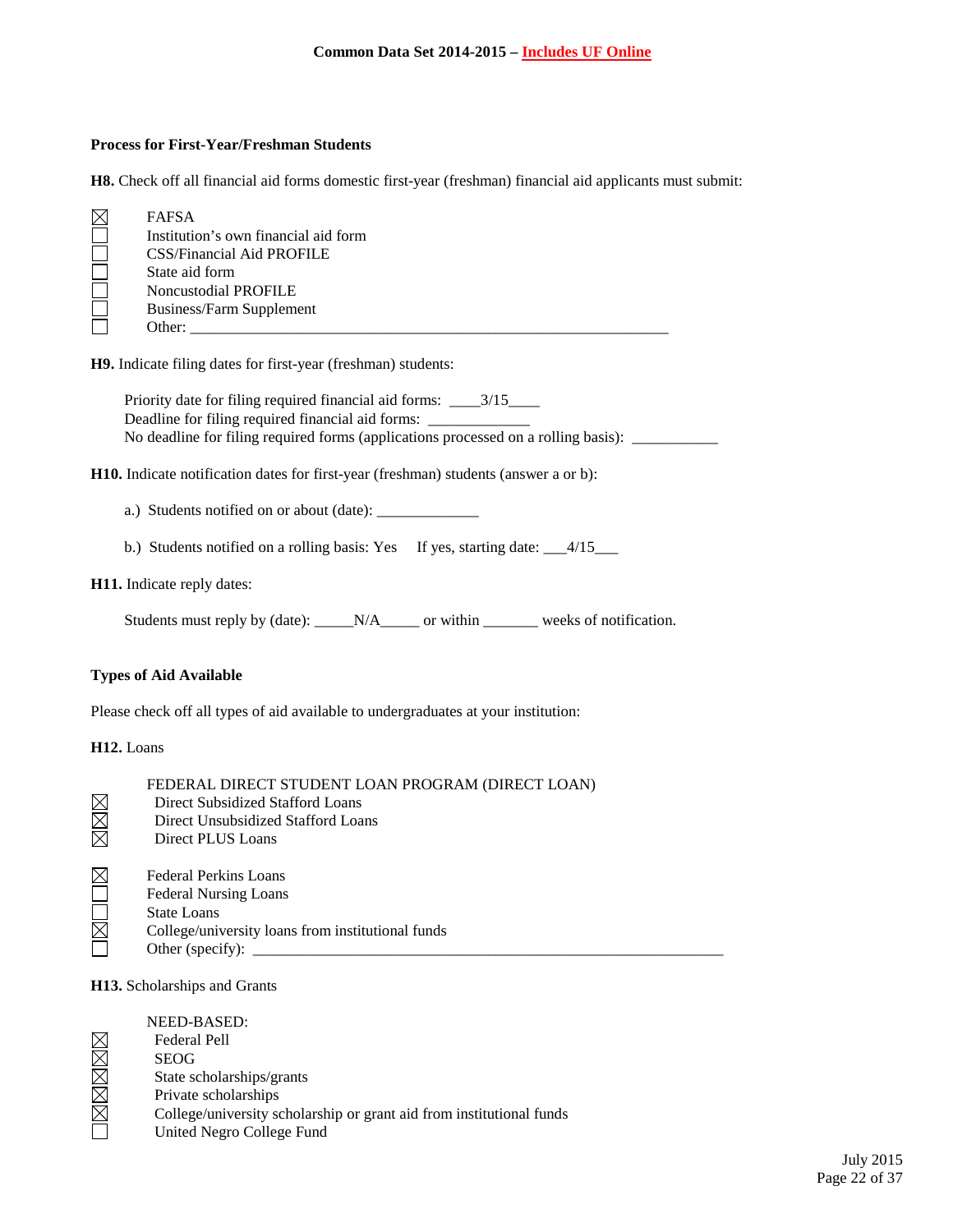Federal Nursing Scholarship Other (specify): \_\_\_\_\_\_\_\_\_\_\_\_\_\_\_\_\_\_\_\_\_\_\_\_\_\_\_\_\_\_\_\_\_\_\_\_\_\_\_\_\_\_\_\_\_\_\_\_\_\_\_\_\_\_\_\_\_\_\_

 $\begin{array}{ccc} \hline \hline \hline \hline \hline \end{array}$ 

**H14.** Check off criteria used in awarding institutional aid. Check all that apply.

| Non-need | <b>Need-based</b> |                    | Non-need | <b>Need-based</b> |                          |
|----------|-------------------|--------------------|----------|-------------------|--------------------------|
|          |                   | Academics          |          |                   | Leadership               |
|          |                   | Alumni affiliation |          |                   | Minority status          |
|          |                   | Art                |          |                   | Music/drama              |
|          |                   | Athletics          |          |                   | Religious affiliation    |
|          |                   | Job skills         |          |                   | State/district residency |
|          |                   | <b>ROTC</b>        |          |                   |                          |

**H15**. If your institution has recently implemented any major financial aid policy, program, or initiative to make your institution more affordable to incoming students such as replacing loans with grants, or waiving costs for families below a certain income level please provide details below: \_\_\_\_\_\_\_\_\_\_\_\_\_\_\_\_\_\_\_\_\_\_\_\_\_\_\_\_\_

\_\_\_\_\_\_\_\_\_\_\_\_\_\_\_\_\_\_\_\_\_\_\_\_\_\_\_\_\_\_\_\_\_\_\_\_\_\_\_\_\_\_\_\_\_\_\_\_\_\_\_\_\_\_\_\_\_\_\_\_\_\_\_\_\_\_\_\_\_\_\_\_\_\_\_\_\_\_\_\_\_\_

\_\_\_\_\_\_\_\_\_\_\_\_\_\_\_\_\_\_\_\_\_\_\_\_\_\_\_\_\_\_\_\_\_\_\_\_\_\_\_\_\_\_\_\_\_\_\_\_\_\_\_\_\_\_\_\_\_\_\_\_\_\_\_\_\_\_\_\_\_\_\_\_\_\_\_\_\_\_\_\_\_\_\_\_\_\_\_\_\_\_\_\_\_\_\_\_\_\_

\_\_\_\_\_\_\_\_\_\_\_\_\_\_\_\_\_\_\_\_\_\_\_\_\_\_\_\_\_\_\_\_\_\_\_\_\_\_\_\_\_\_\_\_\_\_\_\_\_\_\_\_\_\_\_\_\_\_\_\_\_\_\_\_\_\_\_\_\_\_\_\_\_\_\_\_\_\_\_\_\_\_\_\_\_\_\_\_\_\_\_\_\_\_\_\_\_\_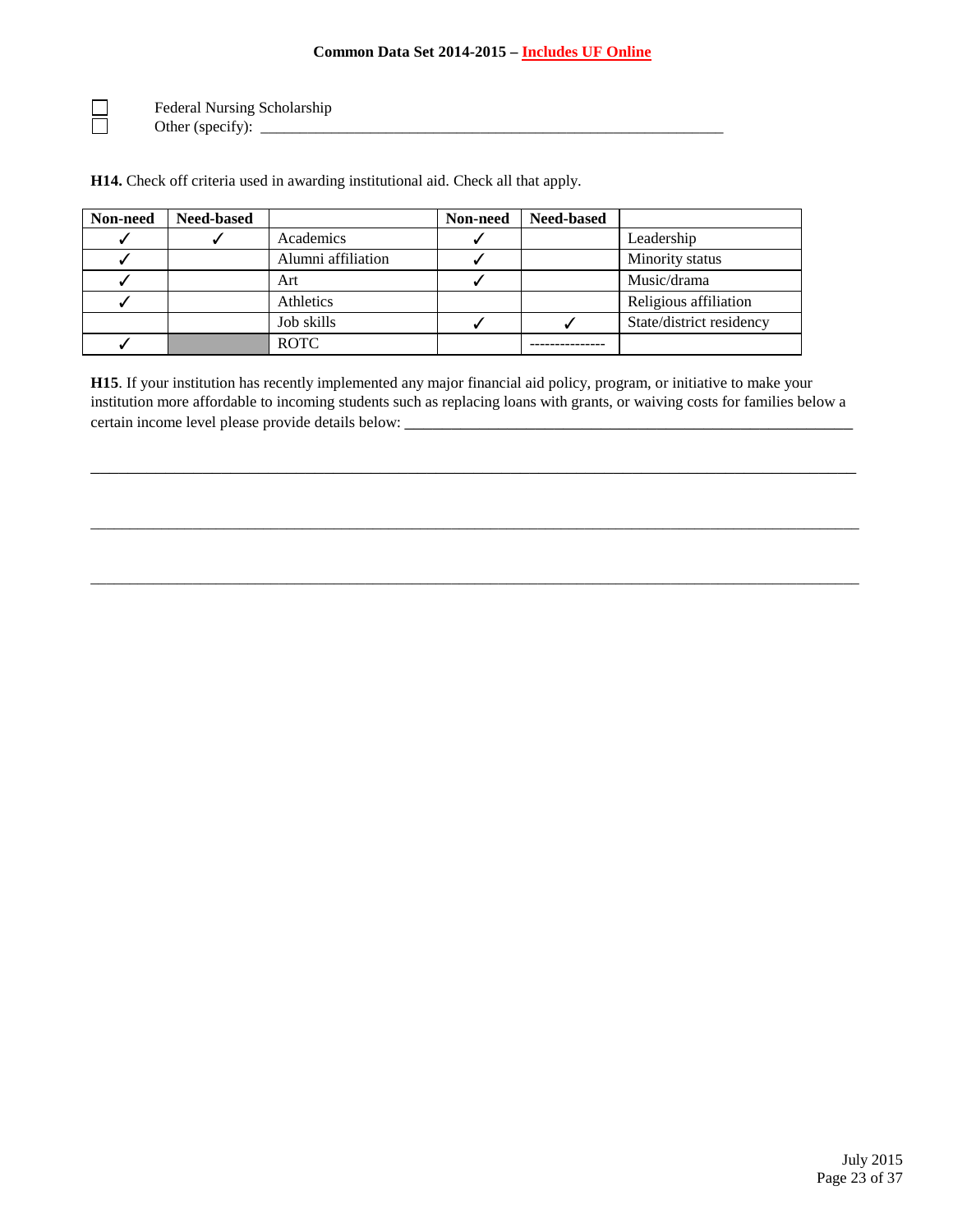# **I. INSTRUCTIONAL FACULTY AND CLASS SIZE**

*Update scheduled for April 2015*

#### **I-1. Please report the number of instructional faculty members in each category for Fall 2014. Include faculty who are on your institution's payroll on the census date your institution uses for IPEDS/AAUP.**

The following definition of full-time instructional faculty is used by the American Association of University Professors (AAUP) in its annual Faculty Compensation Survey (the part time definitions are not used by AAUP). Instructional Faculty is defined as those members of the instructional-research staff whose major regular assignment is instruction, including those with released time for research. Use the chart below to determine inclusions and exclusions:

|                                                                                                                                                                                                                                             | Full-time | Part-time                                                                   |
|---------------------------------------------------------------------------------------------------------------------------------------------------------------------------------------------------------------------------------------------|-----------|-----------------------------------------------------------------------------|
| (a) instructional faculty in preclinical and clinical medicine, faculty<br>who are not paid (e.g., those who donate their services or are in the<br>military), or research-only faculty, post-doctoral fellows, or pre-<br>doctoral fellows | Exclude   | Include only if<br>they teach one or<br>more non-clinical<br>credit courses |
| (b) administrative officers with titles such as dean of students,<br>librarian, registrar, coach, and the like, even though they may devote<br>part of their time to classroom instruction and may have faculty<br>status                   | Exclude   | Include if they<br>teach one or more<br>non-clinical credit<br>courses      |
| (C) other administrators/staff who teach one or more non-clinical<br>credit courses even though they do not have faculty status                                                                                                             | Exclude   | Include                                                                     |
| (d) undergraduate or graduate students who assist in the instruction<br>of courses, but have titles such as teaching assistant, teaching<br>fellow, and the like                                                                            | Exclude   | Exclude                                                                     |
| (e) faculty on sabbatical or leave with pay                                                                                                                                                                                                 | Include   | Exclude                                                                     |
| (f) faculty on leave without pay                                                                                                                                                                                                            | Exclude   | Exclude                                                                     |
| (g) replacement faculty for faculty on sabbatical leave or leave with<br>pay                                                                                                                                                                | Exclude   | Include                                                                     |

*Full-time instructional faculty:* faculty employed on a full-time basis for instruction (including those with released time for research)

*Part-time instructional faculty:* Adjuncts and other instructors being paid solely for part-time classroom instruction. Also includes full-time faculty teaching less than two semesters, three quarters, two trimesters, or two four-month sessions. Employees who are not considered full-time instruction faculty but who teach one or more non-clinical credit courses may be counted as part-time faculty.

*Minority faculty*: includes faculty who designate themselves as Black, non-Hispanic; American Indian or Alaska Native; Asian, Native Hawaiian or other Pacific Islander, or Hispanic.

*Doctorate*: includes such degrees as Doctor of Philosophy, Doctor of Education, Doctor of Juridical Science, and Doctor of Public Health in any field such as arts, sciences, education, engineering, business, and public administration. Also includes terminal degrees formerly designated as "first professional," including dentistry (DDS or DMD), medicine (MD), optometry (OD), osteopathic medicine (DO), pharmacy (DPharm or BPharm), podiatric medicine (DPM), veterinary medicine (DVM), chiropractic (DC or DCM), or law (JD).

*Terminal master's degree*: a master's degree that is considered the highest degree in a field: example, M. Arch (in architecture) and MFA (master of fine arts in art or theater).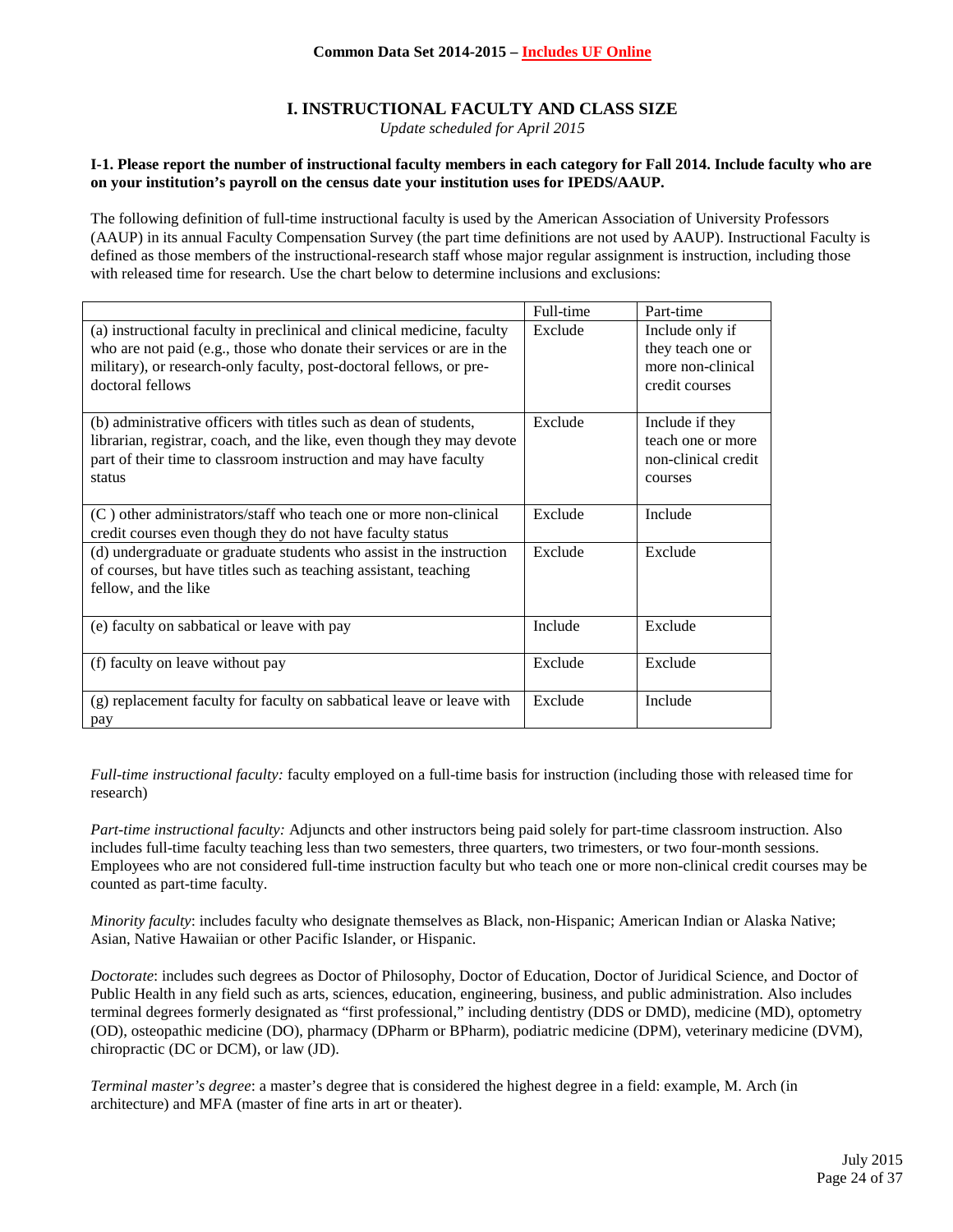|                                                         | <b>Full-time</b> | <b>Part-time</b> | <b>Total</b> |
|---------------------------------------------------------|------------------|------------------|--------------|
| Total number of instructional faculty<br>a.)            | 3,505            | 277              | 3,782        |
| Total number who are members of minority<br>b.          | 924              | 59               | 983          |
| groups                                                  |                  |                  |              |
| Total number who are women<br>c.                        | 1,248            | 143              | 1,391        |
| Total number who are men<br>(d.)                        | 2,257            | 134              | 2,391        |
| Total number who are nonresident aliens<br>e.)          | 104              | 3                | 107          |
| (international)                                         |                  |                  |              |
| Total number with doctorate, or other<br>$f$ .)         | 2,896            | 202              | 3,098        |
| terminal degree                                         |                  |                  |              |
| Total number whose highest degree is a<br>$g$ .)        | 146              | 12               | 158          |
| master's but not a terminal master's                    |                  |                  |              |
| Total number whose highest degree is a<br>h.            | 22               | $\mathfrak{D}$   | 24           |
| bachelor's                                              |                  |                  |              |
| Total number whose highest degree is<br>$i$ .           | 441              | 61               | 502          |
| unknown or other (Note: Items $f$ , $g$ , $h$ , and $i$ |                  |                  |              |
| must sum up to item <b>a</b> .)                         |                  |                  |              |
| j.) Total number in stand-alone                         | 282              | 19               | 301          |
| graduate/professional programs in which faculty         |                  |                  |              |
| teach virtually only graduate-level students            |                  |                  |              |

#### **I-2. Student to Faculty Ratio**

Report the Fall 2014 ratio of full-time equivalent students (full-time plus 1/3 part time) to full-time equivalent instructional faculty (full time plus 1/3 part time). In the ratio calculations, exclude both faculty and students in stand-alone graduate or professional programs such as medicine, law, veterinary, dentistry, social work, business, or public health in which faculty teach virtually only graduate level students. Do not count undergraduate or graduate student teaching assistants as faculty.

Fall 2014 Student to Faculty ratio: 20.7 to 1 (based on 42,149 students and 2,034 faculty).\*

\*Calculation is based on UF Main and UF online combined.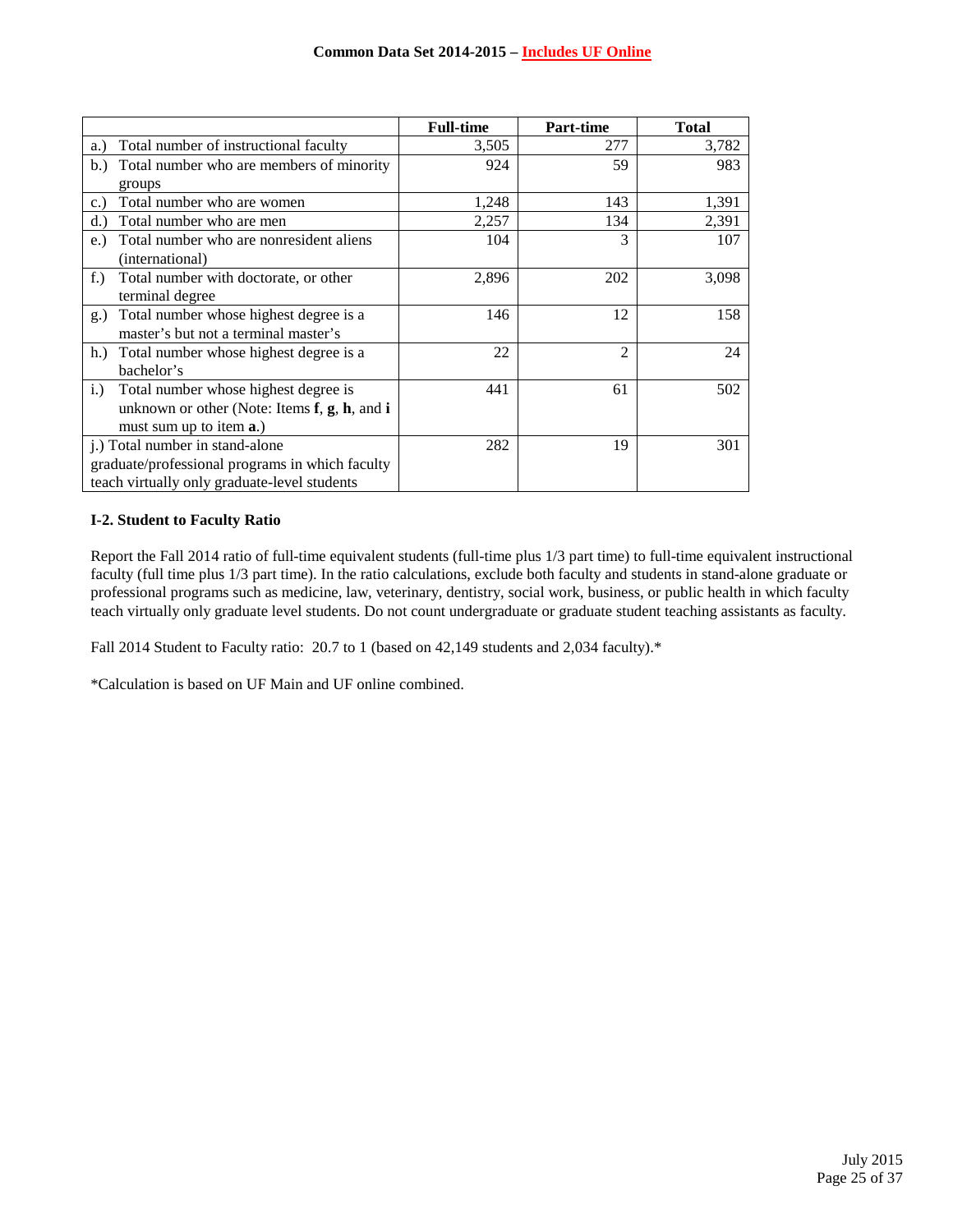## **I-3. Undergraduate Class Size**

In the table below, please use the following definitions to report information about the size of classes and class sections offered in the Fall 2014 term.

*Class Sections:* A class section is an organized course offered for credit, identified by discipline and number, meeting at a stated time or times in a classroom or similar setting, and not a subsection such as a laboratory or discussion session. Undergraduate class sections are defined as any sections in which at least one degree-seeking undergraduate student is enrolled for credit. Exclude distance learning classes and noncredit classes and individual instruction such as dissertation or thesis research, music instruction, or one-to-one readings. Exclude students in independent study, co-operative programs, internships, foreign language taped tutor sessions, practicums, and all students in one-on-one classes. Each class section should be counted only once and should not be duplicated because of course catalog cross-listings.

*Class Subsections:* A class subsection includes any subsection of a course, such as laboratory, recitation, and discussion subsections that are supplementary in nature and are scheduled to meet separately from the lecture portion of the course. Undergraduate subsections are defined as any subsections of courses in which degree-seeking undergraduate students enrolled for credit. As above, exclude noncredit classes and individual instruction such as dissertation or thesis research, music instruction, or one-to-one readings. Each class subsection should be counted only once and should not be duplicated because of cross-listings.

Using the above definitions, please report for each of the following class-size intervals the number of *class sections* and *class subsections* offered in Fall 2014. For example, a lecture class with 800 students who met at another time in 40 separate labs with 20 students should be counted once in the "100+" column in the class section column and 40 times under the "20-29" column of the class subsections table.

|  |  |  | <b>Number of Class Sections with Undergraduates Enrolled</b> |  |
|--|--|--|--------------------------------------------------------------|--|
|  |  |  |                                                              |  |

|                   | $2-9$ | $\overline{ }$<br>10-19 | $20-29$ | 30-39 | 40-49 | 50-99 | $100+$ | Total |
|-------------------|-------|-------------------------|---------|-------|-------|-------|--------|-------|
| <b>CLASS</b>      | 578   | 929                     | 623     | 252   | 195   | 278   | 215    | 3,070 |
| <b>SECTIONS</b>   |       |                         |         |       |       |       |        |       |
|                   |       |                         |         |       |       |       |        |       |
|                   | $2-9$ | 10-19                   | $20-29$ | 30-39 | 40-49 | 50-99 | $100+$ | Total |
| <b>CLASS SUB-</b> | 75    | 404                     | 433     | 257   | 24    | 51    | 19     | .,263 |
| <b>SECTIONS</b>   |       |                         |         |       |       |       |        |       |

#### **Undergraduate Class Size (provide numbers)**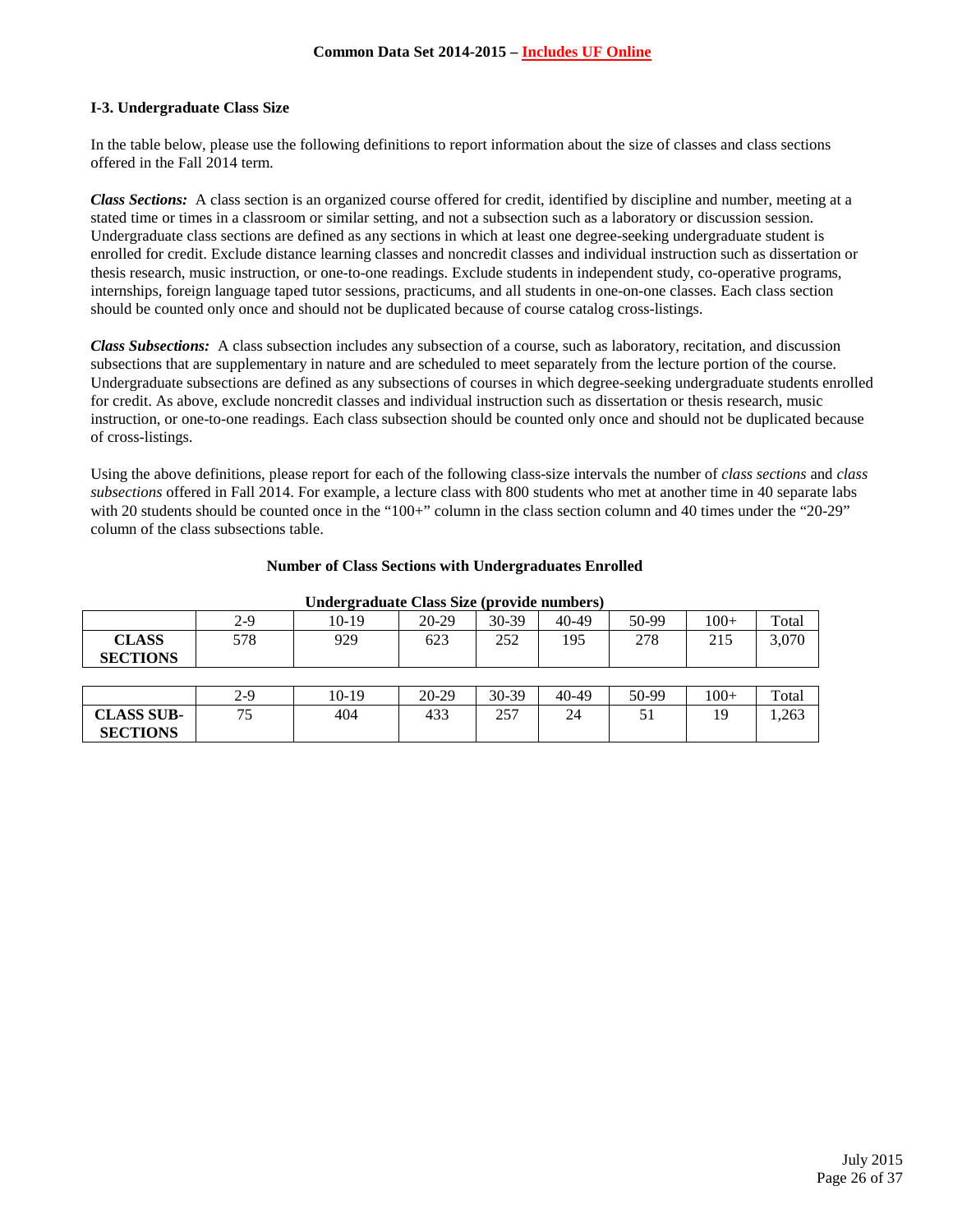# **J. Disciplinary areas of DEGREES CONFERRED**

# **Degrees conferred between July 1, 2013 and June 30, 2014**

For each of the following discipline areas, provide the percentage of diplomas/certificates, associate, and bachelor's degrees awarded. To determine the percentage, use majors, not headcount (e.g., students with one degree but a double major will be represented twice). Calculate the percentage from your institution's IPEDS Completions by using the sum of 1st and 2nd majors for each CIP code as the numerator and the sum of the Grand Total by 1st Majors and the Grand Total by 2nd major as the denominator. If you prefer, you can compute the percentages using  $1<sup>st</sup>$  majors only.

| Category                            | Diploma/            | <b>Associate</b> | <b>Bachelor's</b> | <b>CIP 2010</b>      |
|-------------------------------------|---------------------|------------------|-------------------|----------------------|
|                                     | <b>Certificates</b> |                  |                   | <b>Categories to</b> |
|                                     |                     |                  |                   | <b>Include</b>       |
| Agriculture                         |                     |                  | 5.96              | 1                    |
| Natural resources and               |                     |                  | 1.56              | $\overline{3}$       |
| conservation                        |                     |                  |                   |                      |
| Architecture                        |                     |                  | 1.26              | $\overline{4}$       |
| Area, ethnic, and gender studies    |                     |                  | 0.20              | $\overline{5}$       |
| Communication/journalism            |                     |                  | 7.95              | 9                    |
| Communication technologies          |                     |                  |                   | 10                   |
| Computer and information            |                     |                  | 0.81              | 11                   |
| sciences                            |                     |                  |                   |                      |
| Personal and culinary services      |                     |                  |                   | 12                   |
| Education                           |                     |                  | 2.41              | 13                   |
| Engineering                         |                     |                  | 12.16             | 14                   |
| Engineering technologies            |                     |                  | 0.75              | $\overline{15}$      |
| Foreign languages, literatures, and |                     |                  | 2.51              | 16                   |
| linguistics                         |                     |                  |                   |                      |
| Family and consumer sciences        |                     |                  | 2.27              | 19                   |
| Law/legal studies                   |                     |                  |                   | 22                   |
| English                             |                     |                  | 2.64              | 23                   |
| Liberal arts/general studies        |                     | 100.00           |                   | 24                   |
| Library science                     |                     |                  |                   | 25                   |
| Biological/life sciences            |                     |                  | 10.22             | 26                   |
| Mathematics and statistics          |                     |                  | 1.35              | 27                   |
| Military science and military       |                     |                  |                   | 28 and 29            |
| technologies                        |                     |                  |                   |                      |
| Interdisciplinary studies           |                     |                  | 1.49              | 30                   |
| Parks and recreation                |                     |                  | 2.76              | 31                   |
| Philosophy and religious studies    |                     |                  | 0.65              | 38                   |
| Theology and religious vocations    |                     |                  |                   | $\overline{39}$      |
| Physical sciences                   |                     |                  | 2.11              | 40                   |
| Science technologies                |                     |                  |                   | 41                   |
| Psychology                          |                     |                  | 5.19              | 42                   |
| Homeland Security, law              |                     |                  | 0.14              | 43                   |
| enforcement, firefighting, and      |                     |                  |                   |                      |
| protective services                 |                     |                  |                   |                      |
| Public administration and social    |                     |                  |                   | 44                   |
| services                            |                     |                  |                   |                      |
| Social sciences                     |                     |                  | 13.18             | 45                   |
| Construction trades                 |                     |                  |                   | 46                   |
| Mechanic and repair technologies    |                     |                  |                   | 47                   |
| Precision production                |                     |                  |                   | 48                   |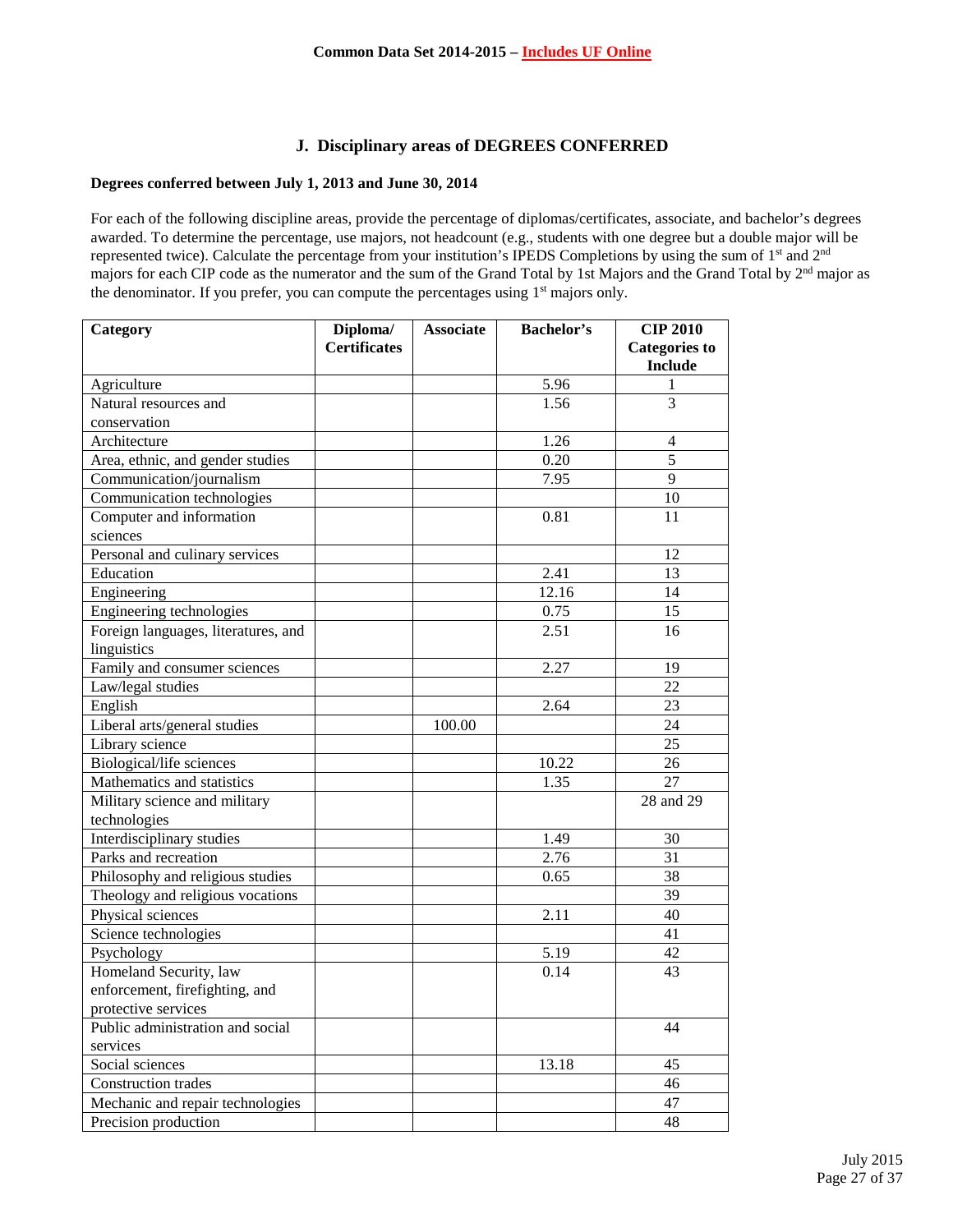# **Common Data Set 2014-2015 – Includes UF Online**

| Transportation and materials   |      |       | 49 |
|--------------------------------|------|-------|----|
| moving                         |      |       |    |
| Visual and performing arts     |      | 2.96  | 50 |
| Health professions and related |      | 6.48  | 51 |
| programs                       |      |       |    |
| Business/marketing             |      | 11.41 | 52 |
| History                        |      | 1.60  | 54 |
| Other                          |      |       |    |
| <b>TOTAL</b>                   | 100% | 100%  |    |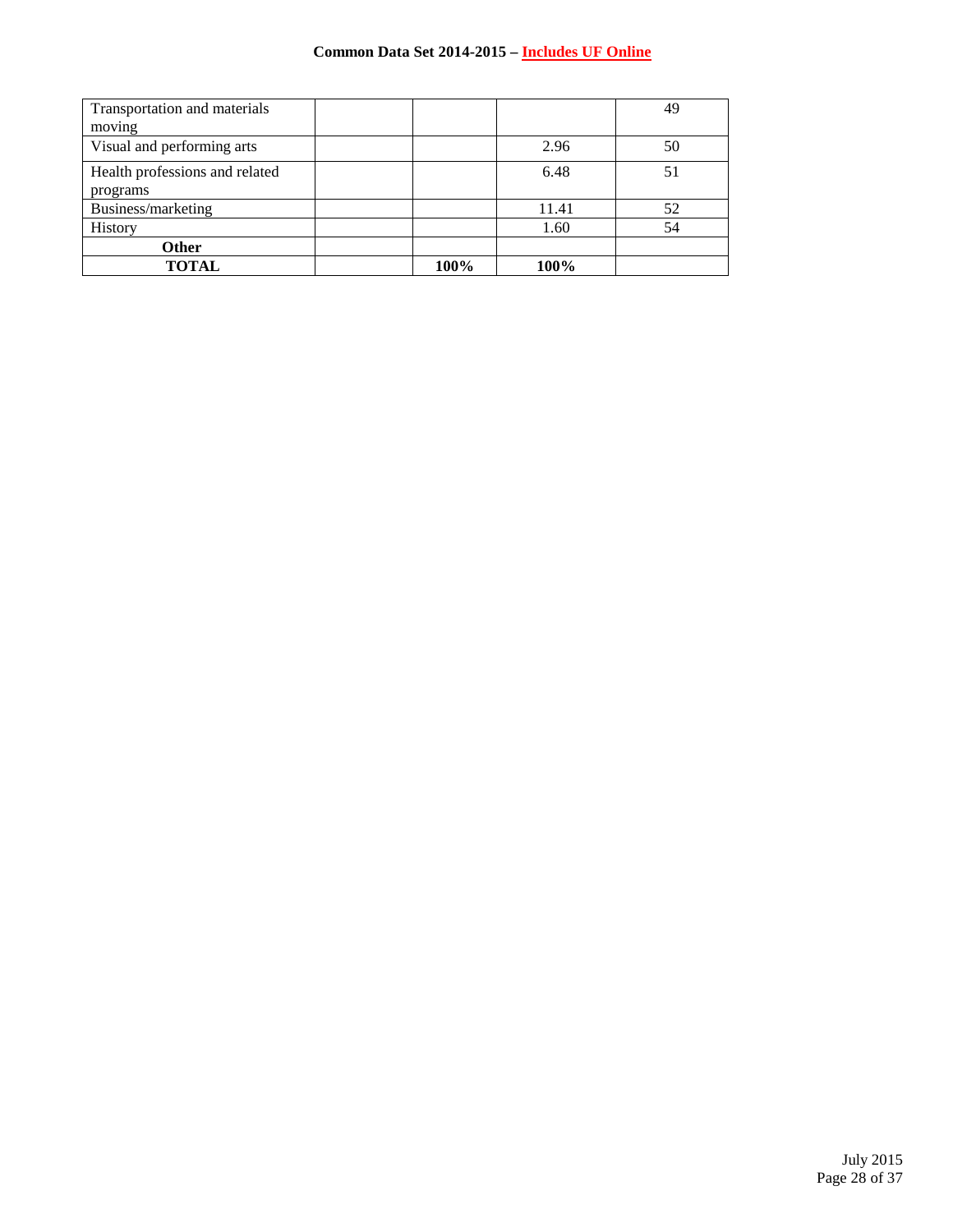# **Common Data Set Definitions**

#### ♦ **All definitions related to the financial aid section appear at the end of the Definitions document.**

 $\bullet$  Items preceded by an asterisk  $(*)$  represent definitions agreed to among publishers which do not appear on the CDS document but may be present on individual publishers' surveys.

**\*Academic advisement:** Plan under which each student is assigned to a faculty member or a trained adviser, who, through regular meetings, helps the student plan and implement immediate and long-term academic and vocational goals.

**Accelerated program:** Completion of a college program of study in fewer than the usual number of years, most often by attending summer sessions and carrying extra courses during the regular academic term**.**

**Admitted student:** Applicant who is offered admission to a degree-granting program at your institution.

**\*Adult student services:** Admission assistance, support, orientation, and other services expressly for adults who have started college for the first time, or who are re-entering after a lapse of a few years.

**American Indian or Alaska Native:** A person having origins in any of the original peoples of North and South America (including Central America) and maintaining tribal affiliation or community attachment.

**Applicant (first-time, first year):** An individual who has fulfilled the institution's requirements to be considered for admission (including payment or waiving of the application fee, if any) and who has been notified of one of the following actions: admission, nonadmission, placement on waiting list, or application withdrawn (by applicant or institution).

**Application fee:** That amount of money that an institution charges for processing a student's application for acceptance. This amount is *not* creditable toward tuition and required fees, nor is it refundable if the student is not admitted to the institution.

**Asian:** A person having origins in any of the original peoples of the Far East, Southeast Asia, or the Indian subcontinent, including, for example, Cambodia, China, India, Japan, Korea, Malaysia, Pakistan, the Philippine Islands, Thailand, and Vietnam.

**Associate degree:** An award that normally requires at least two but less than four years of full-time equivalent college work.

**Bachelor's degree:** An award (baccalaureate or equivalent degree, as determined by the Secretary of the U.S. Department of Education) that normally requires at least four years but *not* more than five years of full-time equivalent college-level work. This includes ALL bachelor's degrees conferred in a five-year cooperative (work-study plan) program. (A cooperative plan provides for alternate class attendance and employment in business, industry, or government; thus, it allows students to combine actual work experience with their college studies.) Also, it includes bachelor's degrees in which the normal four years of work are completed in three years.

**Black or African American***:* A person having origins in any of the black racial groups of Africa.

**Board (charges):** Assume average cost for 19 meals per week or the maximum meal plan.

**Books and supplies (costs):** Average cost of books and supplies. Do not include unusual costs for special groups of students (e.g., engineering or art majors), unless they constitute the majority of students at your institution.

**Calendar system:** The method by which an institution structures most of its courses for the academic year.

**Campus Ministry:** Religious student organizations (denominational or nondenominational) devoted to fostering religious life on college campuses. May also refer to Campus Crusade for Christ, an interdenominational Christian organization.

**\*Career and placement services:** A range of services, including (often) the following: coordination of visits of employers to campus; aptitude and vocational testing; interest inventories, personal counseling; help in resume writing, interviewing, launching the job search; listings for those students desiring employment and those seeking permanent positions; establishment of a permanent reference folder; career resource materials.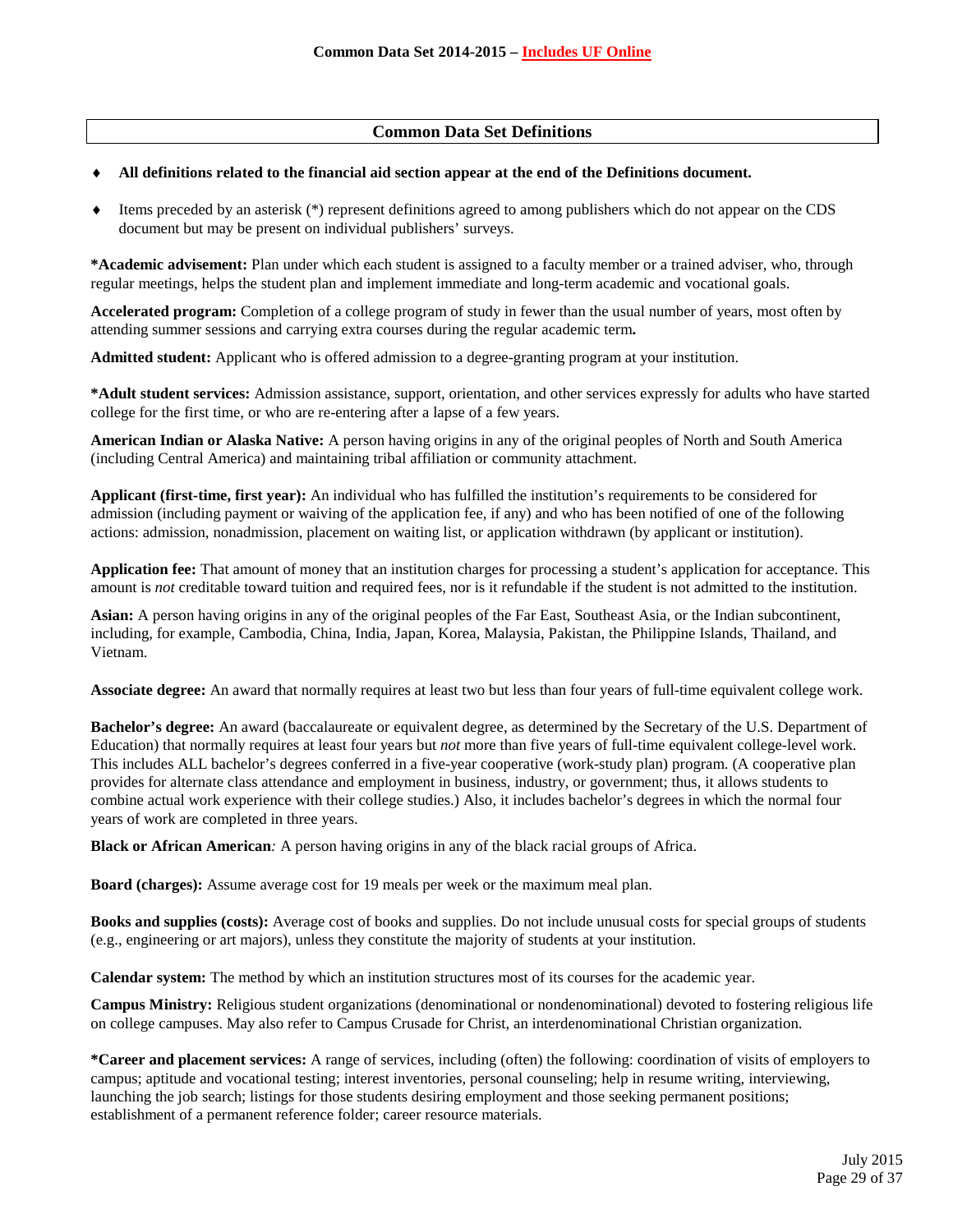**Carnegie units:** One year of study or the equivalent in a secondary school subject.

#### **Certificate:** See **Postsecondary award, certificate, or diploma.**

**Class rank:** The relative numerical position of a student in his or her graduating class, calculated by the high school on the basis of grade-point average, whether weighted or unweighted.

**College-preparatory program:** Courses in academic subjects (English, history and social studies, foreign languages, mathematics, science, and the arts) that stress preparation for college or university study.

**Common Application:** The standard application form distributed by the National Association of Secondary School Principals for a large number of private colleges who are members of the Common Application Group.

**\*Community service program:** Referral center for students wishing to perform volunteer work in the community or participate in volunteer activities coordinated by academic departments.

**Commuter:** A student who lives off campus in housing that is not owned by, operated by, or affiliated with the college. This category includes students who commute from home and students who have moved to the area to attend college.

**Contact hour:** A unit of measure that represents an hour of scheduled instruction given to students. Also referred to as clock hour.

**Continuous basis (for program enrollment):** A calendar system classification that is used by institutions that enroll students at any time during the academic year. For example, a cosmetology school or a word processing school might allow students to enroll and begin studies at various times, with no requirement that classes begin on a certain date.

**Cooperative education program:** A program that provides for alternate class attendance and employment in business, industry, or government.

**Cooperative housing:** College-owned, -operated, or -affiliated housing in which students share room and board expenses and participate in household chores to reduce living expenses.

**\*Counseling service:** Activities designed to assist students in making plans and decisions related to their education, career, or personal development.

**Credit:** Recognition of attendance or performance in an instructional activity (course or program) that can be applied by a recipient toward the requirements for a degree, diploma, certificate, or other formal award.

**Credit course:** A course that, if successfully completed, can be applied toward the number of courses required for achieving a degree, diploma, certificate, or other formal award.

**Credit hour:** A unit of measure representing an hour (50 minutes) of instruction over a 15-week period in a semester or trimester system or a 10-week period in a quarter system. It is applied toward the total number of hours needed for completing the requirements of a degree, diploma, certificate, or other formal award.

**Cross-registration:** A system whereby students enrolled at one institution may take courses at another institution without having to apply to the second institution.

**Deferred admission:** The practice of permitting admitted students to postpone enrollment, usually for a period of one academic term or one year.

**Degree:** An award conferred by a college, university, or other postsecondary education institution as official recognition for the successful completion of a program of studies.

**Degree-seeking students:** Students enrolled in courses for credit who are recognized by the institution as seeking a degree or formal award. At the undergraduate level, this is intended to include students enrolled in vocational or occupational programs.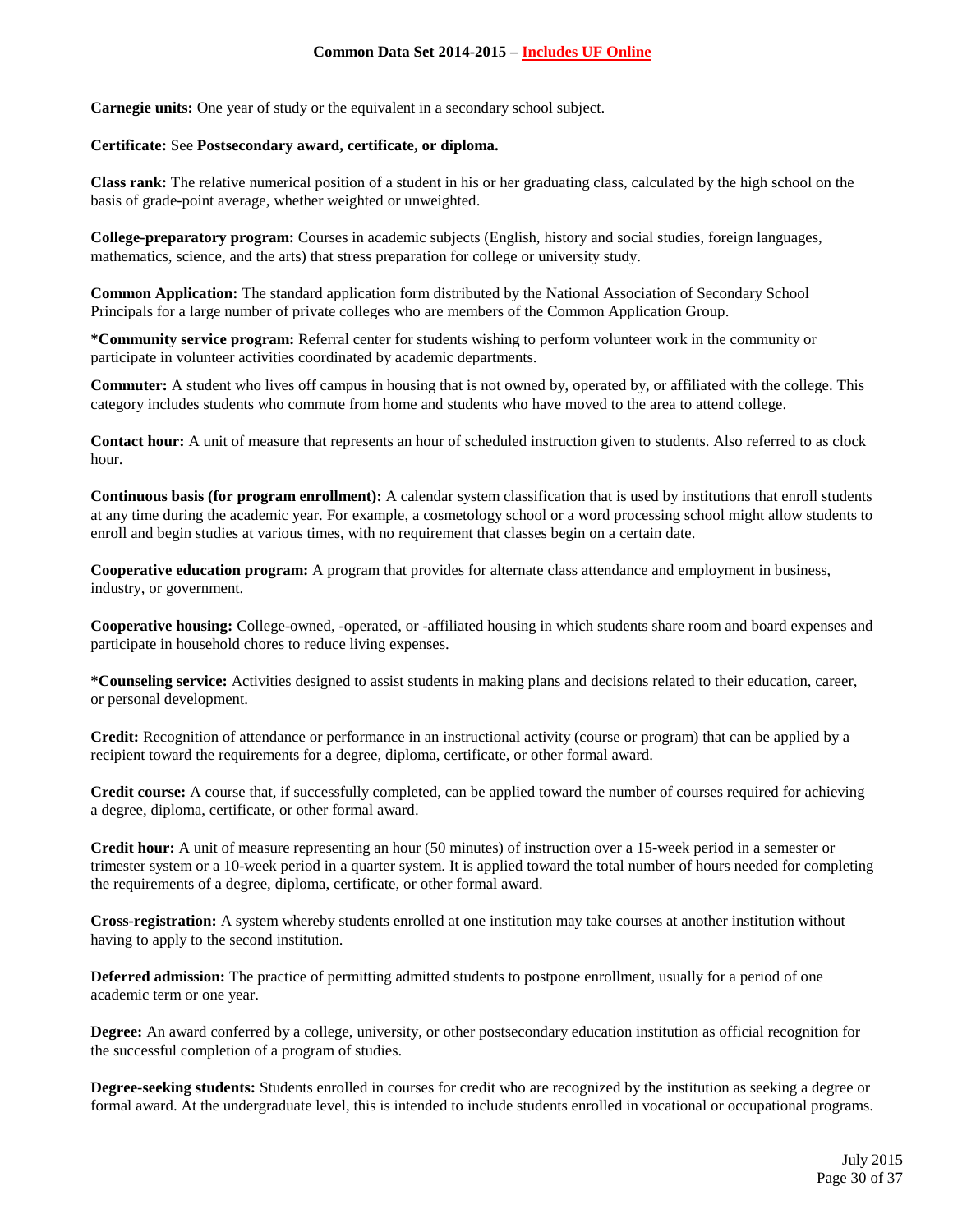**Differs by program (calendar system):** A calendar system classification that is used by institutions that have occupational/vocational programs of varying length. These schools may enroll students at specific times depending on the program desired. For example, a school might offer a two-month program in January, March, May, September, and November; and a three-month program in January, April, and October.

#### **Diploma:** See **Postsecondary award, certificate, or diploma.**

**Distance learning:** An option for earning course credit at off-campus locations via cable television, internet, satellite classes, videotapes, correspondence courses, or other means.

**Doctor's degree-research/scholarship**: A Ph.D. or other doctor's degree that requires advanced work beyond the master's level, including the preparation and defense of a dissertation based on original research, or the planning and execution of an original project demonstrating substantial artistic or scholarly achievement. Some examples of this type of degree may include Ed.D., D.M.A., D.B.A., D.Sc., D.A., or D.M, and others, as designated by the awarding institution.

**Doctor's degree-professional practice**: A doctor's degree that is conferred upon completion of a program providing the knowledge and skills for the recognition, credential, or license required for professional practice. The degree is awarded after a period of study such that the total time to the degree, including both pre-professional and professional preparation, equals at least six full-time equivalent academic years. Some of these degrees were formerly classified as "first-professional" and may include: Chiropractic (D.C. or D.C.M.); Dentistry (D.D.S. or D.M.D.); Law (L.L.B. or J.D.); Medicine (M.D.); Optometry (O.D.); Osteopathic Medicine (D.O); Pharmacy (Pharm.D.); Podiatry (D.P.M., Pod.D., D.P.); or, Veterinary Medicine (D.V.M.), and others, as designated by the awarding institution.

**Doctor's degree-other**: A doctor's degree that does not meet the definition of a doctor's degree - research/scholarship or a doctor's degree - professional practice.

**Double major:** Program in which students may complete two undergraduate programs of study simultaneously.

**Dual enrollment:** A program through which high school students may enroll in college courses while still enrolled in high school. Students are not required to apply for admission to the college in order to participate.

**Early action plan:** An admission plan that allows students to apply and be notified of an admission decision well in advance of the regular notification dates. If admitted, the candidate is not committed to enroll; the student may reply to the offer under the college's regular reply policy.

**Early admission:** A policy under which students who have not completed high school are admitted and enroll full time in college, usually after completion of their junior year.

**Early decision plan:** A plan that permits students to apply and be notified of an admission decision (and financial aid offer if applicable) well in advance of the regular notification date. Applicants agree to accept an offer of admission and, if admitted, to withdraw their applications from other colleges. There are three possible decisions for early decision applicants: admitted, denied, or not admitted but forwarded for consideration with the regular applicant pool, without prejudice.

**English as a Second Language (ESL):** A course of study designed specifically for students whose native language is not English.

**Exchange student program-domestic:** Any arrangement between a student and a college that permits study for a semester or more at another college **in the United States** without extending the amount of time required for a degree. **See also Study abroad**.

**External degree program:** A program of study in which students earn credits toward a degree through independent study, college courses, proficiency examinations, and personal experience. External degree programs require minimal or no classroom attendance.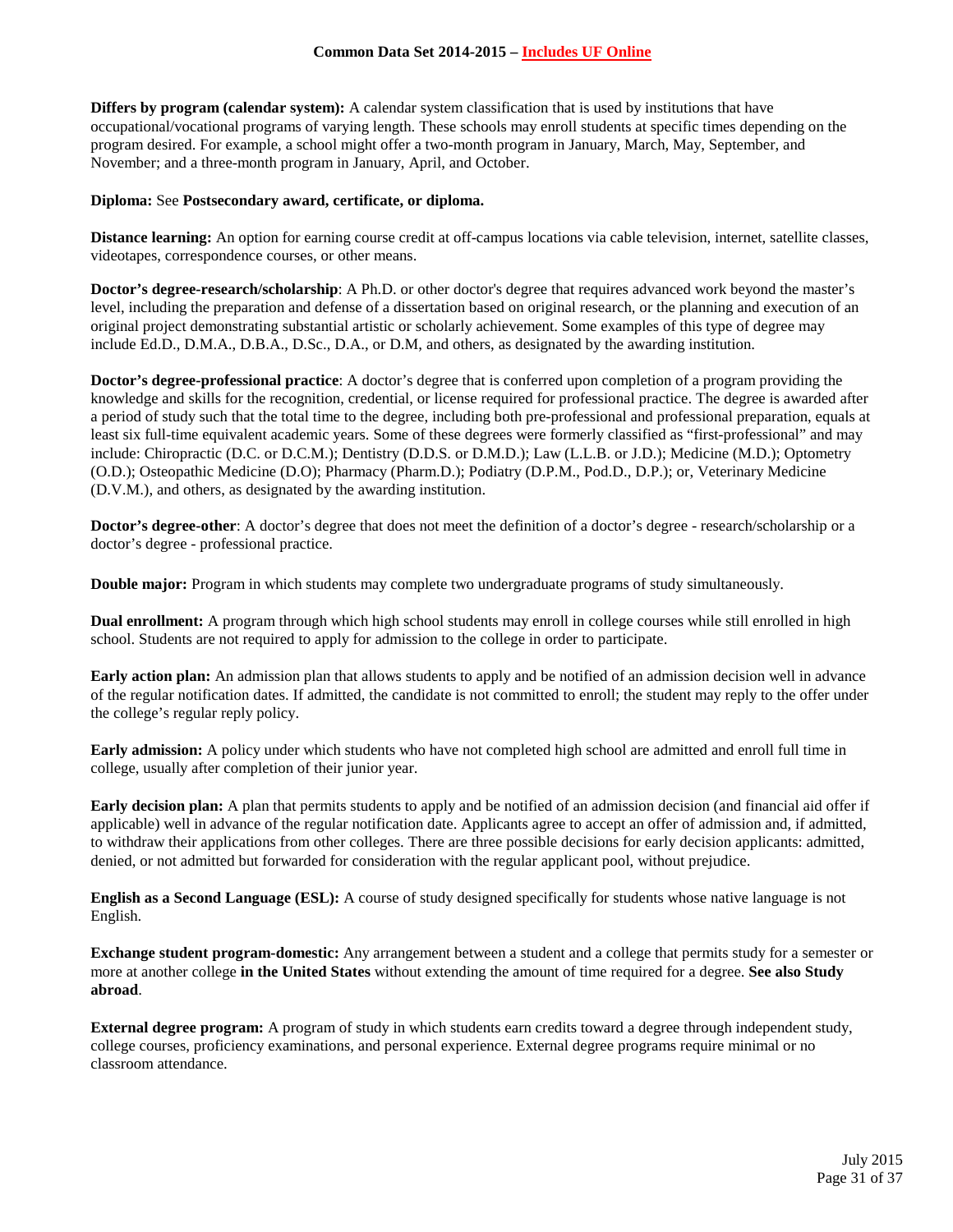#### **Common Data Set 2014-2015 – Includes UF Online**

**Extracurricular activities (as admission factor):** Special consideration in the admissions process given for participation in both school and nonschool-related activities of interest to the college, such as clubs, hobbies, student government, athletics, performing arts, etc.

**First-time student:** A student attending any institution for the first time at the level enrolled. Includes students enrolled in the fall term who attended a postsecondary institution for the first time at the same level in the prior summer term. Also includes students who entered with advanced standing (college credit earned before graduation from high school).

**First-time, first-year (freshman) student:** A student attending any institution for the first time at the undergraduate level. Includes students enrolled in the fall term who attended college for the first time in the prior summer term. Also includes students who entered with advanced standing (college credits earned before graduation from high school).

**First-year student:** A student who has completed less than the equivalent of 1 full year of undergraduate work; that is, less than 30 semester hours (in a 120-hour degree program) or less than 900 contact hours.

**Freshman:** A first-year undergraduate student.

**\*Freshman/new student orientation:** Orientation addressing the academic, social, emotional, and intellectual issues involved in beginning college. May be a few hours or a few days in length; at some colleges, there is a fee.

**Full-time student (undergraduate):** A student enrolled for 12 or more semester credits, 12 or more quarter credits, or 24 or more contact hours a week each term.

**Geographical residence (as admission factor):** Special consideration in the admission process given to students from a particular region, state, or country of residence.

**Grade-point average (academic high school GPA):** The sum of grade points a student has earned in secondary school divided by the number of courses taken. The most common system of assigning numbers to grades counts four points for an A, three points for a B, two points for a C, one point for a D, and no points for an E or F. Unweighted GPA's assign the same weight to each course. Weighting gives students additional points for their grades in advanced or honors courses.

**Graduate student:** A student who holds a bachelor's or equivalent, and is taking courses at the post-baccalaureate level.

**\*Health services:** Free or low cost on-campus primary and preventive health care available to students.

**High school diploma or recognized equivalent:** A document certifying the successful completion of a prescribed secondary school program of studies, or the attainment of satisfactory scores on the Tests of General Educational Development (GED), or another state-specified examination.

**Hispanic or Latino:** A person of Mexican, Puerto Rican, Cuban, South or Central American, or other Spanish culture or origin, regardless of race.

**Honors program:** Any special program for very able students offering the opportunity for educational enrichment, independent study, acceleration, or some combination of these.

**Independent study:** Academic work chosen or designed by the student with the approval of the department concerned, under an instructor's supervision, and usually undertaken outside of the regular classroom structure.

**In-state tuition:** The tuition charged by institutions to those students who meet the state's or institution's residency requirements.

**International student:** See **Nonresident alien.**

**International student group:** Student groups that facilitate cultural dialogue, support a diverse campus, assist international students in acclimation and creating a social network.

**Internship:** Any short-term, supervised work experience usually related to a student's major field, for which the student earns academic credit. The work can be full- or part-time, on- or off-campus, paid or unpaid.

**\*Learning center:** Center offering assistance through tutors, workshops, computer programs, or audiovisual equipment in reading, writing, math, and skills such as taking notes, managing time, taking tests.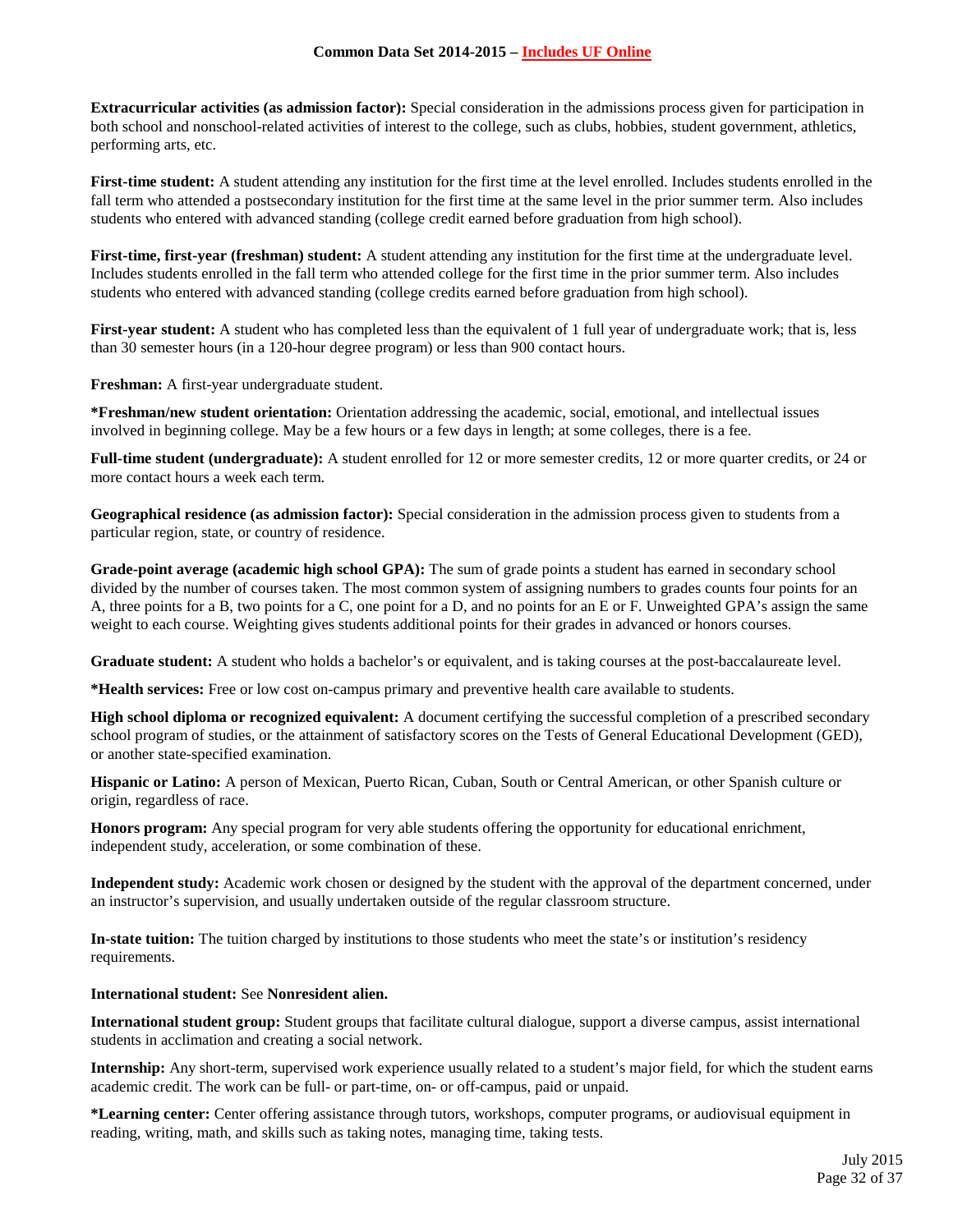**\*Legal services:** Free or low cost legal advice for a range of issues (personal and other).

**Liberal arts/career combination:** Program in which a student earns undergraduate degrees in two separate fields, one in a liberal arts major and the other in a professional or specialized major, whether on campus or through cross-registration.

**Master's degree**: An award that requires the successful completion of a program of study of generally one or two full-time equivalent academic years of work beyond the bachelor's degree. Some of these degrees, such as those in Theology (M.Div., M.H.L./Rav) that were formerly classified as "first-professional", may require more than two full-time equivalent academic years of work.

**Minority affiliation (as admission factor):** Special consideration in the admission process for members of designated racial/ethnic minority groups.

**\*Minority student center:** Center with programs, activities, and/or services intended to enhance the college experience of students of color.

**Model United Nations:** A simulation activity focusing on conflict resolution, globalization, and diplomacy. Assuming roles as foreign ambassadors and "delegates," students conduct research, engage in debate, draft resolutions, and may participate in a national Model UN conference.

**Native Hawaiian or Other Pacific Islander:** A person having origins in any of the original peoples of Hawaii, Guam, Samoa, or other Pacific Islands.

**Nonresident alien:** A person who is not a citizen or national of the United States and who is in this country on a visa or temporary basis and does not have the right to remain indefinitely.

**\*On-campus day care:** Licensed day care for students' children (usually age 3 and up); usually for a fee.

**Open admission:** Admission policy under which virtually all secondary school graduates or students with GED equivalency diplomas are admitted without regard to academic record, test scores, or other qualifications.

**Other expenses (costs):** Include average costs for clothing, laundry, entertainment, medical (if not a required fee), and furnishings.

**Out-of-state tuition:** The tuition charged by institutions to those students who do not meet the institution's or state's residency requirements.

**Part-time student (undergraduate):** A student enrolled for fewer than 12 credits per semester or quarter, or fewer than 24 contact hours a week each term.

**\*Personal counseling**: One-on-one or group counseling with trained professionals for students who want to explore personal, educational, or vocational issues.

**Post-baccalaureate certificate:** An award that requires completion of an organized program of study requiring 18 credit hours beyond the bachelor's; designed for persons who have completed a baccalaureate degree but do not meet the requirements of academic degrees carrying the title of master.

**Post-master's certificate:** An award that requires completion of an organized program of study of 24 credit hours beyond the master's degree but does not meet the requirements of academic degrees at the doctoral level.

**Postsecondary award, certificate, or diploma:** Includes the following three IPEDS definitions for postsecondary awards, certificates, and diplomas of varying durations and credit/contact hour requirements—

*Less Than 1 Academic Year:* Requires completion of an organized program of study at the postsecondary level (below the baccalaureate degree) in less than 1 academic year (2 semesters or 3 quarters) or in less than 900 contact hours by a student enrolled full-time.

*At Least 1 But Less Than 2 Academic Years:* Requires completion of an organized program of study at the postsecondary level (below the baccalaureate degree) in at least 1 but less than 2 full-time equivalent academic years, or designed for completion in at least 30 but less than 60 credit hours, or in at least 900 but less than 1,800 contact hours.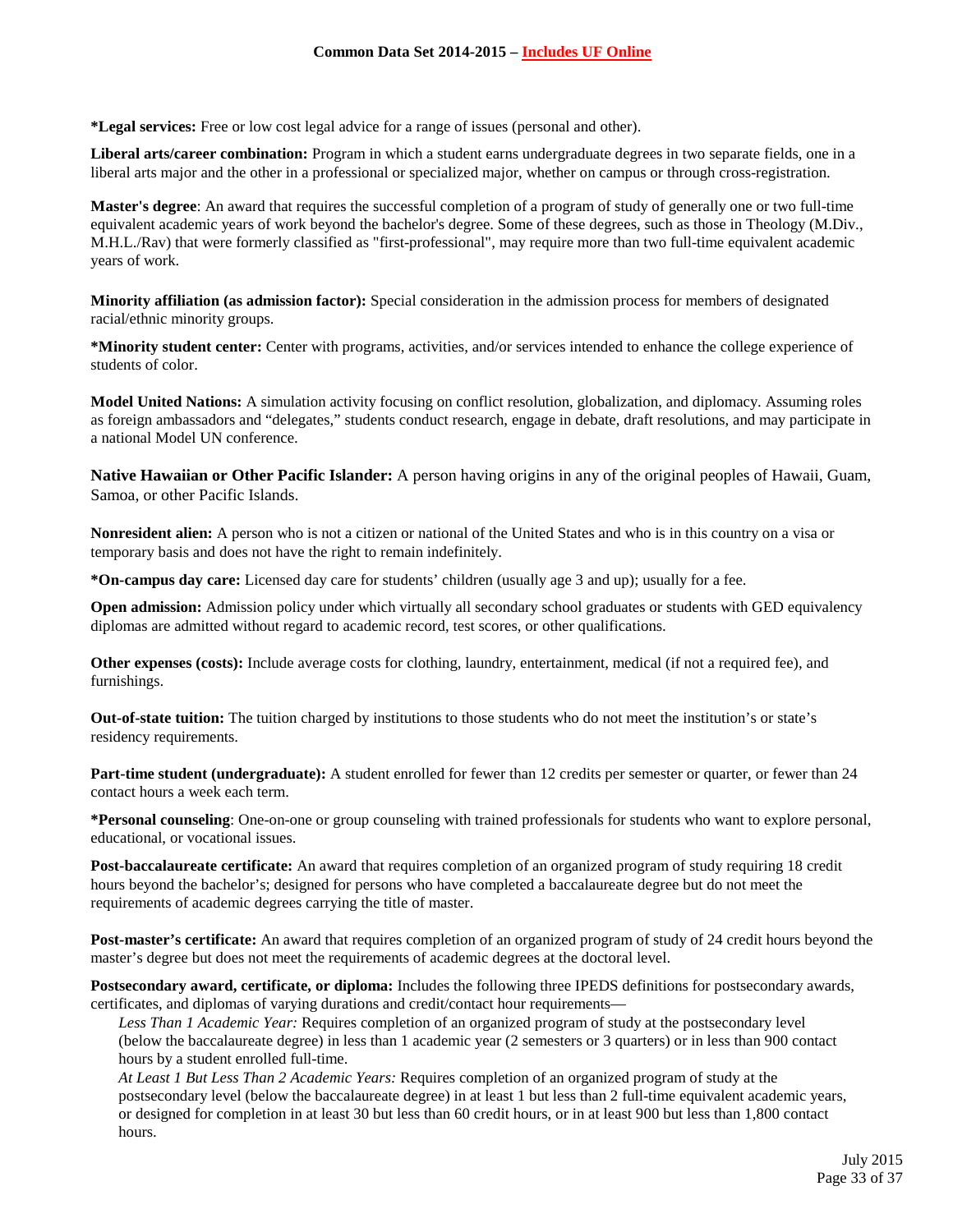#### **Common Data Set 2014-2015 – Includes UF Online**

*At Least 2 But Less Than 4 Academic Years:* Requires completion of an organized program of study at the postsecondary level (below the baccalaureate degree) in at least 2 but less than 4 full-time equivalent academic years, or designed for completion in at least 60 but less than 120 credit hours, or in at least 1,800 but less than 3,600 contact hours.

**Private institution:** An educational institution controlled by a private individual(s) or by a nongovernmental agency, usually supported primarily by other than public funds, and operated by other than publicly elected or appointed officials.

**Private for-profit institution:** A private institution in which the individual(s) or agency in control receives compensation, other than wages, rent, or other expenses for the assumption of risk.

**Private nonprofit institution:** A private institution in which the individual(s) or agency in control receives no compensation, other than wages, rent, or other expenses for the assumption of risk. These include both independent nonprofit schools and those affiliated with a religious organization.

#### **Proprietary institution:** See **Private for-profit institution.**

**Public institution:** An educational institution whose programs and activities are operated by publicly elected or appointed school officials, and which is supported primarily by public funds.

**Quarter calendar system:** A calendar system in which the academic year consists of three sessions called quarters of about 12 weeks each. The range may be from 10 to 15 weeks. There may be an additional quarter in the summer.

**Race/ethnicity:** Category used to describe groups to which individuals belong, identify with, or belong in the eyes of the community. The categories do not denote scientific definitions of anthropological origins. A person may be counted in only one group.

**Race/ethnicity unknown:** Category used to classify students or employees whose race/ethnicity is not known and whom institutions are unable to place in one of the specified racial/ethnic categories.

**Religious affiliation/commitment (as admission factor):** Special consideration given in the admission process for affiliation with a certain church or faith/religion, commitment to a religious vocation, or observance of certain religious tenets/lifestyle.

**\*Religious counseling:** One-on-one or group counseling with trained professionals for students who want to explore religious problems or issues.

**\*Remedial services:** Instructional courses designed for students deficient in the general competencies necessary for a regular postsecondary curriculum and educational setting.

**Required fees:** Fixed sum charged to students for items not covered by tuition and required of such a large proportion of all students that the student who does NOT pay is the exception. Do not include application fees or optional fees such as lab fees or parking fees.

**Resident alien or other eligible non-citizen:** A person who is not a citizen or national of the United States and who has been admitted as a legal immigrant for the purpose of obtaining permanent resident alien status (and who holds either an alien registration card [Form I-551 or I-151], a Temporary Resident Card [Form I-688], or an Arrival-Departure Record [Form I-94] with a notation that conveys legal immigrant status, such as Section 207 Refugee, Section 208 Asylee, Conditional Entrant Parolee or Cuban-Haitian).

**Room and board (charges)—on campus:** Assume double occupancy in institutional housing and 19 meals per week (or maximum meal plan).

**Secondary school record (as admission factor):** Information maintained by the secondary school that may include such things as the student's high school transcript, class rank, GPA, and teacher and counselor recommendations.

**Semester calendar system:** A calendar system that consists of two semesters during the academic year with about 16 weeks for each semester of instruction. There may be an additional summer session.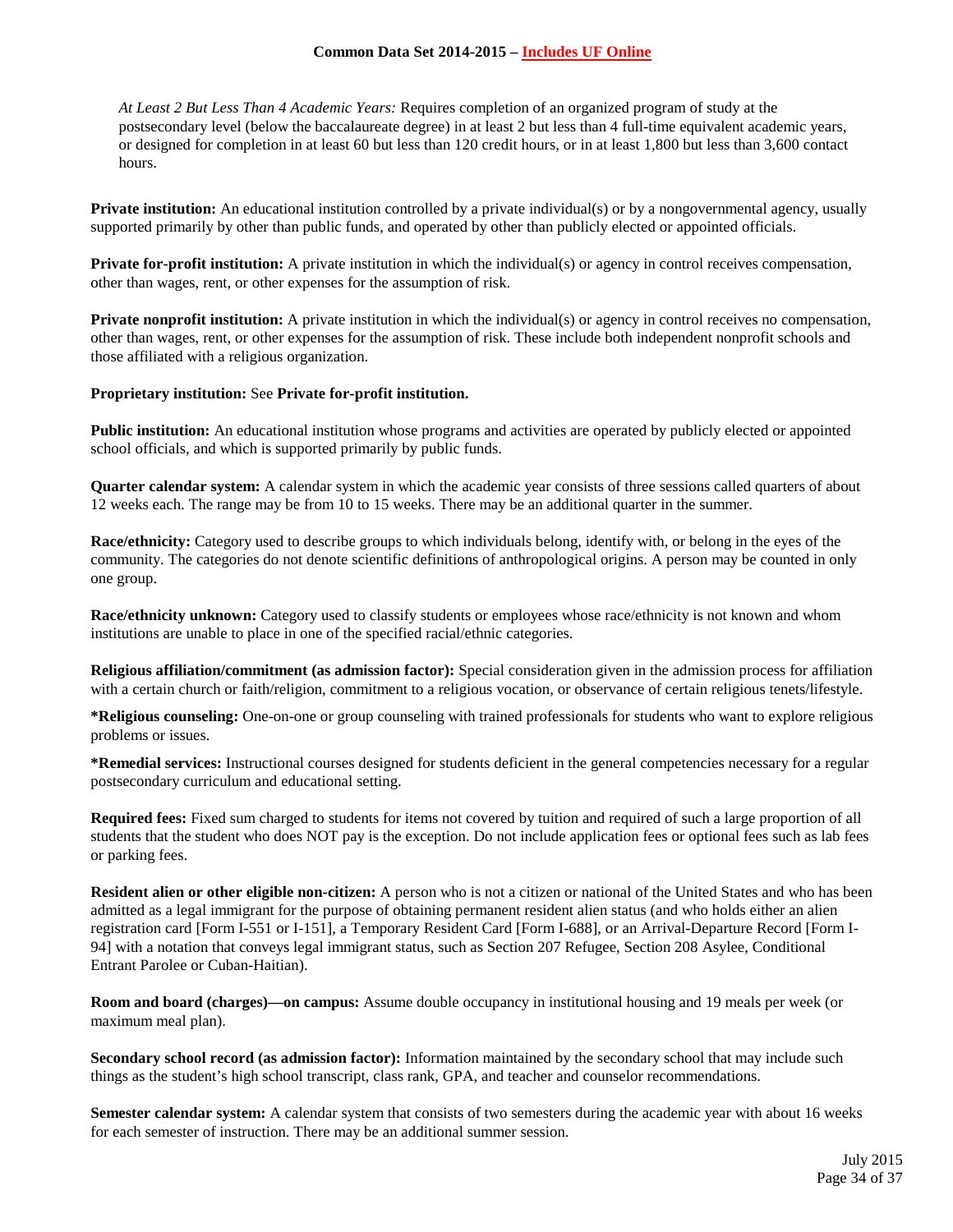**Student-designed major:** A program of study based on individual interests, designed with the assistance of an adviser.

**Study abroad:** Any arrangement by which a student completes part of the college program studying in another country. Can be at a campus abroad or through a cooperative agreement with some other U.S. college or an institution of another country.

**\*Summer session:** A summer session is shorter than a regular semester and not considered part of the academic year. It is not the third term of an institution operating on a trimester system or the fourth term of an institution operating on a quarter calendar system. The institution may have 2 or more sessions occurring in the summer months. Some schools, such as vocational and beauty schools, have year-round classes with no separate summer session.

**Talent/ability (as admission factor):** Special consideration given to students with demonstrated talent/abilities in areas of interest to the institution (e.g., sports, the arts, languages, etc.).

**Teacher certification program:** Program designed to prepare students to meet the requirements for certification as teachers in elementary, middle/junior high, and secondary schools.

**Transfer applicant:** An individual who has fulfilled the institution's requirements to be considered for admission (including payment or waiving of the application fee, if any) and who has previously attended another college or university and earned college-level credit.

**Transfer student:** A student entering the institution for the first time but known to have previously attended a postsecondary institution at the same level (e.g., undergraduate). The student may transfer with or without credit.

**Transportation (costs):** Assume two round trips to student's hometown per year for students in institutional housing or daily travel to and from your institution for commuter students.

**Trimester calendar system:** An academic year consisting of 3 terms of about 15 weeks each.

**Tuition:** Amount of money charged to students for instructional services. Tuition may be charged per term, per course, or per credit.

**\*Tutoring:** May range from one-on-one tutoring in specific subjects to tutoring in an area such as math, reading, or writing. Most tutors are college students; at some colleges, they are specially trained and certified.

**Unit:** a standard of measurement representing hours of academic instruction (e.g., semester credit, quarter credit, contact hour).

**Undergraduate:** A student enrolled in a four- or five-year bachelor's degree program, an associate degree program, or a vocational or technical program below the baccalaureate.

**\*Veteran's counseling:** Helps veterans and their dependents obtain benefits for their selected program and provides certifications to the Veteran's Administration. May also provide personal counseling on the transition from the military to a civilian life.

**\*Visually impaired:** Any person whose sight loss is not correctable and is sufficiently severe as to adversely affect educational performance.

**Volunteer work (as admission factor):** Special consideration given to students for activity done on a volunteer basis (e.g., tutoring, hospital care, working with the elderly or disabled) as a service to the community or the public in general.

Wait list: List of students who meet the admission requirements but will only be offered a place in the class if space becomes available.

**Weekend college:** A program that allows students to take a complete course of study and attend classes only on weekends.

**White:** A person having origins in any of the original peoples of Europe, the Middle East, or North Africa.

**\*Women's center:** Center with programs, academic activities, and/or services intended to promote an understanding of the evolving roles of women.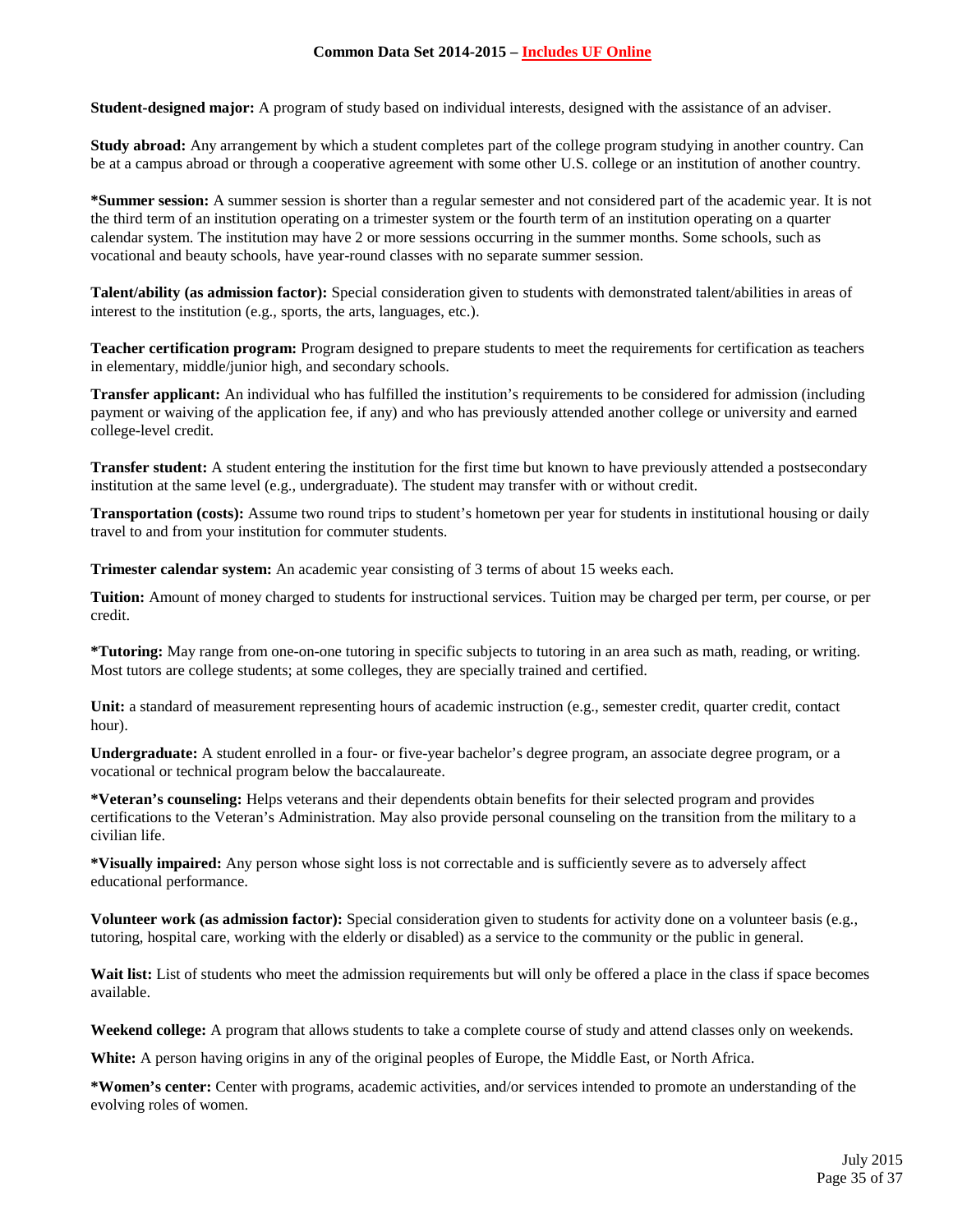**Work experience (as admission factor):** Special consideration given to students who have been employed prior to application, whether for relevance to major, demonstration of employment-related skills, or as explanation of student's academic and extracurricular record.